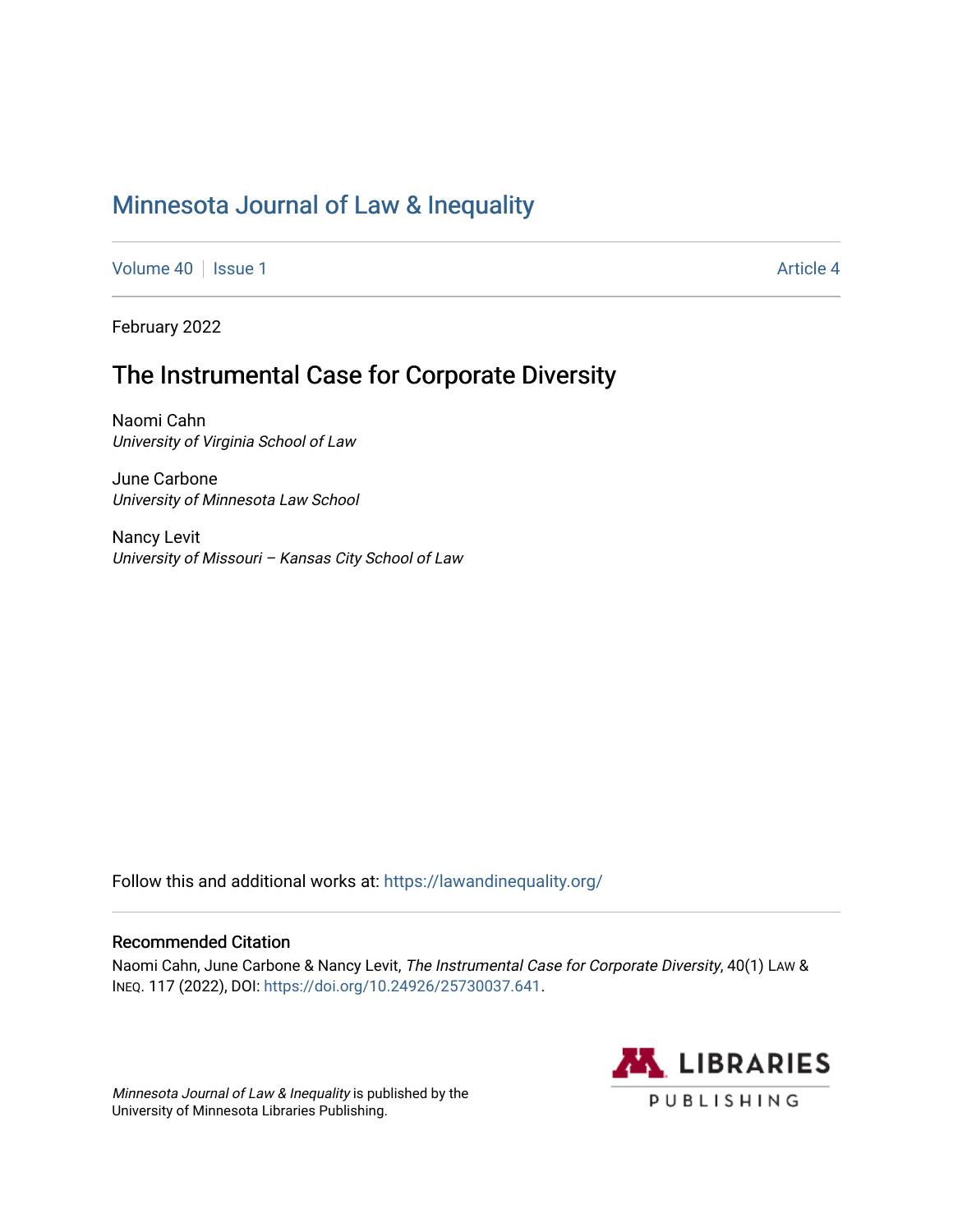# **The Instrumental Case for Corporate Diversity**

Naomi Cahn,† June Carbone,†† and Nancy Levit†††

A growing body of evidence indicates that diverse businesses outperform those with less diversity. These findings have fueled calls for mandating diversity on corporate boards and for undertaking greater efforts to ensure diversity in the corporate ranks. The question of where diversity fits in a corporate reform agenda, however, has yet to be clearly defined. Doing so requires resolving the following issues.

First, why does greater diversity appear to be correlated with better performance? Critics correctly observe that the "diverse companies do better" studies do not prove that simply adding diversity causes the improvement. Instead, they posit that the improvement is likely to be endogenous, that is, the factors that encourage and sustain diversity, such as greater transparency,<sup>1</sup> also improve financial performance, and the variables may interact in multifaceted ways.<sup>2</sup>

<span id="page-1-0"></span>Acknowledging that correlation is not causation, however, does not make diversity irrelevant as a metric for better management practices. If the same factors that correlate with greater diversity also correlate with improved performance, then greater diversity can be a benchmark for better corporate

<sup>†</sup>. Justice Anthony M. Kennedy Distinguished Professor of Law, Nancy L. Buc '69 Research Professor in Democracy and Equity, University of Virginia School of Law.

<sup>††</sup>. Robina Chair in Law, Science and Technology, University of Minnesota Law School.

<sup>†††</sup>. Associate Dean for Faculty and Curators' Distinguished Professor and Edward D. Ellison Professor of Law, University of Missouri – Kansas City School of Law. We thank Max Larson for research assistance.

<sup>1</sup>*. See* The Nasdaq Stock Mkt. LLC, Self-Regulatory Organization Filing of Proposed Rule Changes (Form 19b-4) 9 (Dec. 1, 2020), https://listingcenter.nasdaq.com/assets/RuleBook/Nasdaq/filings/SR-NASDAQ-

<sup>2020-081.</sup>pdf [https://perma.cc/6ML8-98PG]; *cf.* Stephen Miller, *Transparency Shrinks Gender Pay Gap*, SHRM (Feb. 11, 2020), Shrinks Gender Pay Gap, SHRM (Feb. 11, https://www.shrm.org/ResourcesAndTools/hr-topics/compensation/Pages/

transparency-shrinks-gender-pay-gap.aspx [https://perma.cc/U79W-7MVK] (finding greater transparency assists in diminishing the gender pay gap).

<sup>2.</sup> On the meaning of business performance, see *infra* text accompanying notes 5, 93–98.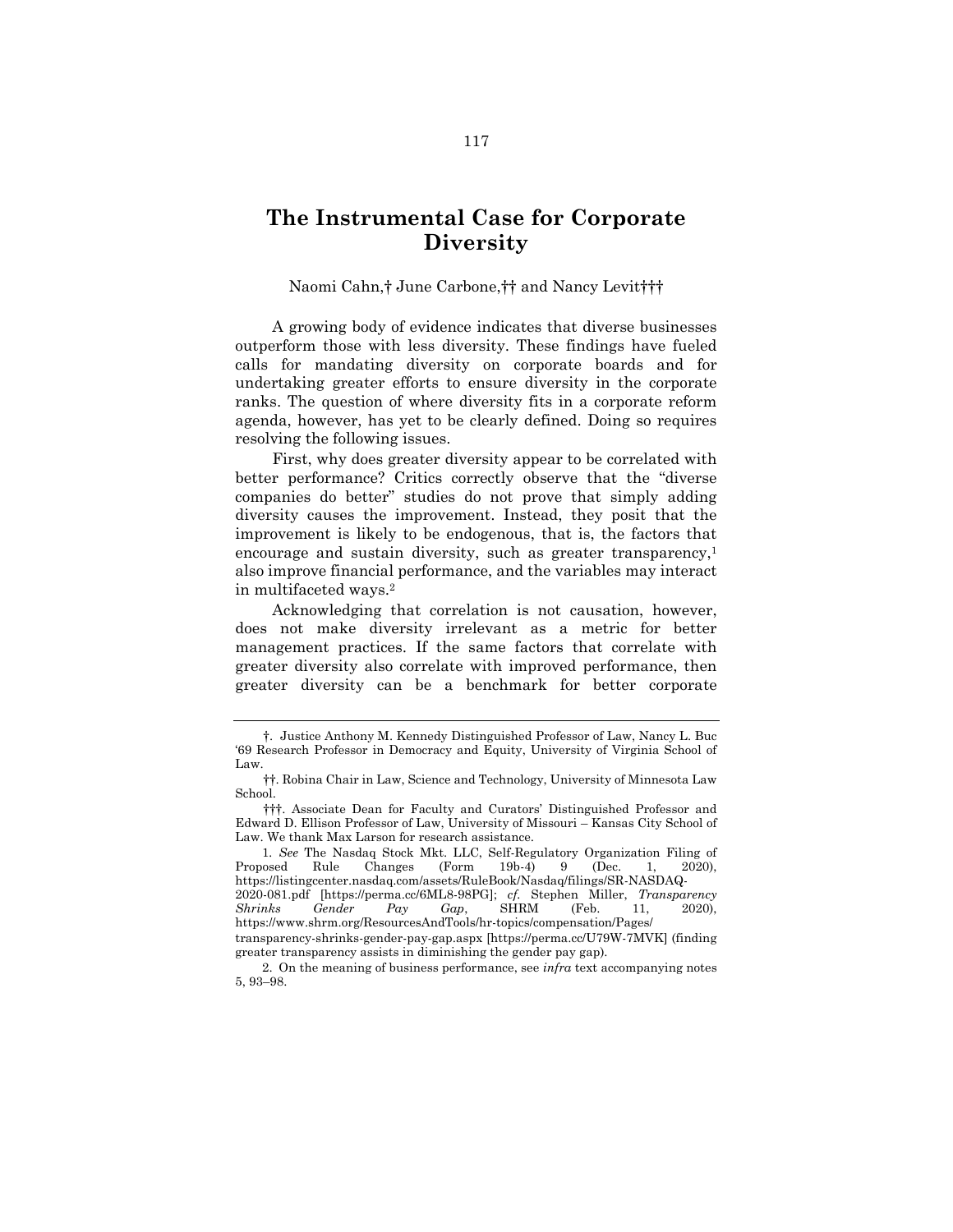management. It can make diversity metrics a tool (though not necessarily an exclusive tool) in measuring the reform of dysfunctional corporate cultures. Diversity might then become part of an iterative process; maintaining diversity will require management reforms such as greater transparency that will in turn fuel transformations in management cultures that further both greater diversity and better overall performance.<sup>3</sup> We term this use of diversity as visible and easily measured marker of management reform "the instrumental case for diversity.

The second question is also a puzzle: if greater diversity correlates with better business performance, then why has it taken so long for companies to embrace it, and what accounts for the persistence of largely white male boards and upper management? The answer could be path dependence: a largely white and male management team may not recognize the importance of greater diversity or how to accomplish it. The existing literature on privilege, unconscious bias, and microaggressions emphasizes these factors, and diversity training has been designed to address them, albeit with limited success.<sup>4</sup> The persistent lack of diversity, however, may be more explicable as a design feature of flawed management practices. A 2020 Nasdaq report, for example, links greater diversity to the lesser incidence of opaque governance procedures, earnings manipulation, weak internal controls, and securities fraud.<sup>5</sup> Other studies find that lack of diversity is often

<span id="page-2-0"></span><sup>3</sup>*. See, e.g.*, Yaron Nili, *Beyond the Numbers: Substantive Gender Diversity in Boardrooms*, 94 IND. L.J. 145, 180–82 (2019) (arguing that when women serve on corporate boards, their tenure is shorter than that of their male counterparts, they are overextended, and they lack clout). Reversing these patterns can serve as a metric for genuine corporate reform.

<sup>4.</sup> Indeed, Mike Selmi questions just how "unconscious" unconscious bias is. Michael Selmi, *The Paradox of Implicit Bias and a Plea for a New Narrative*, 50 ARIZ. ST. L.J. 193, 197–98 (2018) ("Rather than defining implicit bias as unconscious and uncontrollable . . . it should be treated as one possible step, usually the initial step, in a more elaborate deliberative process."); *see also* Jessica A. Clarke, *Explicit Bias*, 113 NW. U. L. REV. 505, 523–47 (2018) (exploring the ways in which courts overlook explicit bias and accept justifications for it); Frank Dobbin & Alexandra Kalev, *Why Doesn't Diversity Training Work?: The Challenge for Industry and Academia*, ANTHROPOLOGY NOW, Sept. 2018, at 48, 49 [https://perma.cc/U5ZH-S7NZ] ("There is ample evidence that training alone does not change attitudes or behavior, or not by much and not for long. In their review of 985 studies of antibias interventions, Paluck and Green found little evidence that training reduces bias. In their review of 31 organizational studies using pretest/posttest assessments or a control group, Kulik and Roberson identified 27 that documented improved knowledge of, or attitudes toward, diversity, but most found small, short-term improvements on one or two of the items measured. In their review of 39 similar studies, Bezrukova, Joshi and Jehn identified only five that examined long-term effects on bias, two showing positive effects, two negative, and one no effect.").

<sup>5.</sup> The Nasdaq Stock Mkt. LLC, *supra* note [1,](#page-1-0) at 9.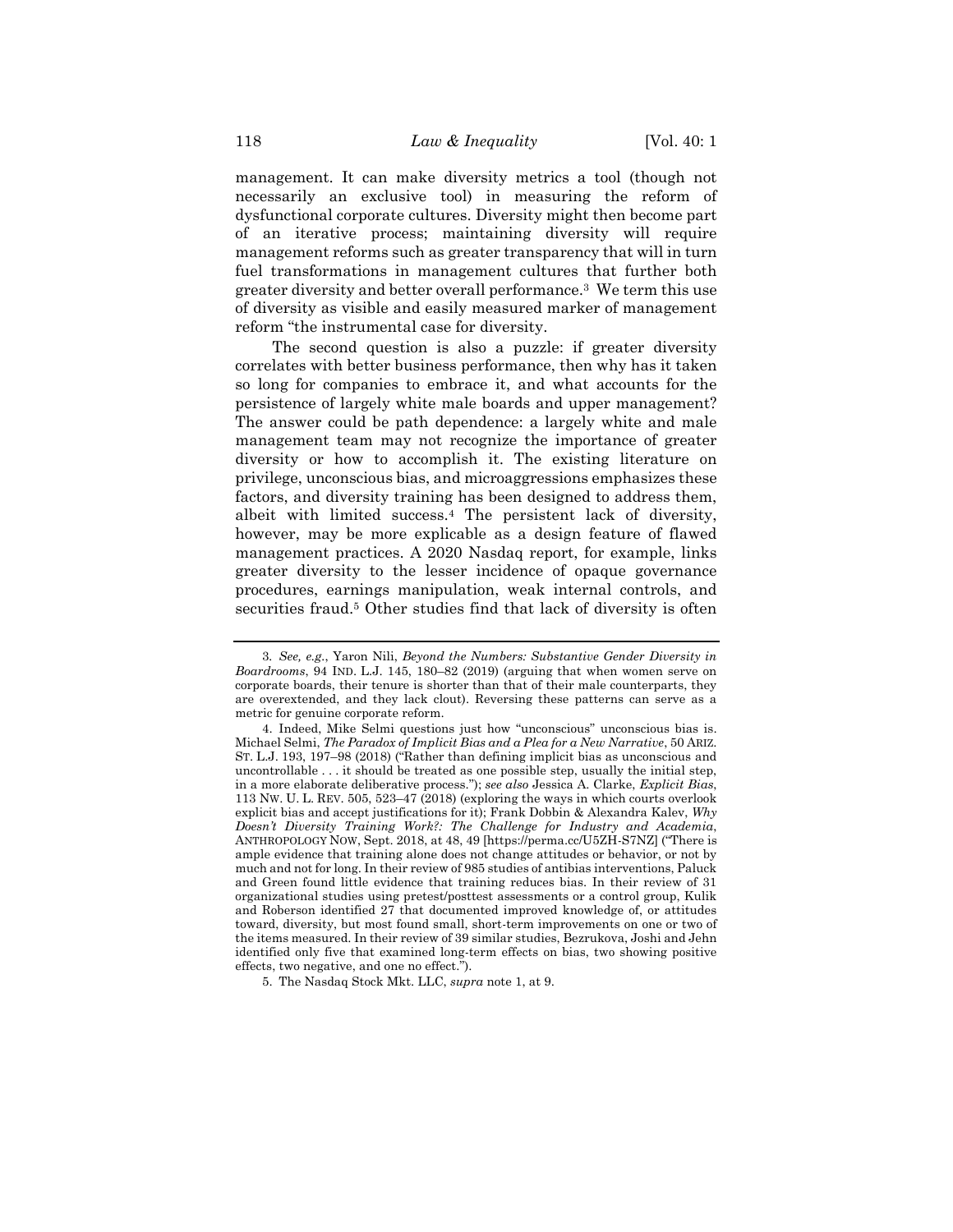<span id="page-3-2"></span><span id="page-3-0"></span>associated with indifferent, harassing, or bullying bosses.<sup>6</sup> What these negative workplace attributes have in common is that they can also be used to enhance top executive power and compensation at the expense of other corporate objectives.<sup>7</sup> The instrumental case for diversity maintains that where such attributes, which involve conflicts of interest between top management and longer-term company interests, exist, an emphasis on greater diversity is also likely to make it easier to root out such practices because the lack of diversity is a sign of those practices.

The third question involves how our instrumental case relates to the moral and more traditional business cases for diversity. The simple answer is that the moral case treats diversity as an end in itself, a necessary part of a just society.<sup>8</sup> The traditional business case for diversity maintains that, even if diversity is not morally or legally compelled, it is a positive good that businesses should embrace because it will promote their own financial interests.<sup>9</sup> The instrumental case we are making in this Article exists alongside the moral and business cases. It argues that the promotion of diversity can in some cases become a tool for advancing corporate interests separate from diversity itself. The business case for diversity suggests, for example, that greater diversity may be beneficial in appealing to a more diverse customer base or in recruiting employees who prefer to work in diverse environments.<sup>10</sup> The instrumental case, in contrast, suggests that diversity may also be useful in countering illegal or unethical practices that require a carefully selected crony network to stay hidden.<sup>11</sup> Such an

<span id="page-3-1"></span><sup>6</sup>*. Cf.* Jennifer L. Berdahl, Marianne Cooper, Peter Glick, Robert W. Livingston & Joan C. Williams, *Work as a Masculinity Contest*, 74 J. SOC. ISSUES 422, 422 (2018) (identifying workplaces as sites of "masculinity contests"); Kenneth Matos, Olivia (Mandy) O'Neill & Xue Lei, *Toxic Leadership and the Masculinity Contest Culture: How "Win or Die" Cultures Breed Abusive Leadership*, 74 J. SOC. ISSUES 500, 502–04 (2018); Shannon L. Rawski & Angela Workman-Stark, *Masculinity Contest Cultures in Policing Organizations and Recommendations for Training Interventions*, 74 J. SOC. ISSUES 607, 609–12 (2018).

<sup>7</sup>*. See, e.g.*, June Carbone & William K. Black, *The Problem with Predators*, 43 SEATTLE U. L. REV. 441, 468–71 (2020) [hereinafter Carbone & Black, *The Problem with Predators*] (describing how CEOs acquire greater power vis-à-vis boards by producing short-term earnings gains).

<sup>8</sup>*. See* David B. Wilkins, *From "Separate Is Inherently Unequal" to "Diversity Is Good for Business": The Rise of Market-Based Diversity Arguments and the Fate of the Black Corporate Bar*, 117 HARV. L. REV. 1548, 1599–1600 (2004).

<sup>9</sup>*. See, e.g.*, Douglas E. Brayley & Eric S. Nguyen, *Good Business: A Market-Based Argument for Law Firm Diversity*, 34 J. LEGAL PRO. 1, 2 (2009).

<sup>10</sup>*. Id.* at 25.

<sup>11</sup>*. See, e.g.*, Kristin N. Johnson, *Banking on Diversity: Does Gender Diversity Improve Financial Firms' Risk Oversight?*, 70 SMU L. REV. 327, 376 (2017) (describing the value of diversity in valuing groupthink); *cf.* Carbone & Black, *The*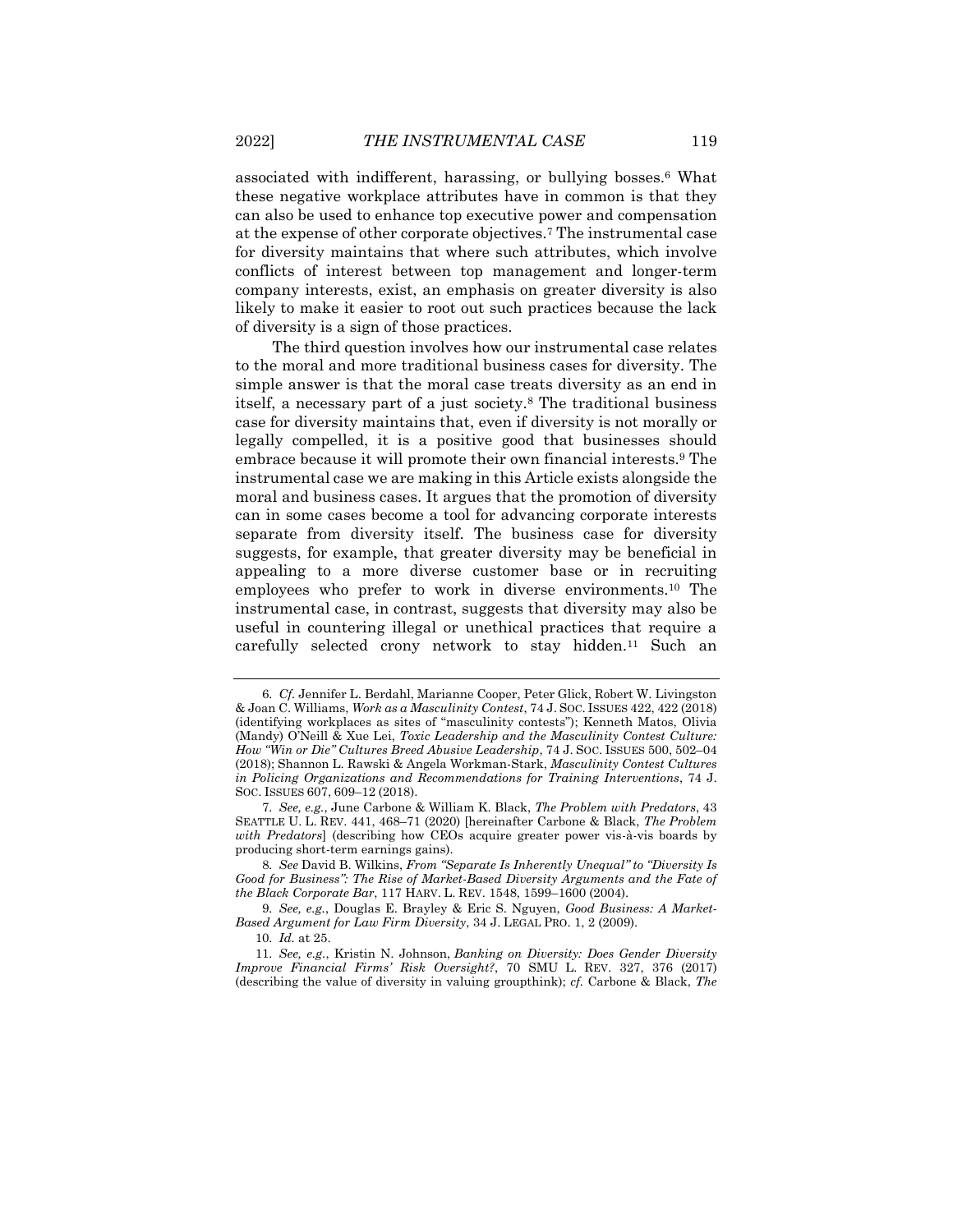argument does not replace the moral or business cases; it brackets them. Instead, it suggests a more fine-tuned analysis should regard the presence or absence of diversity as a signal tied to specific management practices.

To give an example of the difference, consider the traditional obstacles to diversity: women's greater family responsibilities or an emphasis on pathways into the executive suite that have historically not been open to underrepresented minorities or women. The moral case for diversity maintains that firms have an obligation to devise ways to overcome these obstacles. The business case suggests firms should reconsider whether it is in their interests to continue to maintain such narrow pathways to advancement, trading off traditional notions of merit for more representative inclusion of different groups. The instrumental case, instead, asks whether the presumed advantages of these factors are real. In the case of the emphasis on long hours at work, for example, a growing literature suggests the emphasis on long hours may result less from employer needs and more from an emphasis on zero sum (or often negative sum) competition that becomes an end in itself.<sup>12</sup> The three rationales may come together to question the emphasis on long or unpredictable work schedules as a barrier to the greater inclusion of women; the instrumental case, however, focuses greater attention on when and how such an emphasis is counterproductive.

This Article will provide a framework for answering these questions by examining changes in business practices over the last forty years. During that time period, large corporations have shifted from the era of the "corporation man," which featured large, secure, predictable, and largely homogenous business environments, to the era of the "tournament," that is, business environments that place greater emphasis on internal competition and short-term measures of performance.<sup>13</sup> This Article will suggest that tournament-like

<span id="page-4-0"></span>*Problem with Predators*, *supra* note [7,](#page-3-0) at 460 (describing the way white collar criminals create seeming legitimacy for their predatory business practices); June Carbone, Naomi Cahn & Nancy Levit, *Women, Rule-Breaking, and the Triple Bind*, 87 GEO. WASH. L. REV. 1105, 1109 (2019) [hereinafter Carbone, Cahn & Levit, *The Triple Bind*] ("[C]ompanies use intensely competitive bonus systems to produce insular 'young boys' clubs' that promote a culture of rule-breaking; that is, the management systems deliberately and instrumentally select for alpha males who will flout the laws that stand in the way of these otherwise profitable business models.").

<sup>12</sup>*. See* Naomi Cahn, *Where Are All the Women Leaders?*, FORBES (Mar. 3, 2020), https://www.forbes.com/sites/naomicahn/2020/03/03/where-are-all-the-womenleaders/?sh=6290f2462ee7 [https://perma.cc/SV74-3T3P].

<sup>13</sup>*. See* Naomi Cahn, June Carbone & Nancy Levit, *Gender and the Tournament*: *Reinventing Antidiscrimination Law in an Age of Inequality*, 96 TEX. L. REV. 425, 447–48 (2018) [hereinafter Cahn, Carbone & Levit, *Gender and the Tournament*].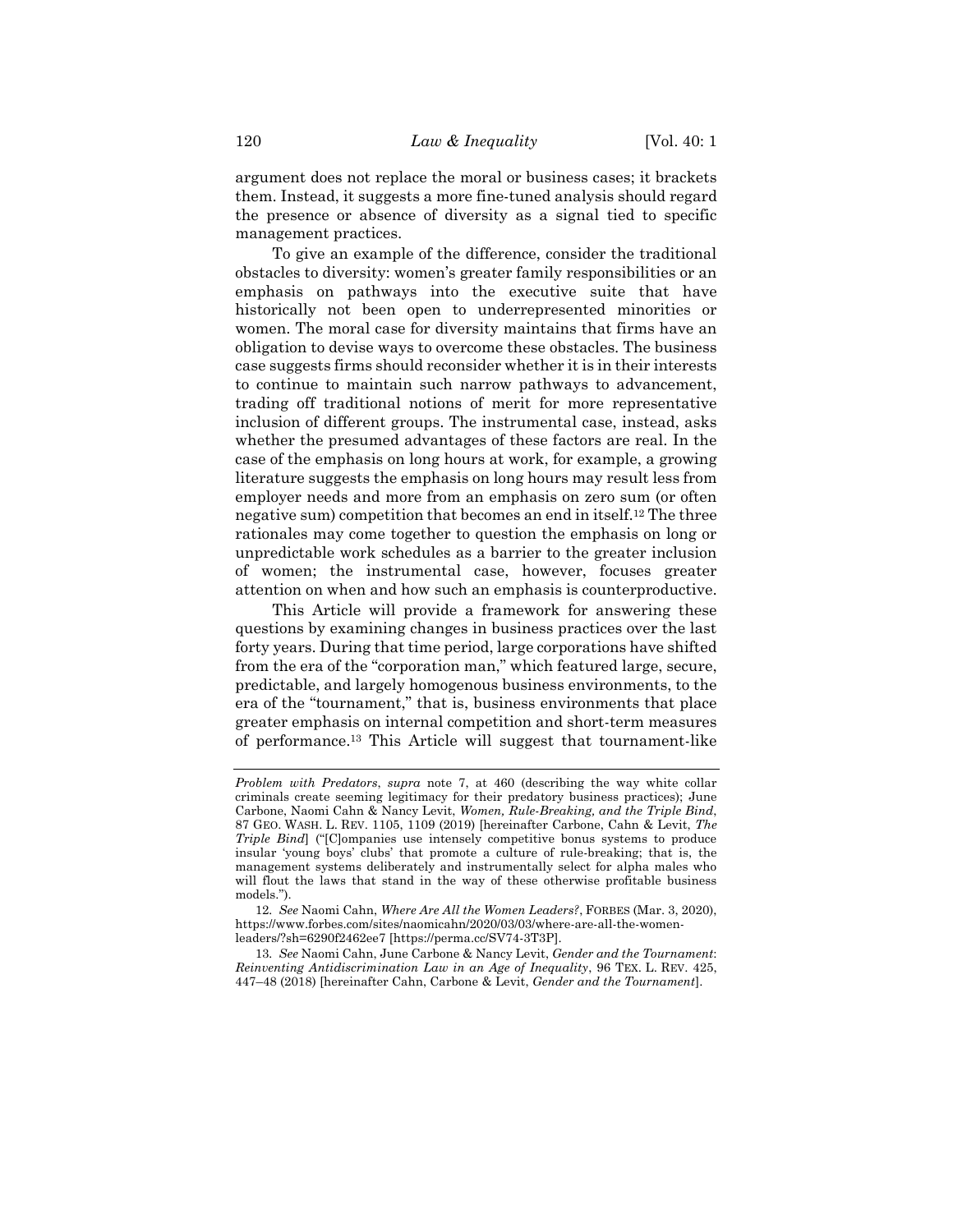workplaces make it harder to maintain diversity—and often produce worse business outcomes. This analysis will lay the foundation for a deeper inquiry into the relationship between diversity and corporate reform.

The focus of this Article is on diversity among the corporate officers and directors who manage corporations. Outside of management, corporations often have no diversity "problems;" indeed, the problem is instead that lower-wage jobs are more likely to be filled by women and people of color.<sup>14</sup>

### **I. Diversity and Corporate Tournaments**

Over the last several decades, the prevailing corporate ethos has become one of shareholder primacy; that is, a focus on shortterm increases in share price to the exclusion of other considerations.<sup>15</sup> A growing critique maintains that too great an emphasis on short-term metrics is ultimately bad for business.<sup>16</sup> In addition, a different critique to which we have contributed argues that the practices associated with shareholder primacy, such as high stakes bonus pay, have also tended to drive women out.<sup>17</sup> The common denominator in these two critiques is the emergence of winner take all rewards: those calling the shots reorient institutions so that the CEO, influential shareholders, and a select group associated with the boss take a disproportionate share of the company's resources. This winner-takes-all approach is often at the expense of other employees, customers, and the company's longterm health. In this Section, we will describe the shift towards the winner-takes-all approach and explain why they may undercut long-term business performance. Then, we will consider why they may also be associated with less diversity. Considering the circumstances in which these factors may simultaneously undermine both the company prospects and the inclusion of women may offer new insights into the instrumental case for diversity.

<sup>14</sup>*. See* MARTHA ROSS & NICOLE BATEMAN, METRO. POL'Y PROGRAM AT BROOKINGS, MEET THE LOW-WAGE WORKFORCE 9 (2019), https://www.brookings.edu/ research/meet-the-low-wage-workforce/ [https://perma.cc/YQN5-3KHR]; *cf.* Noreen Ahmed, *Exposing Wage Theft Without Fear Is Possible and Necessary*, NAT'L EMP. L. PROJECT (Sept. 16, 2019), https://www.nelp.org/blog/exposing-wage-theft-withoutfear-possible-necessary/ [https://perma.cc/S54G-VTDS] (explaining that lower-wage jobs are correlated with instances of wage theft, which have a disproportionate impact on women and people of color).

<sup>15</sup>*. See* Cahn, Carbone & Levit, *Gender and the Tournament*, *supra* not[e 13,](#page-4-0) 447– 49.

<sup>16</sup>*. Id.* at 449.

<sup>17</sup>*. See id.*; Carbone, Cahn & Levit, *The Triple Bind*, *supra* not[e 11,](#page-3-1) at 1123–28.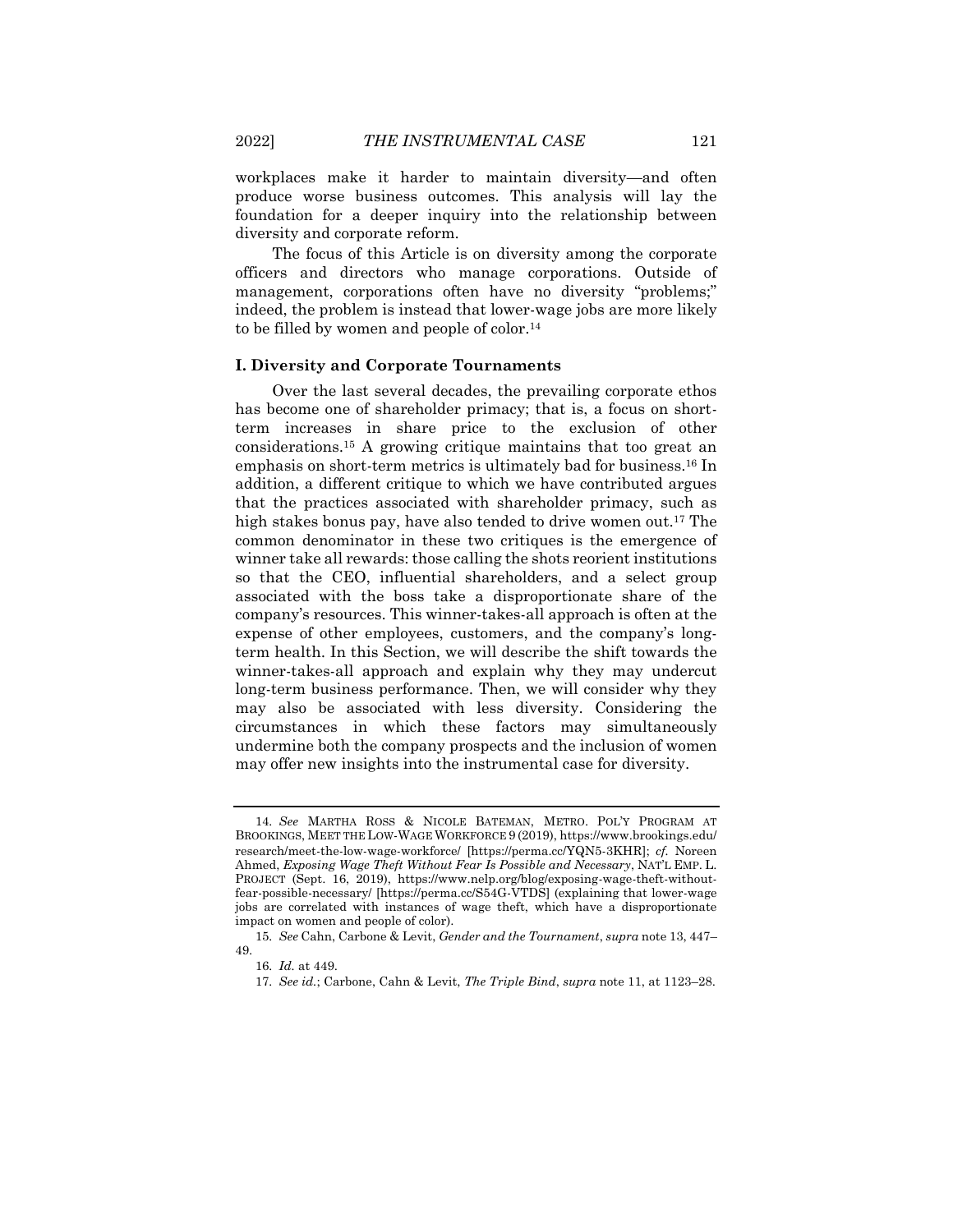# <span id="page-6-1"></span>*A. Shareholder Primacy, Short-Termism, and Corporate Boards*

An overarching change in corporate management since the 1980s is the reorientation of publicly traded companies to emphasize short-term gains in share price.<sup>18</sup> This shift can be thought of as involving three components: first, an insistence that officers and directors consider shareholder interests to the exclusion of other stakeholders such as customers and employees, and second, an alignment of executive and shareholder interests through a restructuring of top executive pay to place greater emphasis on stock options. As a consequence of the first two changes, the third component is greater pressure on CEOs to produce short-term results.19 Each of these factors, both individually and collectively, has been the subject of extensive management critiques for reasons unrelated to diversity.

<span id="page-6-0"></span>First, while shareholder interests can be diverse, shareholder primacy has tended to identify shareholder interests with shortterm fluctuations in share price. This has been true for a number of reasons. The most immediate reason is that corporate boards measure CEO success in terms of their ability to generate earnings, which in turn pushes up share price.<sup>20</sup> Boards exercise oversight in the name of protecting shareholder interests.<sup>21</sup> As a practical matter, therefore, a CEO who has a strong initial run "creates

<sup>18</sup>*. See* June Carbone & Nancy Levit, *The Death of the Firm*, 101 MINN. L. REV. 963, 966, 1003 (2017) [hereinafter Carbone & Levit, *The Death of the Firm*].

<sup>19</sup>*. See* Carbone & Black, *The Problem with Predators*, *supra* note [7,](#page-3-0) at 468–70; *id.* at 463–64 ("[T]o better align management and shareholder interests, top management compensation packages began to emphasize incentive pay tied overwhelmingly to stock options. Between 1993 and 2014, the percentage of CEO compensation attributable to incentive pay increased from 35% to 85%, and CEOs also faced greater risk of dismissal if share prices did not increase. The overall disparities in the pay of top executives at the same company increased, and between 1981 and 2013, the pay ratio between CEOs and average wage workers grew from 42:1 to 331:1.").

<sup>20.</sup> *See, e.g.*, Donald C. Langevoort, *Resetting the Corporate Thermostat: Lessons from the Recent Financial Scandals About Self-Deception, Deceiving Others and the Design of Internal Controls*, 93 GEO. L.J. 285, 295 (2004) ("The preference of the firm's *current* shareholders is for increasing profitability reflected in either dividends or stock price, which sometimes is aided by concealing the truth rather than revealing it."); *id.* at 313.

<sup>21</sup>*. See* Stephen M. Bainbridge, *Director Primacy: The Means and Ends of Corporate Governance*, 97 NW. U. L. REV. 547, 563–65 (2003); Yaron Nili, *Horizontal Directors*, 114 NW. U. L. REV. 1179, 1188 (2020) ("[W]hile most of the operational decision-making can be, and is, delegated to management, the board is still required to be an active participant in some of the more important managerial business decisions, such as mergers, stock issuance, and changes to company governance documents.").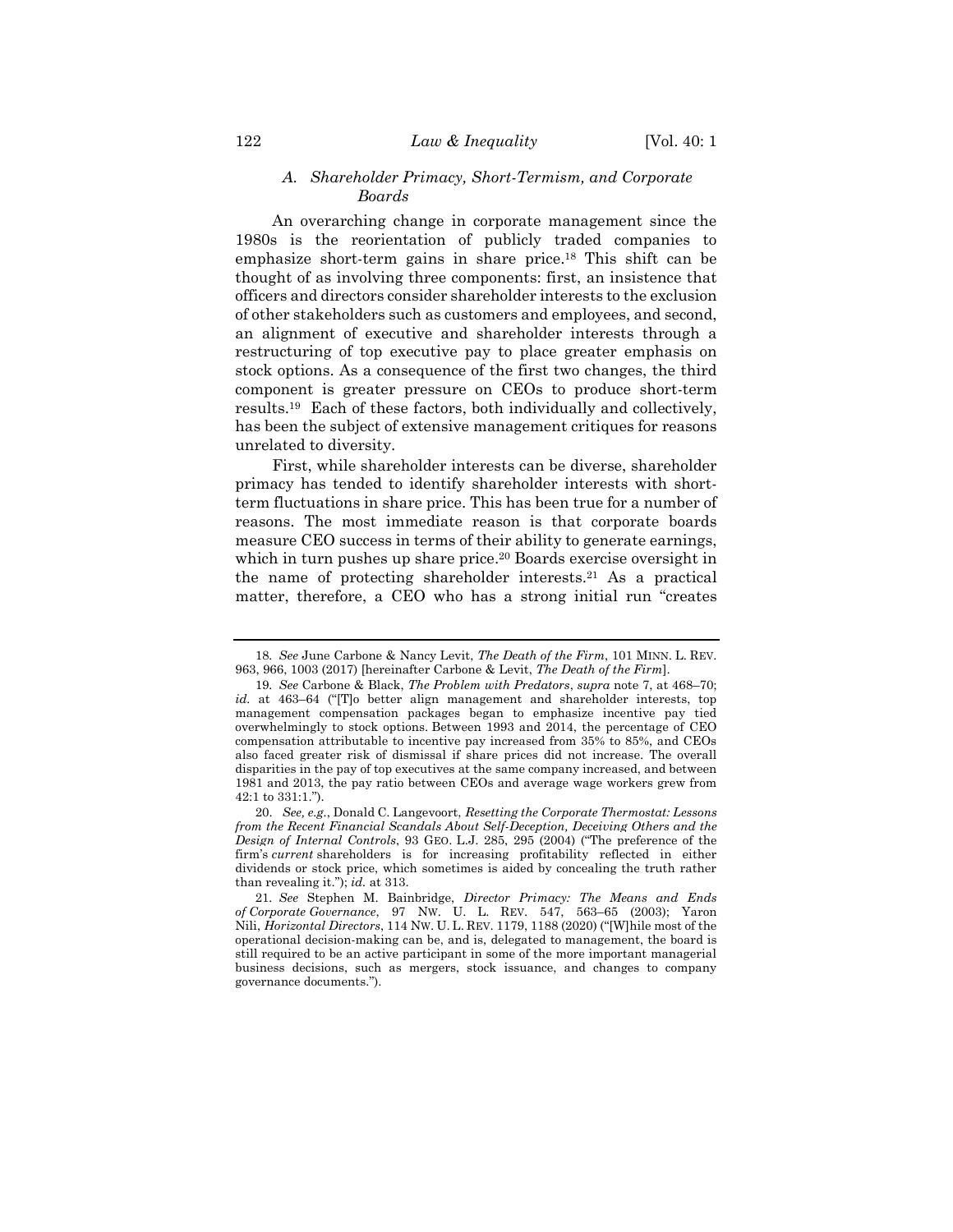greater autonomy by both enhancing his bargaining position over time and increasing the cognitive commitment of the board to him."<sup>22</sup> A decline in share price, on the other hand, can and has led to the CEO's termination.<sup>23</sup> Activist hedge funds have been enforcing this system by waiting in the wings, ready to buy up stock, acquire board membership, and push through changes that boost the value of their typically short-term investments in the company.<sup>24</sup>

<span id="page-7-2"></span><span id="page-7-0"></span>Second, to more closely match management and shareholder short-term interests, a higher proportion of CEO pay is now tied to stock options that increase in value with reported earnings.<sup>25</sup> Better alignment increases the incentives for CEOs to focus their efforts on boosting short-term earnings and share prices.<sup>26</sup> CEOs, in turn, have implemented bonus pay systems for top executives that align executive incentives with CEO objectives.<sup>27</sup> Critics allege that high stakes bonus pay has been associated with earnings management, accounting irregularities, increased use of stock buybacks, and outright fraud.<sup>28</sup> Indeed, a major advantage of such

25*. See* Carbone & Black, *The Problem with Predators*, *supra* not[e 7,](#page-3-0) at 444, 463– 66.

26*. See* Lynne L. Dallas, *Short-Termism, the Financial Crisis, and Corporate Governance*, 37 J. CORP. L. 265, 320–21 (2012) (describing how executive compensation increases emphasis on short-term increases in share price).

27*. See* Lynne L. Dallas, *A Preliminary Inquiry into the Responsibility of Corporations and Their Officers and Directors for Corporate Climate: The Psychology of Enron's Demise*, 35 RUTGERS L.J. 1, 37–39 (2003) [hereinafter Dallas, *Enron*] (describing how Enron management used its bonus system to reorient company behavior in counterproductive and unethical ways); *see, e.g.*, Lynn A. Stout, *Killing Conscience: The Unintended Behavioral Consequences of "Pay for Performance"*, 39 J. CORP. L. 525, 534 (2014) (describing bonus systems and concluding that they are associated with "earning manipulations, accounting frauds, and excessive risktaking").

28*. See* Shane A. Johnson, Harley E. Ryan, Jr. & Yisong S. Tian, *Managerial* 

<span id="page-7-1"></span><sup>22.</sup> Langevoort, *supra* note [20,](#page-6-0) at 313.

<sup>23</sup>*. See* Andrew C.W. Lund & Gregg D. Polsky, *The Diminishing Returns of Incentive Pay in Executive Compensation Contracts*, 87 NOTRE DAME L. REV. 677, 695 (2011) (indicating that CEO terminations can be linked to share price performance).

<sup>24</sup>*. See* Brian R. Cheffins & John Armour, *The Past, Present, and Future of Shareholder Activism by Hedge Funds*, 37 J. CORP. L. 51, 59–61, 75, 80–82 (2011) (noting that publicly traded companies experience pressure to increase short-term earnings because of the role of hedge funds and other activist investors). As Virginia Harper Ho notes, however, there are two other camps of shareholder activists: "public pension funds, labor unions, religious orders, and individual 'gadflies,' whose activism has often aligned with particular values and interests . . . [and] mainstream institutional investors like Vanguard and Fidelity [that] have generally voted with management . . . ." Virginia Harper Ho, *From Public Policy to Materiality: Non-Financial Reporting, Shareholder Engagement, and Rule 14a-8's Ordinary Business Exception*, 76 WASH. & LEE L. REV. 1231, 1236 (2019).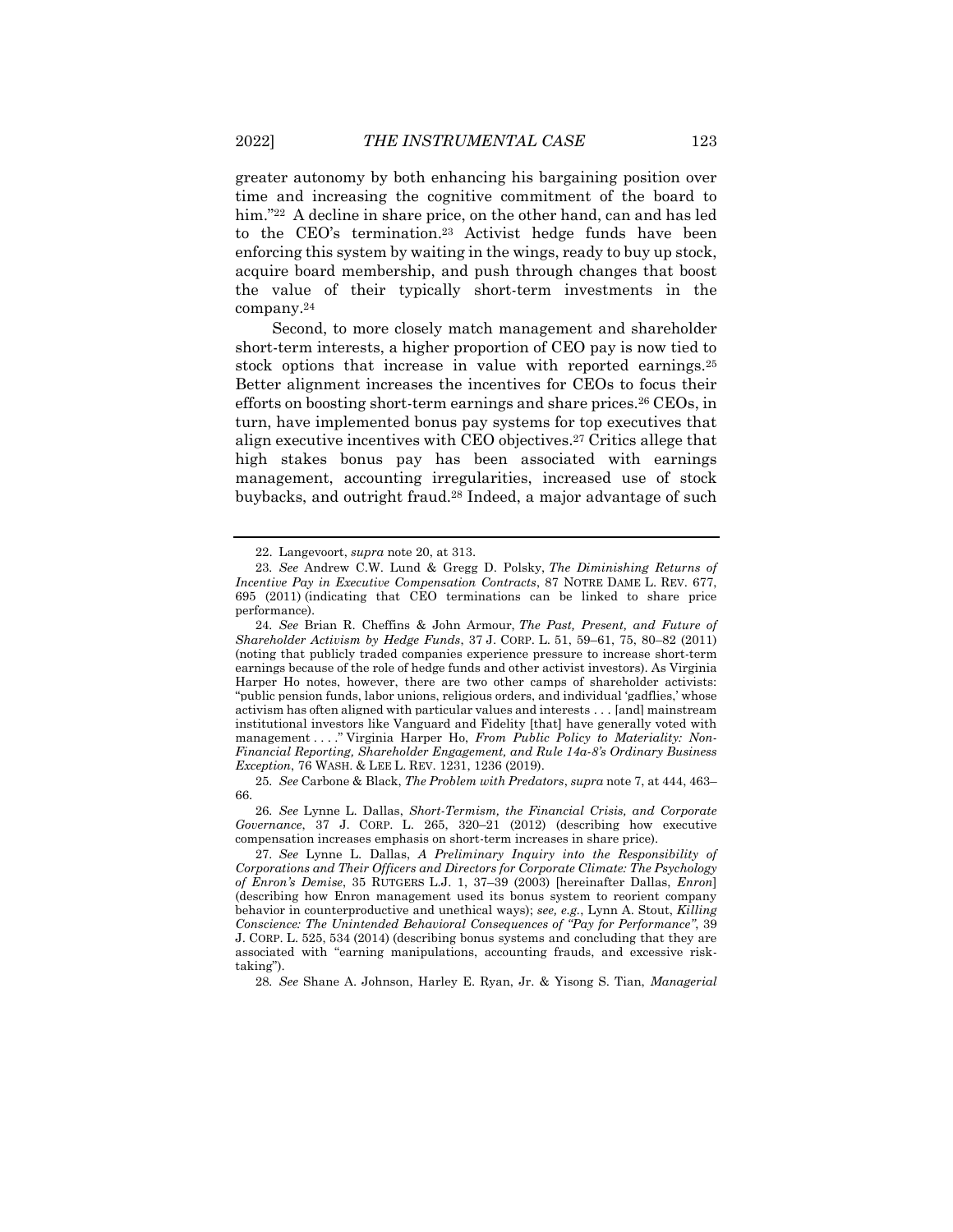bonus systems is that they allow CEOs to emphasize their desired metrics while looking the other way at how subordinates achieve their results.<sup>29</sup> Critics call the system "plausible deniability," as executives can use bonuses to signal the desired behavior without complicity in the resulting illegal, unethical, or shortsighted tactics that executives use to produce results.<sup>30</sup> The association of modern executive compensation with abusive practices has become sufficiently widespread now that some of the original supporters of the move to bonus pay have withdrawn their support.<sup>31</sup>

Third, the single-minded focus on short-term shareholder primacy has led to concern about the effect on other stakeholders. For example, large investors like BlackRock have begun to pay greater attention to environmental issues, reasoning that climate change may affect the world economy in ways that share price fluctuations in individual companies may not reflect.<sup>32</sup>

<span id="page-8-0"></span>Taken together, the combination of a short-term focus, the use of incentive pay to disguise CEO objectives and company health, and the failure to recognize more generalized challenges to global markets have persuaded many critics that corporate reform is in

29*. See* Carbone & Black, *The Problem with Predators*, *supra* not[e 7,](#page-3-0) at 461–62.

*Incentives and Corporate Fraud: The Sources of Incentives Matter*, 13 REV. FIN. 115, 115–16 (2009) ("[M]anagers with larger linear incentives may be more likely to commit fraud in an attempt to avoid severe price declines."); Sharon Hannes & Avraham Tabbach, *Executive Stock Options: The Effects of Manipulation on Risk Taking*, 38 J. CORP. L. 533, 545 (2013) (discussing the link between "executive incentive compensation, excessive risk taking," and the pressure to manipulate reported outcomes to influence share price); Lucian Arye Bebchuk, Jesse M. Fried & David I. Walker, *Managerial Power and Rent Extraction in the Design of Executive Compensation*, 69 U. CHI. L. REV. 751, 751 (2002) (arguing that executive ability to set compensation facilitates the ability to benefit from short-term and "rent extraction" strategies).

<sup>30</sup>. *See* Charles W. Calomiris, *The Subprime Turmoil: What's Old, What's New, and What's Next*, J. STRUCTURED FIN., Spring 2009, at 6, 16 [https://perma.cc/JCR4- 7LZR] (describing how plausible deniability allowed those overseeing mortgagebacked securities to escape accountability during the financial crisis); *see also* Cahn, Carbone & Levit, *Gender and the Tournament*, *supra* note [13,](#page-4-0) at 450–51 (describing how bonus systems can incentivize behaviors that cut against companies' ethics standards).

<sup>31.</sup> Michael C. Jensen & Kevin J. Murphy, *Remuneration: Where We've Been, How We Got to Here, What Are the Problems, and How to Fix Them* 44–45 (Harv. Bus. Sch., Working Paper No. 44, 2004), http://ssrn.com/abstract=561305 [https://perma.cc/2NEE-NAVR] (discussing how equity-based compensation led to unwise acquisitions, increased risk, "aggressive accounting," and even corporate fraud).

<sup>32</sup>*. See* Michal Barzuza, Quinn Curtis & David H. Webber, *Shareholder Value(s): Index Fund ESG Activism and the New Millennial Corporate Governance*, 93 S. CAL. L. REV. 1243, 1272–74 (2020) (describing how BlackRock started to emphasize environmental considerations, including the impact of climate disruption and potential regulatory reactions, in its portfolio as early as 2015).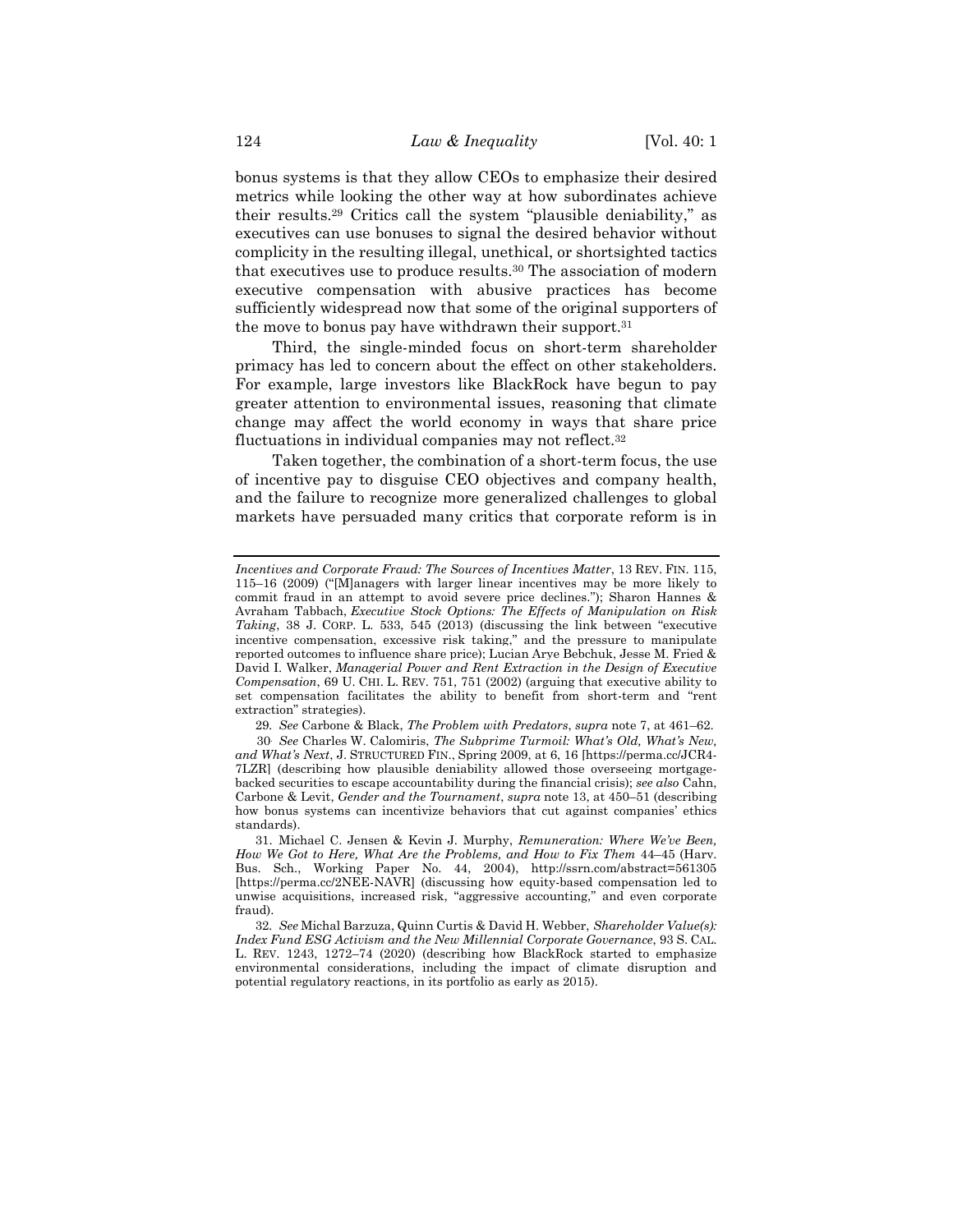order. These critics observe that CEOs can often produce an immediate boost in share prices by cutting labor costs through layoffs or reductions in training, slashing investment in research and equipment, engaging in stock buybacks, or concealing negative information.<sup>33</sup> All of these actions have been known to increase short-term share prices; all have the potential to threaten companies' medium to long-term interests.<sup>34</sup> The Corporate Roundtable and other influential actors have started to back away from that short-term shareholder focus, arguing that it is economically destructive.<sup>35</sup>

<span id="page-9-0"></span><sup>33.</sup> Langevoort, *supra* note [20,](#page-6-0) at 295 ("The preference of the firm's *current* shareholders is for increasing profitability reflected in either dividends or stock price, which sometimes is aided by concealing the truth rather than revealing it."); *see* William Lazonick, *The Financialization of the U.S. Corporation: What Has Been Lost, and How It Can Be Regained*, 36 SEATTLE U. L. REV. 857, 888–89 (2013) (calling stock buybacks "weapons of value destruction" and arguing executives who make these corporate allocation decisions use stock buybacks to boost their companies' stock prices and manage quarterly earnings "because, through their stock-based pay, they are personally incentivized to make these allocation decisions"); *see also* Dallas, *supra* note [26,](#page-7-0) at 280 (describing CEO willingness to decrease research, development, and marketing expenses even if it would hurt the firm's medium to long term prospects).

<sup>34</sup>*. See* Carbone, Cahn & Levit*, The Triple Bind*, *supra* not[e 11,](#page-3-1) at 1115; *see also*  Mark Desjardine & Rodolphe Durand, *Activist Hedge Funds: Good for Some, Bad for Others?*, HEC (Mar. 30, 2021), https://www.hec.edu/en/knowledge/articles/activisthedge-funds-good-some-bad-others#:~:text=While%20we%20typically%20think%20 of,with%20an%20aim%20to%20make [https://perma.cc/H2LJ-RQC5] (showing that while such strategies boost share price in the short run, they depress it over time).

<sup>35</sup>*. See Business Roundtable Redefines the Purpose of a Corporation to Promote 'An Economy That Serves All Americans'*, BUS. ROUNDTABLE (Aug. 19, 2019), https://www.businessroundtable.org/business-roundtable-redefines-the-purpose-ofa-corporation-to-promote-an-economy-that-serves-all-americans [https://perma.cc/ XDL2-7T5S]; Press Release, Bus. Roundtable, Statement on the Purpose of a Corporation (Feb. 2021), https://system.businessroundtable.org/app/uploads/sites/ 5/2021/02/BRT-Statement-on-the-Purpose-of-a-Corporation-Feburary-2021 compressed.pdf [https://perma.cc/QR48-MA6V]. Martin Lipton (of Wachtell Lipton

Rosen & Katz) argued at the World Economic Forum in 2016 that "[a] short-term mindset in managing and investing in businesses has become pervasive and is profoundly destructive to the long-term health of the economy." MARTIN LIPTON, WORLD ECON. F., THE NEW PARADIGM A ROADMAP FOR AN IMPLICIT CORPORATE GOVERNANCE PARTNERSHIP BETWEEN CORPORATIONS AND INVESTORS TO ACHIEVE<br>SUSTAINABLE LONG-TERM INVESTMENT AND GROWTH 5 (2016). SUSTAINABLE LONG-TERM INVESTMENT AND GROWTH 5 (2016), https://www.wlrk.com/webdocs/wlrknew/AttorneyPubs/WLRK.25960.16.pdf [https://perma.cc/32BX-VZ9J]. *See also* Nadelle Grossman, *Turning a Short-Term Fling into a Long-Term Commitment: Board Duties in a New Era*, 43 U. MICH. J.L. REFORM 905, 906 (2010) ("[B]oard short-termism also seems to be due to some investors with short investment horizons who use activism to influence boards to make decisions that yield short-term returns despite the longer-term impairing effects those decisions might have on the corporate enterprise.").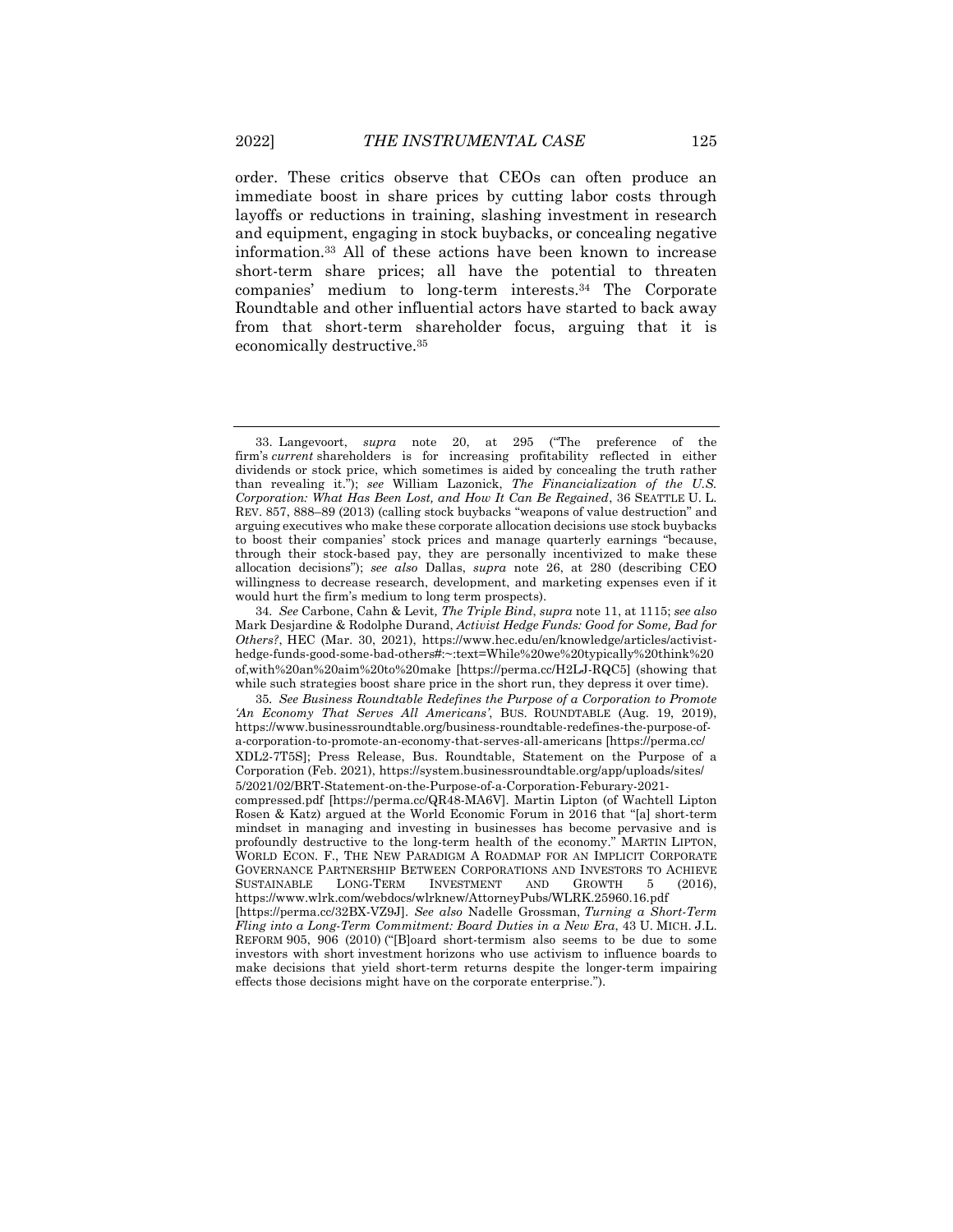In addition, some investors now pay increased attention to environmental, social, and governance (ESG) factors.<sup>36</sup> In 2020, Moody's Investors Service announced that it "expect[ed] ESG considerations to be of growing importance in [its] assessment of issuer credit quality."<sup>37</sup> Moody's analysts wrote, "[w]hile our ratings have always reflected our views of ESG risks, the materiality of key environmental and social issues continues to increase."<sup>38</sup> ESG investing often combines two different motives: some funds market ESG investments in an effort to appeal to socially conscious investors.<sup>39</sup> Other investors emphasizing ESG factors maintain that share prices do not fully take into account medium-to-long-term risks arising from greater societal inequality, potential regulatory responses to inequitable business practices, or the inevitable transition to new energy sources.<sup>40</sup>

<span id="page-10-0"></span>The rise in ESG investing also produces greater emphasis on diversity.<sup>41</sup> Particularly in the wake of #MeToo and Black Lives Matter protests, the failure to attend to diversity issues can be a

40*. See* Max M. Schanzenbach & Robert H. Sitkoff, *Reconciling Fiduciary Duty and Social Conscience: The Law and Economics of ESG Investing by a Trustee*, 72 STAN. L. REV. 381, 398 (2020) (distinguishing between the different motivations for ESG investing and arguing that a "risk-return ESG analysis of a fossil fuel company might conclude that the company's litigation and regulatory risks are underestimated by its share price"); *see also* Stavros Gadinis & Amelia Miazad, *Corporate Law and Social Risk*, 73 VAND. L. REV. 1401, 1401–02 (2020) (concluding that "[s]ocial risk has proven highly destructive for corporate value even when the company's key failure is not violating laws, as the recent crises at Facebook and Uber demonstrate").

<sup>36.</sup> Caleb Mutua, *ESG Is Increasingly Important in Credit Ratings*, *Moody's Says*, BLOOMBERG (Apr. 14, 2020), https://www.bloomberg.com/news/articles/2020- 04-14/esg-is-increasingly-important-in-credit-ratings-moody-s-says [https://perma.cc/T4FW-JJEX].

<sup>37</sup>*. Id.*

<sup>38</sup>*. Id.*

<sup>39.</sup> Robert G. Eccles & Svetlana Klimenko, *The Investor Revolution*, HARV. BUS. REV., May–June 2019, at 107, 111, https://hbr.org/2019/05/the-investor-revolution [https://perma.cc/759V-CNY6] (describing the increased demand for ESG investment options as linked to people's focus on nonfinancial outcomes that are "mak[ing] the world a better place").

<sup>41</sup>*. See, e.g.*, Veronica Root Martinez & Gina-Gail S. Fletcher, *Equality Metrics*, 130 YALE L.J. 869, 877, 885 (2021); *see also* Afra Afsharipour, *Bias, Identity and M&A*, WIS. L. REV. 471, 488 (2020) ("Shareholder pressure is also forcing boards to confront diversity head on."); Lisa M. Fairfax, *All on Board? Board Diversity Trends Reflect Signs of Promise and Concern*, 87 GEO. WASH. L. REV. 1031, 1032 (2018) (explaining the increased support from investors "engaged in specific direct action aimed at pressuring corporations to diversify their boards"); Barzuza, *supra* not[e 32,](#page-8-0)  at 1265 ("[I]ndex funds are typically reticent followers when it comes to corporate governance reforms, but when the subject matter of activism turns from conventional governance reforms to demands for increased gender diversity on boards, index funds have been notably outspoken, both in communications directed primarily at corporate managers and in marketing efforts directed at the general public.").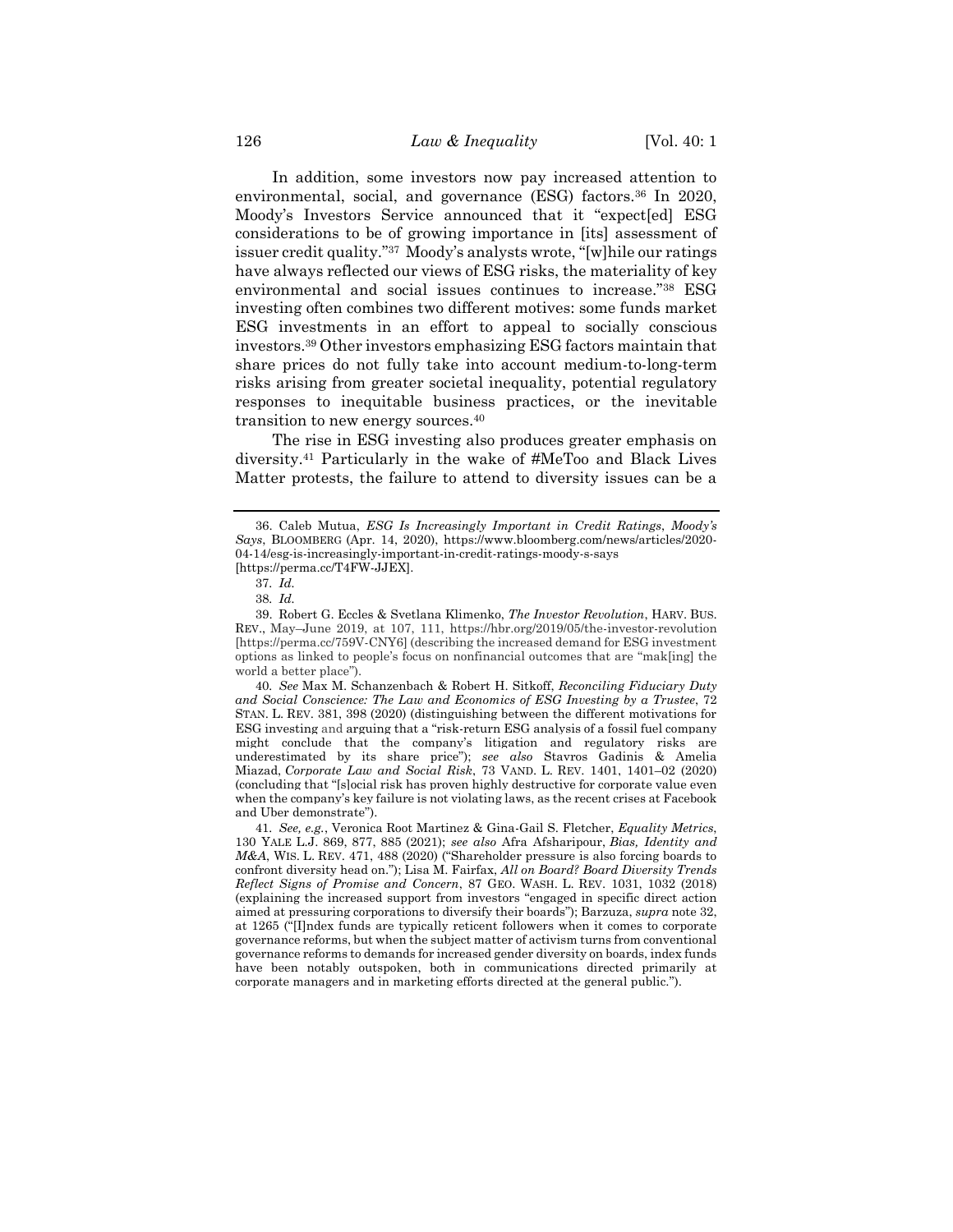risk factor for major companies on the same order as energy transition and accounting irregularities.<sup>42</sup> But, as we will show below, the failure to attend to diversity also provides a fartherreaching barometer of corporate governance issues.

### *B. Toxic Management Drives Women Out*

In the shareholder primacy era, management styles have changed in ways that make diversity hard to maintain. CEOs have become more likely to be hired from outside a company, and CEO tenure has declined.<sup>43</sup> Given the pressure to accomplish quick results, CEOs may adopt top-down management systems, the use of reductionist metrics to measure success, or high stakes bonus systems that incentivize management priorities.<sup>44</sup> The CEO's focus, especially a CEO coming from outside the company or one with a mandate to produce immediate results, may be on how to gain control of what can be large, sprawling, and bureaucratic institutions. The goal may be to outflank the established players in the organization to find those willing to put the CEO's priorities first, especially where the CEO seeks to slash expenses, cut employment, or shake up the corporate mission. High-stakes bonus systems can be an attractive way to do so.

<span id="page-11-1"></span>Jack Welch, the GE CEO identified with the modern era of corporate management, was a master in imposing his will on a large bureaucracy.<sup>45</sup> He developed an innovative management training program that regularly moved executives from division to division and an executive compensation system that introduced high-stake bonuses.<sup>46</sup> The company regularly ranked employees against each

<span id="page-11-0"></span><sup>42</sup>*. See, e.g.*, Kate Harrison, *How Smart Employers Should Respond to #MeToo in 2019*, FORBES (Apr. 3, 2019), https://www.forbes.com/sites/kateharrison/2019/ 04/03/how-smart-employers-should-respond-to-metoo-in-2019/?sh=7c3c6e3a7f0d [https://perma.cc/F5Y2-GKWE] (describing the potential for "bad press" because of a lackluster response to #MeToo concerns); *see also* Martinez & Fletcher, *supra* note [41,](#page-10-0) at 885 ("[E]mployee and investor pressure for corporate action to address racial inequity remains high, motivating corporations to stay the course in their backing of the Black Lives Matter movement.").

<sup>43</sup>*. See* Curt Nickisch, *Outsider CEOs Are on the Rise at the World's Biggest Companies*, HARV. BUS. REV. (Apr. 19, 2016), https://hbr.org/2016/04/outsider-ceosare-on-the-rise-at-the-worlds-biggest-companies [https://perma.cc/2EA3-7W9Z]; Carbone & Levit, *The Death of the Firm*, *supra* not[e 18,](#page-6-1) at 1002 n.196.

<sup>44.</sup> Carbone, Cahn & Levit*, The Triple Bind*, *supra* not[e 11,](#page-3-1) at 1109, 1115–16.

<sup>45.</sup> Jia Lynn Yang, *Jack Welch, Corporate America's 'Manager of the Century,' Dies at 84*, WASH. POST (Mar. 2, 2020), https://www.washingtonpost.com/local/ obituaries/jack-welch-corporate-americas-manager-of-the-century-dies-at-

<sup>84/2020/03/02/3</sup>cd83f0e-5c8c-11ea-9055-5fa12981bbbf\_story.html [https://perma.cc/ 3QAK-TYXN].

<sup>46</sup>*. See* Jack Welch, *Jack Welch: 'Rank-and-Yank'? That's Not How It's Done*,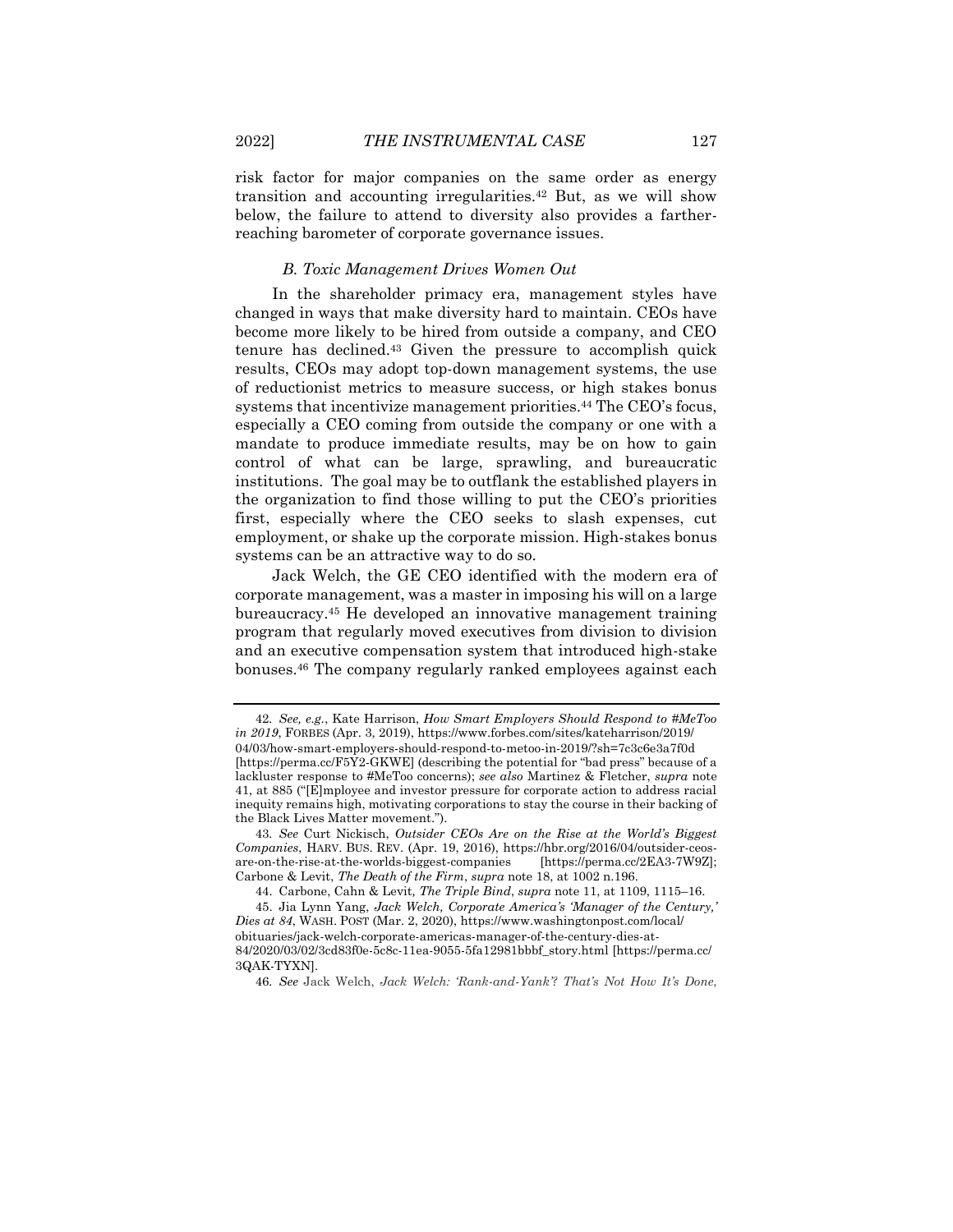other, identifying about twenty percent who were groomed for promotion and notifying the bottom ten percent that they were at risk of dismissal.<sup>47</sup> He repeated the process each year, rewarding some with stock options that could be incredibly lucrative as the company's share price increased, and encouraging the everchanging group receiving low marks to consider other employment.<sup>48</sup> For a time, his system proved incredibly influential with forty-nine percent of companies saying they used a form of stack ranking in a 2009 study done by the Institute for Corporate Productivity.<sup>49</sup> The specific system has since fallen out of favor;<sup>50</sup> still, variable pay remains the norm, with bonus pay in the form of stock options or year-end cash grants often dwarfing base pay for higher level employees in tech, finance, and other fields.<sup>51</sup> Such awards, as Jack Welch emphasized, allow corporate CEOs to incentivize their priorities.

<span id="page-12-0"></span>Introducing such high-stakes bonus systems changes firm dynamics. Lynne Dallas observes that such systems, particularly where employees feel they are in competition with each other, produces a greater emphasis on self-interest, higher levels of distrust that undermine teamwork, greater homogeneity in the selection of corporate management, less managerial accountability,

WALL ST. J. (Nov. 14, 2013), https://www.wsj.com/articles/8216rankandyank8217 that8217s-not-how-it8217s-done-1384473281 [https://perma.cc/DD8Y-QT67].

<sup>47</sup>*. See* NAOMI CAHN, JUNE CARBONE, & NANCY LEVIT, SHAFTED: WHY WOMEN LOSE IN A WINNER-TAKE-ALL WORLD ch. 2 (forthcoming 2022 Simon & Schuster); Welch, *supra* note [46;](#page-11-0) Carbone, Cahn & Levit*, The Triple Bind*, *supra* note [11,](#page-3-1) at 1115.

<sup>48</sup>*. See* Carbone, Cahn & Levit*, The Triple Bind*, *supra* note [11,](#page-3-1) at 1115–16; Yang, *supra* not[e 45.](#page-11-1)

<sup>49</sup>*. See* Cahn, Carbone & Levit, *Gender and the Tournament*, *supra* note [13,](#page-4-0) at 451 n.136; *see also* Chris Hardesty, *Should I Rank My Employees?*, WALL ST. J. (Apr. 7, 2009), http://guides.wsj.com/management/recruiting-hiring-and-firing/should-irank-my-employees/ [https://perma.cc/7Q99-AULE] (adapting ALAN MURRAY, THE WALL STREET JOURNAL ESSENTIAL GUIDE TO MANAGEMENT: LASTING LESSONS FROM THE BEST LEADERSHIP MINDS OF OUR TIME (2010) and describing "a survey of more than 200 human resources professionals" from large companies where "more than half . . . used forced ranking").

<sup>50</sup>*. See, e.g.*, Carbone, Cahn & Levit*, The Triple Bind*, *supra* note [11,](#page-3-1) at 1116–17 ("[C]ompanies have moved away from rigidly ordered approaches, particularly those mandating termination of a fixed percentage of the workforce every year, but competitive ranking systems that compare employees to each other remain common.").

<sup>51</sup>*. See* LAWRENCE MISHEL & JORI KANDRA, ECON. POL'Y INST., CEO COMPENSATION HAS GROWN 1,322% SINCE 1978: CEOS WERE PAID 351 TIMES AS MUCH AS A TYPICAL WORKER IN 2020 1, 5-10 (2021). A TYPICAL WORKER IN 2020 1, 5-10 (2021), https://www.epi.org/publication/ceo-pay-in-2020/ [https://perma.cc/XE3D-HG9X]; *see also* Carbone, Cahn & Levit, *The Triple Bind*, *supra* not[e 11,](#page-3-1) at 1115 (explaining the reliance on performance pay and stock options).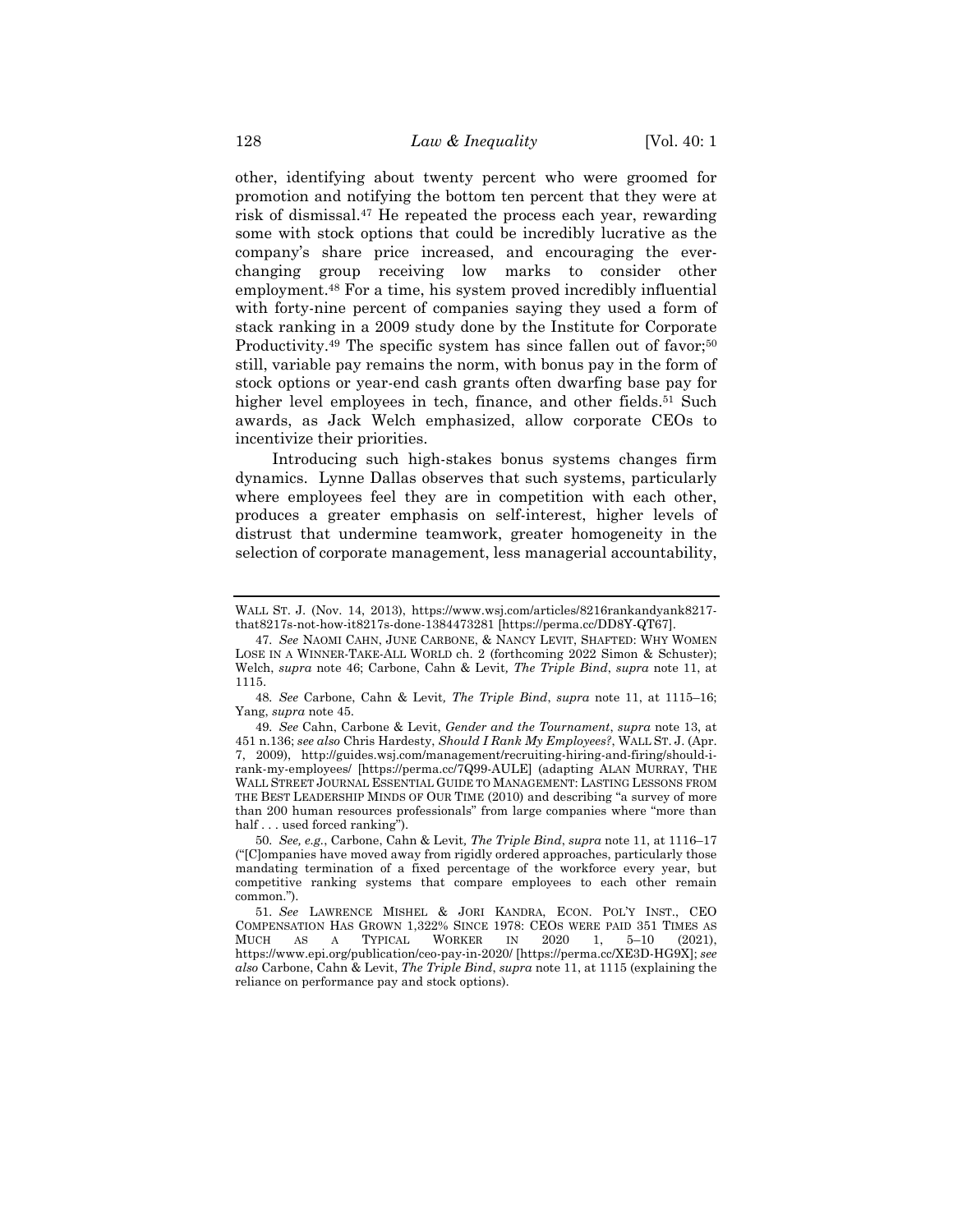and more politicized decision-making.<sup>52</sup> In short, "supposedly meritocratic bonus systems have been found to replicate many of the attributes of old boys' clubs that protect insiders at the expense of outsiders."<sup>53</sup>

<span id="page-13-2"></span>Even without the extremes of an Enron or a GE, competitive workplaces can lead to "masculinity contest cultures"<sup>54</sup> that pit employees against each other in high stakes, negative sum competitions that often lower morale and increase turnover.<sup>55</sup> Such cultures emphasize the internal competition between employees, which may take the form of artificial measures of devotion to the job such as long hours. over more job-related performance measures tied to productivity. <sup>56</sup> These cultures often select for bosses who thrive in such competitive environments and bully or harass their subordinates, particularly women and less traditionally masculine men.<sup>57</sup> Where such cultures take hold, turnover, sexual harassment, and demoralization increase—and diversity may be harder to maintain.<sup>58</sup>

<span id="page-13-3"></span><span id="page-13-1"></span>Critics of performance pay emphasize that these systems also change the characteristics of the employees who rise to the top. Such systems become more likely to select for narcissism and overconfidence bias and less likely to select for humility, honesty, or empathy.<sup>59</sup> Studies find that greater power diminishes functional

55*. See* Berdahl et al., *supra* not[e 6](#page-3-2)*,* at 429 (observing that masculinity contests are "most prevalent—and vicious—in male-dominated occupations where extreme resources (fame, power, wealth) or precarious resources . . . are at stake . . .").

56*. Id.* at 430 (observing that "men compete at work for dominance by showing no weakness, demonstrating a single-minded focus on professional success, displaying physical endurance and strength, and engaging in cut-throat competition").

57*. Id.* at 428 ("The need to repeatedly prove masculinity can lead men to behave aggressively, embrace risky behaviors, sexually harass women (or other men), and express homophobic attitudes, when men feel that their masculinity is threatened.").

<span id="page-13-0"></span><sup>52.</sup> Dallas, *Enron*, *supra* not[e 27,](#page-7-1) at 37.

<sup>53.</sup> Cahn, Carbone & Levit, *Gender and the Tournament*, *supra* not[e 13,](#page-4-0) at 452.

<sup>54</sup>*. See* Berdahl et al., *supra* not[e 6.](#page-3-2) *See also* Carbone & Black, *The Problem with Predators*, *supra* note [7,](#page-3-0) at 479 (noting the gendering of competitive workplace cultures and emphasizing "the ways that the terms of competition are often artificial and increase male dominance in the workplace . . . where the celebration of extreme masculine traits becomes an end in itself, defining the workplace ideal in stereotypically male terms.").

<sup>58</sup>*. See* Peter Glick, Jennifer L. Berdahl & Natalya M. Alonso, *Development and Validation of the Masculinity Contest Culture Scale*, 74 J. SOC. ISSUES 449, 449, 462 (2018).

<sup>59.</sup> Tomas Chamorro-Premuzic, *Why Do So Many Incompetent Men Become Leaders?*, HARV. BUS. REV. (Aug. 22, 2013), https://hbr.org/2013/08/why-do-so-manyincompetent-men [https://perma.cc/9QBH-ZW27] (observing that "when it comes to leadership, the only advantage that men have over women . . . is the fact that manifestations of hubris—often masked as charisma or charm—are commonly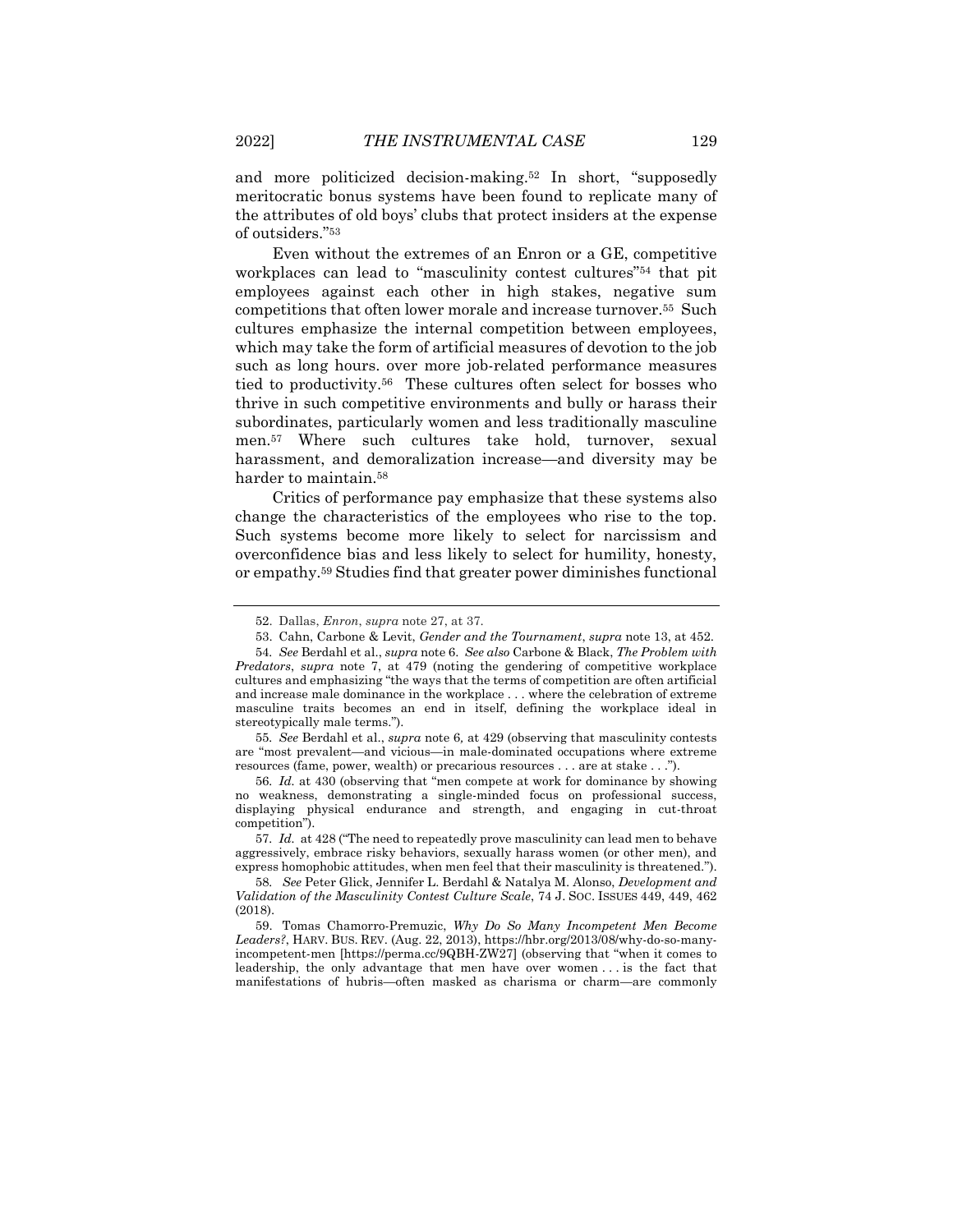empathy—higher social status and situational power are "associated with a reduced tendency to comprehend how other individuals see the world, think about the world, and feel about the world."<sup>60</sup> It turns out that traits like narcissism describe a distinct subset of the general population that is much more likely to be male<sup>61</sup>—and more likely to discriminate against outsiders.<sup>62</sup>

Accordingly, corporate environments that place greater emphasis on zero (or worse, negative) sum competition systems introduce a reinforcing set of effects. As law professor Donald Langevoort explained, "traits such as over-optimism, an inflated sense of self-efficacy and a deep capacity for ethical selfdeception . . . are survival traits, not weaknesses, in a very Darwinian business world."63 Such business worlds tend to select not just for men, but for a certain type of male leader—a type of leader who is also more likely than other men to drive women out.<sup>64</sup> And while bonus pay systems vary, they tend to be associated with greater gender pay disparities, further affecting the ability to retain female employees.<sup>65</sup>

61*. See* Emily Grijalva, Daniel A. Newman, Louis Tay, M. Brent Donnellan, P.D. Harms, Richard W. Robins & Taiyi Yan, *Gender Differences in Narcissism: A Meta-Analytic Review*, 141 PSYCHOL. BULL. 261, 280 (2015) (observing that men display a type of narcissism more affiliated with exploiting others and a sense of entitlement than women).

62. Berdahl et al., *supra* not[e 6,](#page-3-2) at 435 (concluding that those who *thrive* in such environments tend to identify with the workers who have the same traits they see in themselves, and to exploit others' weaknesses, leading to the "exclusion and harassment toward historically disadvantaged groups and men with resistant masculinities").

63. Langevoort, *supra* note [20,](#page-6-0) at 288.

64*. See* Stout, *supra* note [27,](#page-7-1) at 529 ("Once relatively selfish actors come to dominate a workplace, less-selfish employees leave, and the employees who remain start acting in a more purely self-interested and opportunistic fashion."); *see also* Berdahl et al., *supra* note [6,](#page-3-2) at 432 (explaining how workplace "male masculinity contests" lead to winners and losers, typically at the expense of women and men of marginalized backgrounds, as men dominate underrepresented individuals).

65. MITA GOLDAR, CHRISTOPHER RYAN & AHU YILDIRMAZ, ADP RSCH. INST., RETHINKING GENDER PAY INEQUITY IN A MORE TRANSPARENT WORLD 2 (2020); Stefania Albanesi, *How Performance Pay Schemes Make the Gender Gap Worse*, WORLD ECON. F. (Dec. 23, 2015), https://www.weforum.org/agenda/2015/12/howperformance-pay-schemes-make-the-gender-gap-worse/ [https://perma.cc/896E-PFBT].

mistaken for leadership potential, and that these occur much more frequently in men than in women").

<sup>60.</sup> Adam D. Galinsky, Joe C. Magee, M. Ena Inesi & Deborah H. Gruenfeld, *Power and Perspectives Not Taken*, 17 PSYCHOL. SCI. 1068, 1072 (2006); *see also*  DACHER KELTNER, THE POWER PARADOX 101 (2016) (identifying the four "[a]buses of power," including power that "leads to empathy deficits and diminished moral sentiments . . . self-serving impulsivity . . . incivility and disrespect . . . [and] . . . narratives of exceptionalism").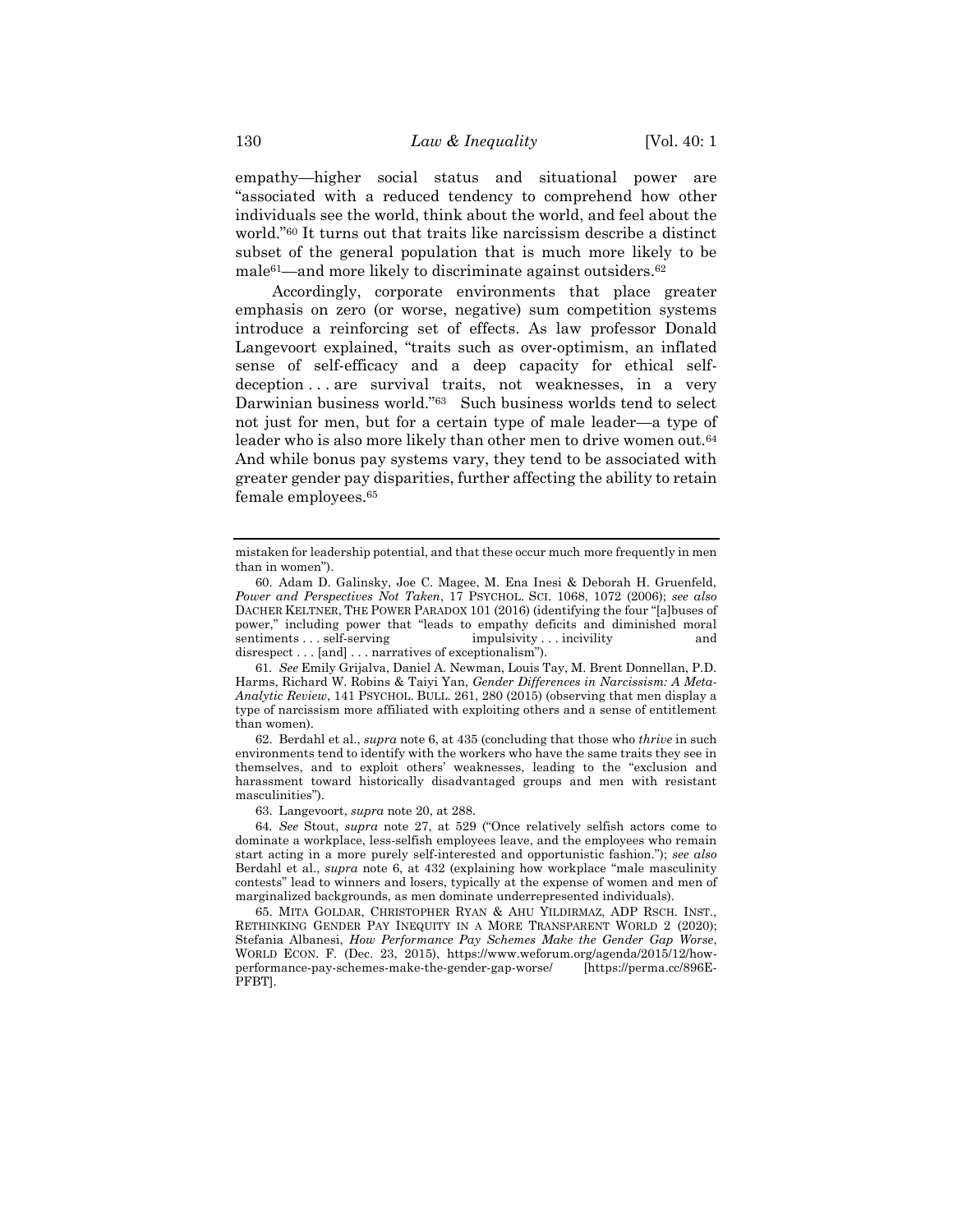The net effect of these environments, which produce cutthroat corporate cultures, an emphasis on long hours as an end in themselves, and the promotion of misogynist managers, may literally be boys' clubs. The McKinsey/Lean In survey of more than 300 firms and 40,000 employees found that the percentage of women decreases at every step along the management pipeline, with women beginning at 47% at the entry level and ending at 21% of the C-Suite positions.<sup>66</sup>

<span id="page-15-0"></span>The analysis above suggests that the presence of women—and often other underrepresented groups—in upper management is likely to be associated with better firm financial performance because of the dynamic described above. The most pernicious management techniques, such as earnings management, stock buybacks,<sup>67</sup> and other practices focused on the short term at the expense of a company's long-term health, depend on the CEO's ability to enlist the support of a small group of insiders to subvert standard business practices.<sup>68</sup> The CEO's most common way of identifying compatriots is through high-stakes incentive pay that allows the CEO to signal the desired performance and reward it

<sup>66.</sup> RACHEL THOMAS, MARIANNE COOPER, GINA CARDAZONE, KATE URBAN, ALI BOHRER, MADISON LONG, LAREINA YEE, ALEXIS KRIVKOVICH, JESS HUANG, SARA PRINCE, ANKUR KUMAR & SARAH COURY, MCKINSEY & CO., WOMEN IN THE WORKPLACE 2020, at 8 (2020), [https://wiw-report.s3.amazonaws.com/Women\\_in\\_the](https://wiw-report.s3.amazonaws.com/Women_in_the) \_Workplace\_2020.pdf [https://perma.cc/HTM6-UQFJ]; *see also* Tamara Lytle, *Closing the Gender Pay Gap*, HR MAG. (June 4, 2019), https://www.shrm.org/hrtoday/news/hr-magazine/summer2019/Pages/closing-the-gender-pay-gap.aspx [https://perma.cc/3BBY-5YSM] (explaining how reducing gender disparities in pay helps retain more women).

<sup>67.</sup> William Lazonick, Mustafa Erdem Sakinç & Matt Hopkins, *Why Stock Buybacks Are Dangerous for the Economy*, HARV. BUS. REV. (Jan. 7, 2020), https://hbr.org/2020/01/why-stock-buybacks-are-dangerous-for-the-economy [https://perma.cc/XCT4-WVLG] ("With the majority of their compensation coming

from stock options and stock awards, senior corporate executives have used openmarket repurchases to manipulate their companies' stock prices to their own benefit . . . .").

<sup>68.</sup> Carbone & Black, *The Problem with Predators*, *supra* note [7,](#page-3-0) at 456–57 (describing the role of the CEO in creating "criminogenic" environments). This is particularly true where the conduct involves plausible deniability with respect to illegal or unethical conduct. *Id.* at 455, 462 (explaining how corporate cultures may "facilitate predation and rule breaking, if not necessarily outright criminality.

Those engaged in predation often create similar mechanisms within firms that provide incentives to engage in predatory practices while allowing senior officers and directors to maintain plausible deniability for the consequences"); *see also id.* at 468 n.167 (describing Enron's bonus system that encouraged "unethical" behavior). Even where the conduct is perfectly legal and visible, as with stock buybacks or layoffs, it may involve neutralizing internal opposition. *Id.* at 468 (explaining how these cultures create competitive environments and incentivize hiring decisions benefiting those who participate in predation).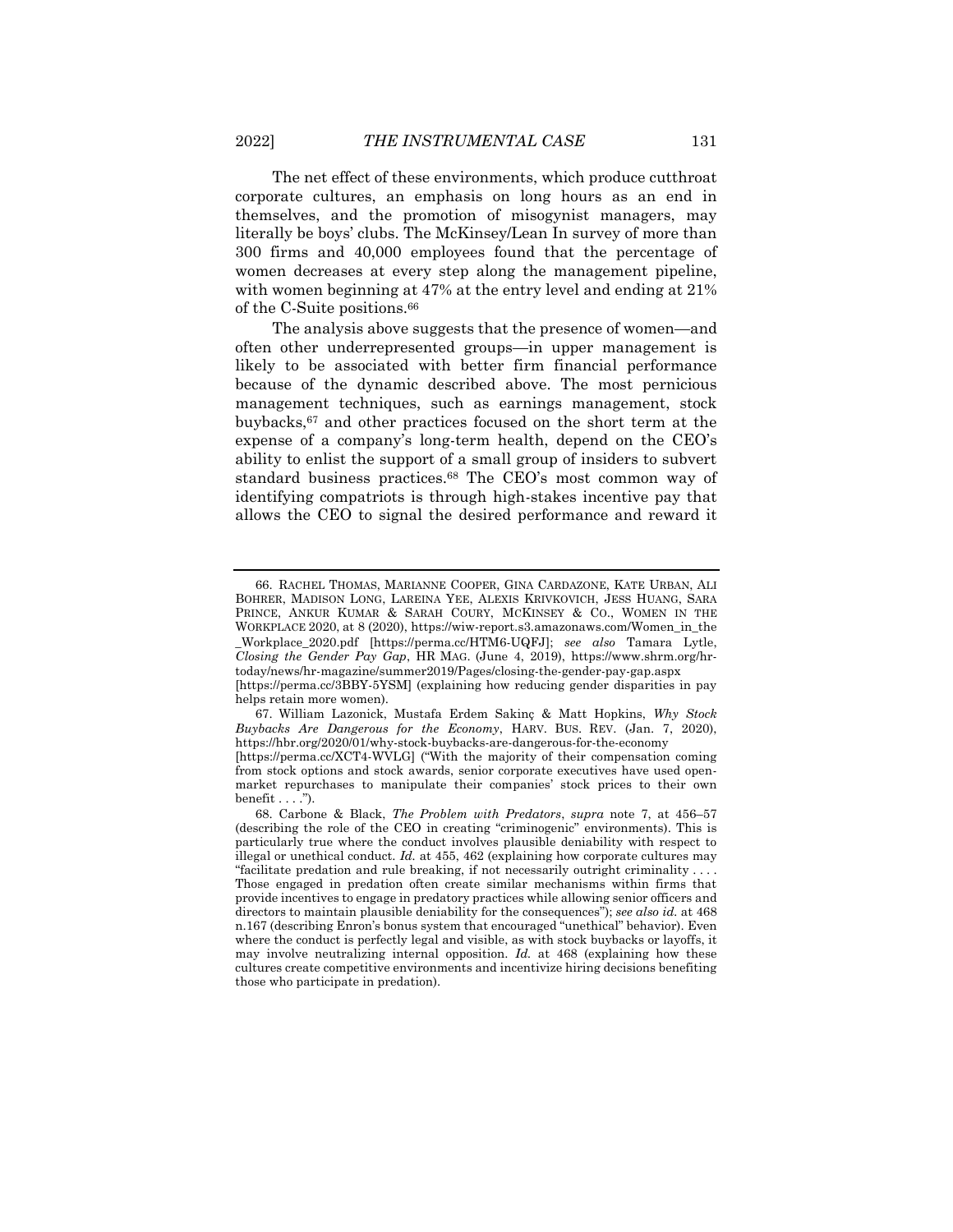without being directly involved in questionable behavior.<sup>69</sup> Even if the company is not engaged in illegal practices, the internal competition pits employees against each other, undermining cooperation and trust<sup>70</sup> and often leading to the promotion of what business psychology professor Tomas Chamorro-Premuzic suggests is too many "incompetent men."<sup>71</sup>

# **II. The Business Case for Diversity**

<span id="page-16-0"></span>The business case for diversity combines the commitment to diversity as a moral obligation with the argument that diverse institutions produce better results.<sup>72</sup> Promoting diversity, in accordance with this argument, produces win-win outcomes; business entities can "do the right thing" and promote diversity at no cost to the bottom line. This argument has become increasingly influential; it has led to efforts to mandate greater diversity on corporate boards. California and Washington have joined a number of European and Asian countries requiring a minimum percentage of women on the governing boards of publicly traded companies.<sup>73</sup> Some jurisdictions, including California, have gone further and added quotas for other underrepresented groups.<sup>74</sup>

The pure "business case," however, faces two significant limitations: first, it is difficult to prove that it is diversity per se that causes the improvements, and second, even if diversity in fact

<sup>69</sup>*. Id.* at 469–70 (describing practices that give subordinates substantial authority without oversight).

<sup>70.</sup> Dallas, *Enron*, *supra* not[e 27,](#page-7-1) at 37.

<sup>71.</sup> Chamorro-Premuzic, *supra* note [59,](#page-13-0) at 172–73.

<sup>72</sup>*. See* Vijay Eswaran, *The Business Case for Diversity in the Workplace is Now Overwhelming*, WORLD ECON. F. (Apr. 29, 2019), https://www.weforum.org/agenda/ 2019/04/business-case-for-diversity-in-the-workplace/ [https://perma.cc/K3TU-FPXK].

<sup>73</sup>*. See, e.g.*, Anne Steele, *California Rolls Out Diversity Quotas for Corporate Boards*, WALL ST. J. (Oct. 2, 2020), https://www.wsj.com/articles/california-rolls-outdiversity-quotas-for-corporate-boards-11601507471 [https://perma.cc/Z3T9-4K6D]; *Will More States Set Board Diversity Mandates?*,LEXISNEXIS (Jan. 13, 2022), https://www.lexisnexis.com/community/insights/legal/capitol-journal/b/statenet/posts/will-more-states-set-board-diversity-mandates [https://perma.cc/UJ4P-

<sup>89</sup>NU] (Washington, like California, has a diversity mandate, while Illinois, Maryland, and New York, require that boards disclose demographic information, and other states have considered mandatory disclosure); *see also* Jennifer Rankin, *EU Revives Plans for Mandatory Quotas of Women on Company Boards*, GUARDIAN (Mar. 5, 2020), https://www.theguardian.com/world/2020/mar/05/eu-revives-plans-formandatory-quotas-of-women-on-company-boards [https://perma.cc/2TFT-ELP5] (describing the European Union's attempts to impose quotas of women on executive boards).

<sup>74.</sup> In this Article, we focus specifically on women; however, portions of our argument apply to other underrepresented groups, and some of it does not.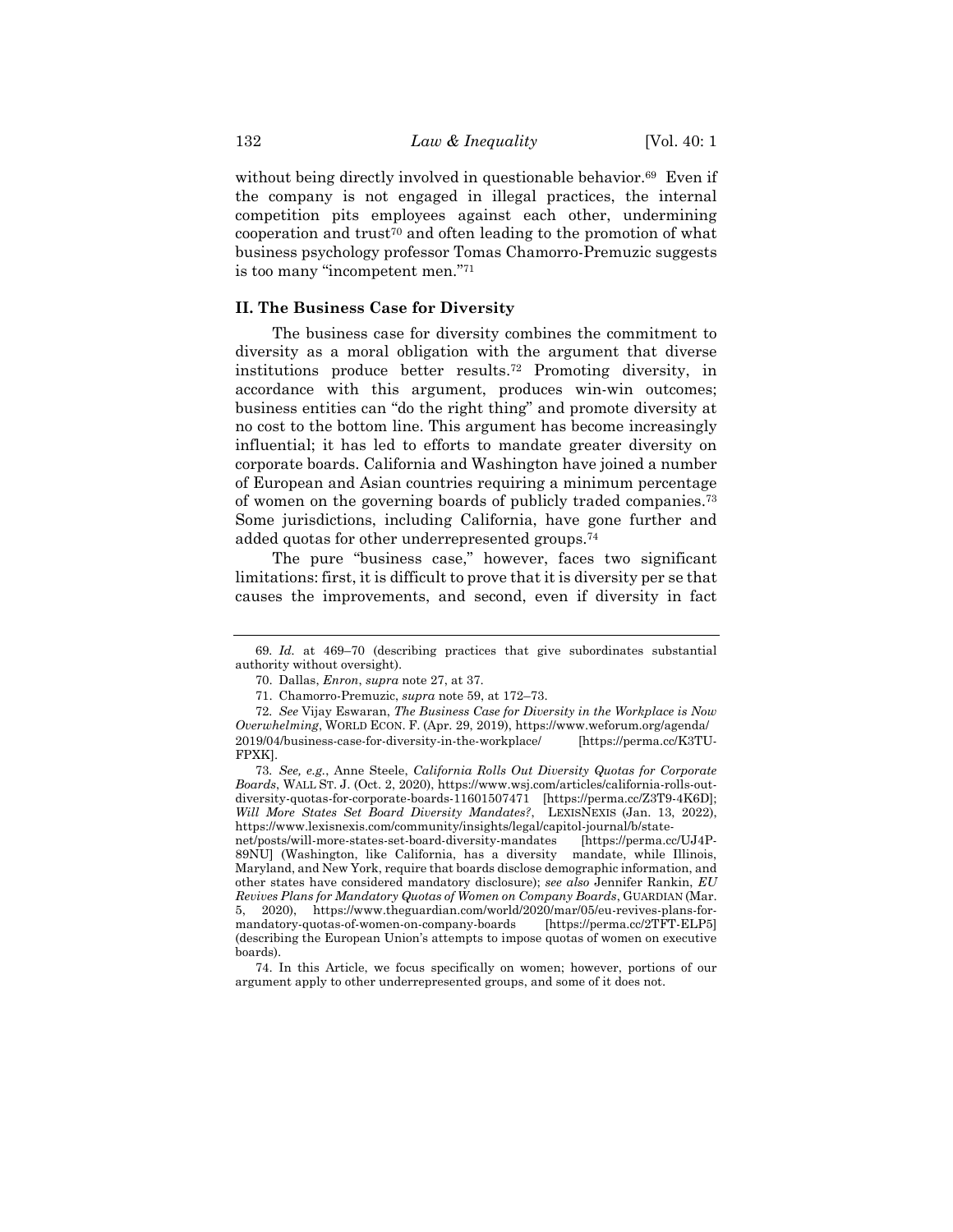accounts for the outcomes, an explanation is missing for why the appropriate focus should be on diversity on corporate boards, rather than in upper management. This Section examines the existing empirical basis for the business claims in the light of the analysis in Section I. It describes the empirical work linking diversity to better business outcomes, acknowledges the methodological limitations, and concludes, that in explaining outcomes, the links between the factors that promote pernicious business practices and those that obstruct efforts to promote greater diversity may be so deeply intertwined as to be impossible to separate. We conclude that the factors we describe in Section I therefore form the core of the instrumental case for diversity.

#### <span id="page-17-0"></span>*A. Corporate Boards*

There is increasing scholarly inquiry into whether diverse firms outperform less diverse firms.<sup>75</sup> The easy (and uncomplicated) answer appears to be that diversity pays; more diverse firms, measured by the percentage of women on corporate boards, outperform those with fewer women when performance is measured by factors such as returns to equity or other measures of financial performance.76 However, the studies are not uniform in finding better performance, particularly once they attempt to control for factors other than the mere presence of women. In short, the studies do not (and we will argue cannot) demonstrate that it is the presence of women per se that that causes better results.77 Instead, the arrows linking diversity to better performance may run in multiple directions. It may be, for example, that better managed companies are more likely to achieve greater diversity, rather than diversity leading to better company performance.<sup>78</sup> It is also

<span id="page-17-1"></span><sup>75</sup>*. See, e.g.*, Eswaran, *supra* note [72;](#page-16-0) *see also* Robin J. Ely & David A. Thomas, *Getting Serious About Diversity: Enough Already with the Business Case*, HARV. BUS. REV., Nov.–Dec. 2020, https://hbr.org/2020/11/getting-serious-about-diversityenough-already-with-the-business-case [https://perma.cc/VV5N-ARY2] (noting "rallying cries" for more diversity from CEOs).

<sup>76.</sup> Alice H. Eagly, *When Passionate Advocates Meet Research on Diversity, Does the Honest Broker Stand a Chance?*, 72 J. SOC. ISSUES 199, 201 (2016).

<sup>77</sup>*. See generally id.* at 200–03 (explaining that while there is significant research demonstrating the business value of increased representation of women on corporate boards, it is challenging to determine if their presence alone is driving these positive changes).

<sup>78.</sup> Juan M. Garcia Lara, Beatriz Garcia Osma, Araceli Mora & Mariano Scapin, *The Monitoring Role of Female Directors over Accounting Quality*, 45 J. CORP. FIN. 651, 651 (2017) ("Using a large sample of UK firms we find that a larger percentage of women among independent directors is significantly associated with lower earnings management practices. However, we show that this relation disappears if we focus on firms that do not discriminate against women in the access to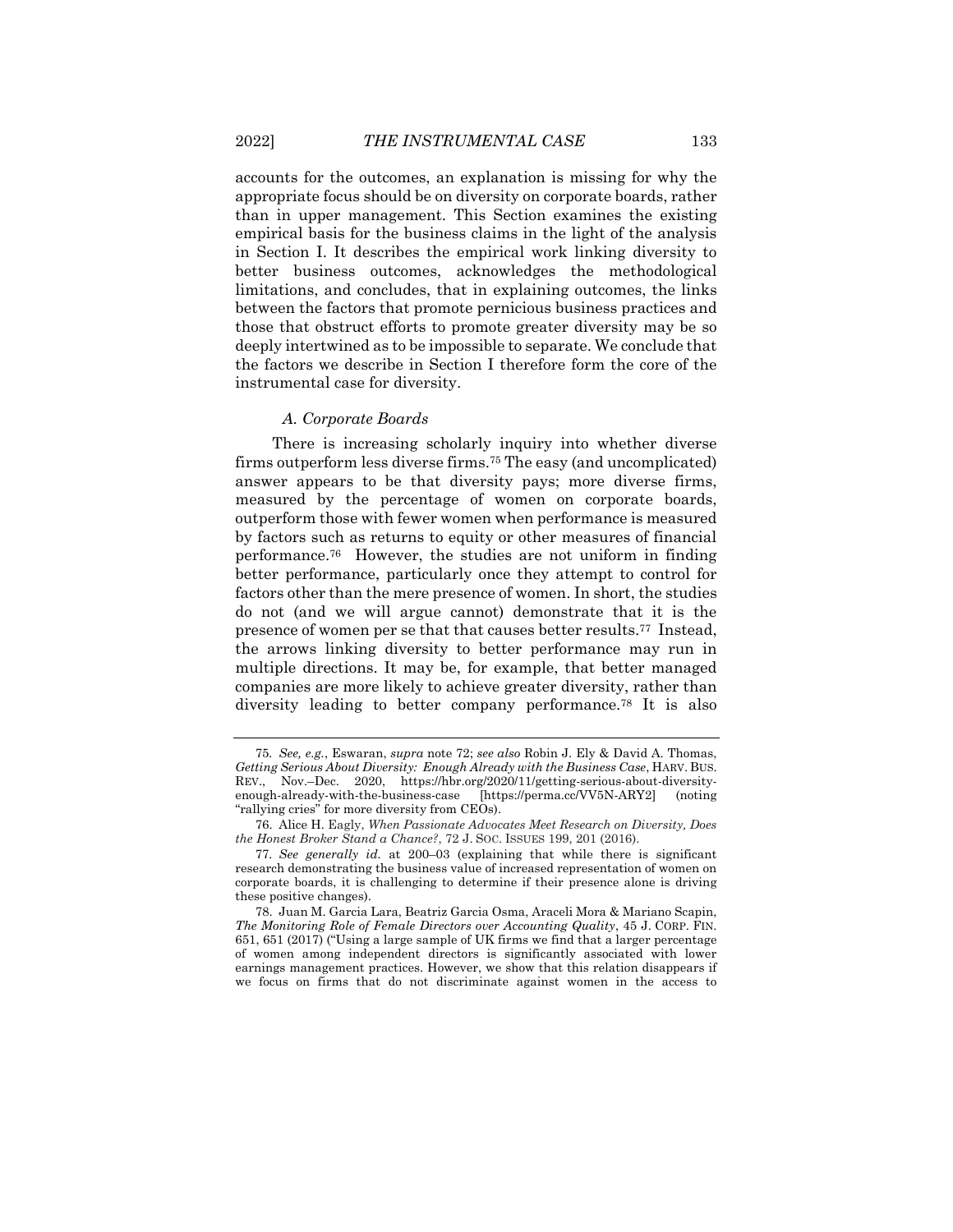<span id="page-18-0"></span>possible that the presence of women is associated with better management practices for reasons that empirical studies find difficult to tease out. It is entirely possible that better-run firms hire more women rather than that the women themselves cause the better outcomes.<sup>79</sup> The research that gained initial attention focused on corporate boards. Perhaps the most influential of the early studies is one performed by Catalyst.<sup>80</sup> This widely-cited study examined Fortune 500 companies from 2001 to 2004, determined the percentage of women on firm boards, and found that companies in the highest quartile of female representation outperformed those in the lowest quartile.<sup>81</sup> The study, however, simply reported the differences between the two groups without any effort to include control variables that might explain the results, and acknowledged that the correlation could not establish that it was the presence of women per se that caused the better performance.<sup>82</sup> Indeed, the strength of the relationships did not hold up in Catalyst's follow-up study looking at the same relationships during the 2004–2008 time period.83 A later Credit Suisse Research Institute Study looking at

81*. Id.*

83*. See* Rhode & Packel, *supra* note [79,](#page-18-0) at 384 (critiquing the 2007 Catalyst

directorships.").

<sup>79.</sup> There are any number of other confounding correlations. For example, most studies find that large companies have more diversity on boards. Large companies may become large because they are better run, or they may find it easier to increase diversity by simply adding more members to their boards. Either way, the presence of more women may not be the proximate cause of financial performance. *See, e.g.*, Eagly, *supra* note [76,](#page-17-0) at 202 (noting that large firms have more women on their boards and that the failure to control for firm size skews the results of some studies); Deborah L. Rhode & Amanda K. Packel, *Diversity on Corporate Boards: How Much Difference Does Difference Make?*, 39 DEL. J. CORP. L. 377, 387 (2014) (explaining why better or larger firms may be more attractive or have more resources to recruit women, and thus, may succeed regardless of their presence). It may be that there is some other type of diversity contributing to this performance. *See* VIVIAN HUNT, SARA PRINCE, SUNDIATU DIXON-FYLE, LAREINA YEE, MCKINSEY & CO., DELIVERING THROUGH DIVERSITY 12 (2018), https://www.mckinsey.com/~/media/mckinsey/ business%20functions/organization/our%20insights/delivering%20through%20diver sity/delivering-through-diversity\_full-report.ashx#:~:text=We%20found%20that %20companies%20with,likely%20to%20experience%20higher%20profits [https:// perma.cc/W8S7-D44S] (explaining how ethnic/cultural diversity is linked to financial performance).

<sup>80.</sup> CATALYST, THE BOTTOM LINE: CORPORATE PERFORMANCE AND WOMEN'S REPRESENTATION ON BOARDS (2007), https://www.catalyst.org/wp-content/uploads/ 2019/01/The\_Bottom\_Line\_Corporate\_Performance\_and\_Womens\_Representation\_ on\_Boards.pdf [https://perma.cc/GKU8-T8MX] (finding a positive relationship between gender diversity on corporate boards and firm performance).

<sup>82.</sup> Terry Morehead Dworkin & Cindy A. Schipani, *The Role of Gender Diversity in Corporate Governance*, 21 U. PA. J. BUS. L. 105, 107 (2018) ("Some industry studies, like those conducted by Catalyst, include an explicit footnote that 'correlation does not prove or imply causation.'").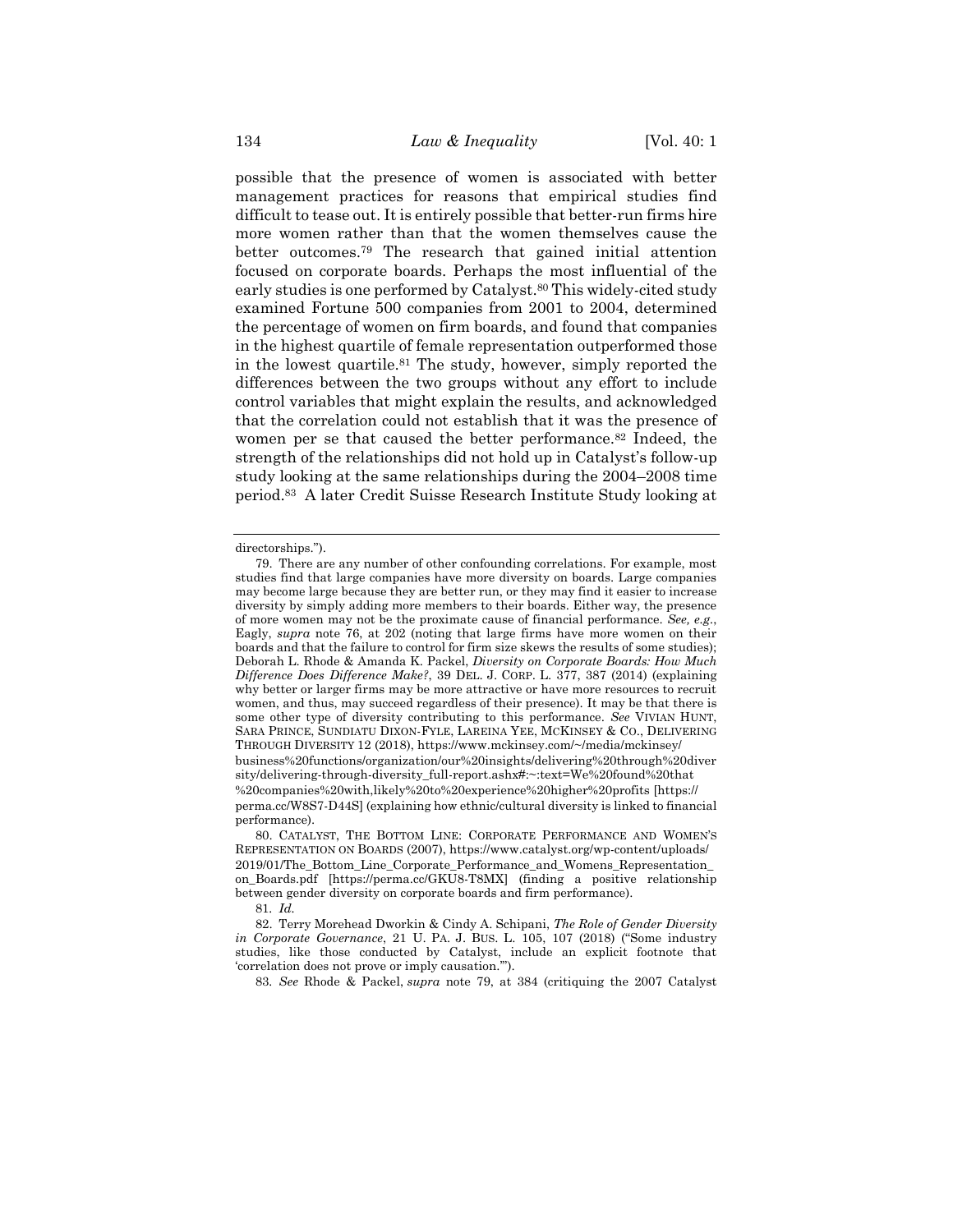more than 2,000 firms across the globe also found that firms with at least one woman on the board outperformed firms with all-male boards, reporting that among firms with a market capitalization of over \$10 billion, the firms with female board representation had a 26% better performance in share price.84 This study, too, lacked controls that might identify causal factors, and some scholars suspect that larger firms may find it easier to recruit and retain female board members in ways that skew the results.<sup>85</sup> A number of studies have shown similar correlations.<sup>86</sup>

While other studies have found a positive relationship using more sophisticated statistical techniques, some have not.87 Overall, "an accurate description of this extensive empirical literature is that correlational findings relating percentages of women on corporate boards to firms' financial performance are mixed, and on the average lean very slightly in the positive direction but only for companies' accounting outcomes," though not necessarily other

study's limitations).

<sup>84.</sup> MARY CURTIS, CHRISTINE SCHMID & MARION STUBER, CREDIT SUISSE RSCH. INST., GENDER DIVERSITY AND CORPORATE PERFORMANCE 12–16 (2012), https://publications.credit-suisse.com/tasks/render/file/index.cfm?fileid=88EC32A9- 83E8-EB92-9D5A40FF69E66808 [http://perma.cc/TC6U-FAH2].

<sup>85.</sup> Rhode & Packel, *supra* not[e 79,](#page-18-0) at 385 (noting lack of controls); *see also* Eagly, *supra* note [76,](#page-17-0) at 202 (speculating on the impact of firm size on studies of this type).

<sup>86.</sup> For example, Morgan Stanley Capital International found that U.S. companies with at least three women on the board in 2011 experienced median gains in return on equity of 10% and earnings per share of 37% over a five year period, whereas companies that had no female directors in 2011 showed median changes of -1% in return on equity and -8% in earnings per share over the same five-year period. *See* MEGGIN THWING EASTMAN, DAMION RALLIS & GAIA MAZZUCCHELLI, MSCI, THE TIPPING POINT: WOMEN ON BOARDS AND FINANCIAL PERFORMANCE 3 (2016), https://www.msci.com/www/research-paper/the-tipping-point-women-

on/0538947986 [https://perma.cc/2UX4-CVED] (analyzing U.S. companies that were constituents of the MSCI World Index for the entire period from July 1, 2011, to June 30, 2016). In addition, a 2018 Calvert report found that, over an eleven-year period, "companies with [a] higher percentage (%) of Women in Leadership positions (WLP) and [a] higher % of Women in Board positions (WBD) outperform companies with the lowest % of WLP and WBD as measured by ratios" for returns on sales, returns on assets, and returns on equity, noting that 33%–70% was the critical range for seeing "significant increase[s] in financial performance." CALVERT IMPACT CAPITAL, JUST GOOD INVESTING  $11-12$  (2018), https://assets.ctfassets.net/4oaw9man1yeu/2X1gLdNUrUPFhRAJbAXp1q/205876b

dd2d7e076fce05d5771183dfe/calvert-impact-capital-gender-report.pdf [https://perma.cc/TYM9-B8X7]. The report also noted that it was not just the number

of women in leadership or in board positions that mattered to returns, but the ratio of women to men. *Id.* at 12.

<sup>87</sup>*. See* Rhode & Packel, *supra* not[e 79,](#page-18-0) at 384–90 (summarizing studies finding positive, negative, and nonexistent relationships and ultimately concluding that "[d]espite increasing references to acceptance of the business case for diversity, empirical evidence on the issue is mixed").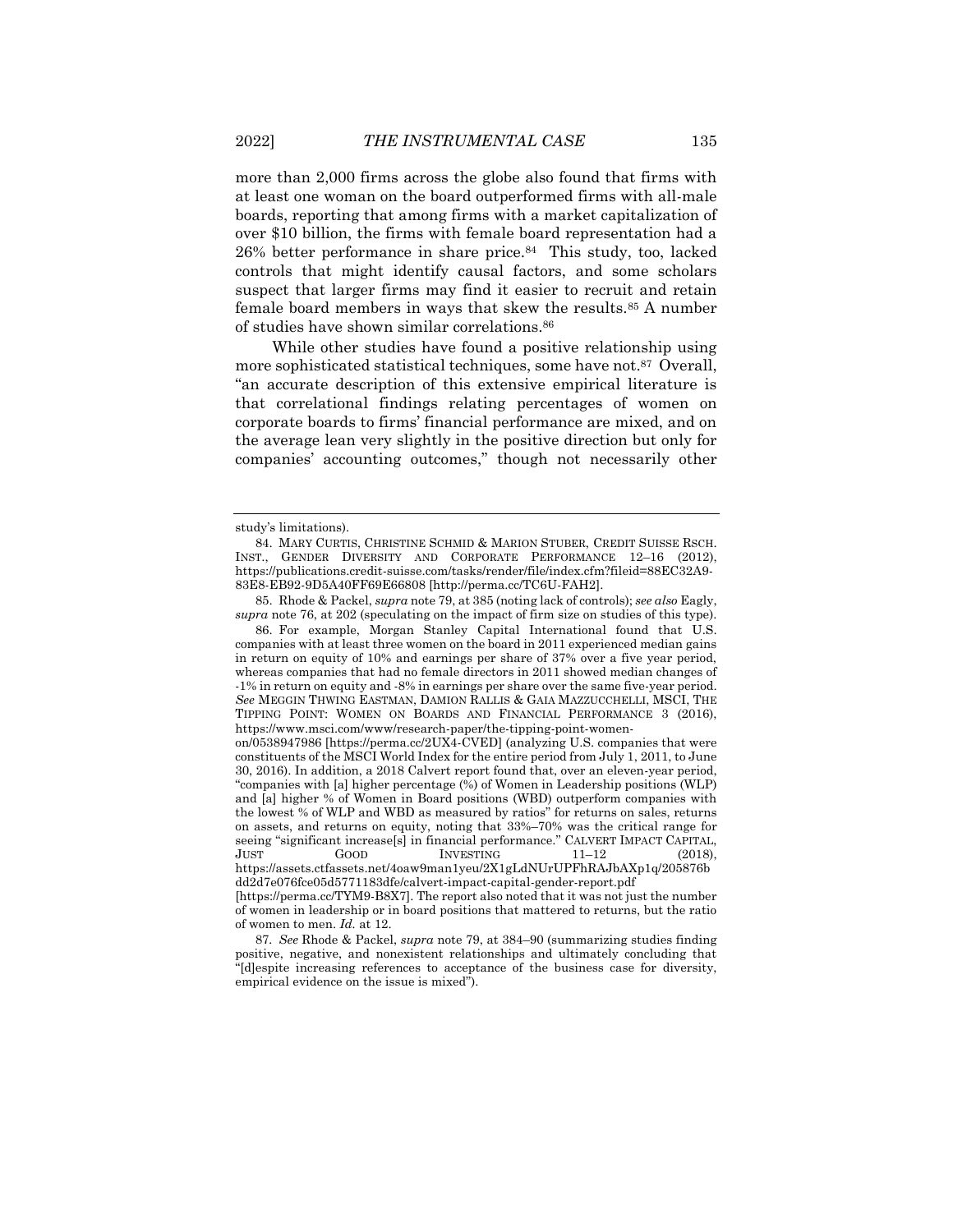<span id="page-20-0"></span>factors such as returns to equity.88 In the international context, the relationship between female board representation and market performance is stronger in countries with greater gender equality.<sup>89</sup> The varying results reflect differences in methodology, sample selections, and time periods.<sup>90</sup>

Relatively few of the studies attempt to tease out causation, and doing so is difficult. For one thing, "women" are hardly a single uniform category; the women on one board may not be identical to the women on other boards. As a general matter, women appointed "to corporate boards may not in fact differ very much in their values, experiences, and knowledge from the men."<sup>91</sup> A 2019 study by Crunchbase, Him for Her, and Kellogg Professor Lauren Rivera of privately-held companies showed that women on boards are more likely to be independent members rather than investors or members tied to management.<sup>92</sup> This suggests they are less likely to be either CEO acolytes or hedge fund activists pushing a short term agenda.<sup>93</sup> Accordingly, any rigorous study would have to look not just at the overall number of women, but what type of women produced the best results—any women, the women most similar to the men, or women who bring distinctly different perspectives?<sup>94</sup>

<span id="page-20-1"></span><sup>88.</sup> Eagly, *supra* note [76,](#page-17-0) at 203 (defining accounting outcomes as profit and loss). *Compare* Paul Gompers & Silpa Kovvali, *The Other Diversity Dividend*, HARV. BUS. REV. (July–Aug. 2018), https://hbr.org/2018/07/the-other-diversity-dividend [https://perma.cc/JAG9-YV7F] (explaining the financial pitfalls of having homogenous boards and urging more diverse representation, including gender diversity), *with* Katherine Klein, *Does Gender Diversity on Boards Really Boost Company Performance?*, KNOWLEDGE@WHARTON (May 18, 2017), https://knowledge.wharton.upenn.edu/article/will-gender-diversity-boards-reallyboost-company-performance/# [https://perma.cc/KAL7-5UUN] (summarizing studies that "suggest that the relationship between board gender diversity and company performance is either non-existent (effectively zero) or very weakly positive").

<sup>89</sup>*. See* Corinne Post & Kris Byron, *Women on Boards and Firm Financial Performance: A Meta-Analysis*, 58 ACAD. MGMT. J. 1546, 1560 (2015) (explaining that the relationship may be conditioned by context as it is "more positive" in countries with "greater gender parity").

<sup>90.</sup> Rhode & Packel, *supra* note [79,](#page-18-0) at 390 (concluding that "the empirical research on the effect of board diversity on firm performance is inconclusive" and "[t]he mixed results reflect the different time periods, countries, economic environments, types of companies, and measures of diversity and financial performance").

<sup>91.</sup> Klein, *supra* not[e 88.](#page-20-0)

<sup>92.</sup> Ann Shepherd & Gené Teare, *2020 Study of Gender Diversity on Private Company Boards*, CRUNCHBASE (Mar. 1, 2021), https://news.crunchbase.com/news/ 2020-diversity-study-on-private-company-boards/ [https://perma.cc/XTK9-5UA3].

<sup>93</sup>*. Id.*; *see also* Cheffins & Armour, *supra* note [24,](#page-7-2) at 80–82.

<sup>94</sup>*. See, e.g.*, Gompers & Kovvali, *supra* note [88](#page-20-0) (describing how homogenous venture capital firms tend to be, with Harvard Business School graduates dominating the firms).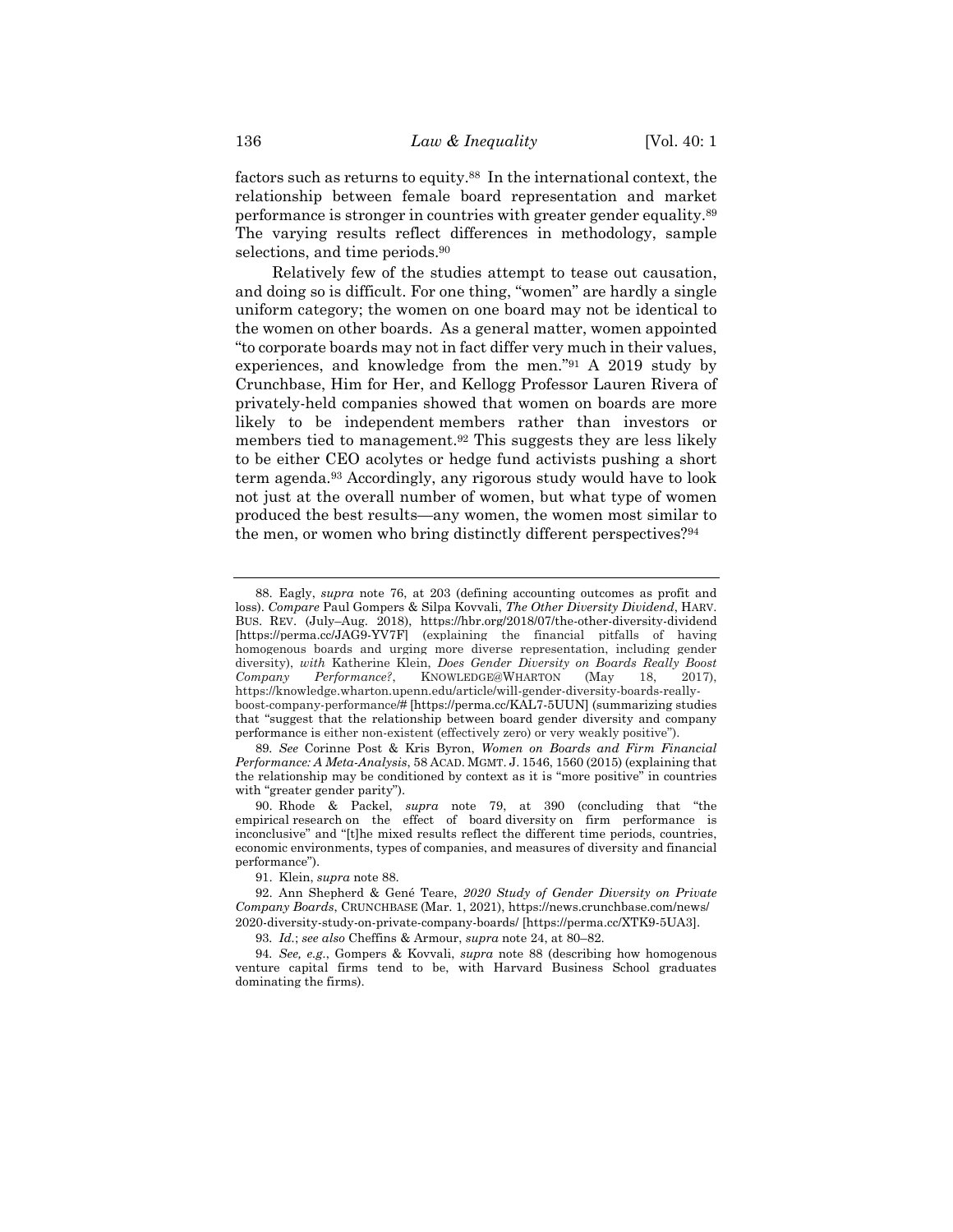For another, the most important causal relationships, including those producing statistically significant results, almost always involve multiple factors with different effects. This may be intrinsic in this type of research because of the difficulty in ruling out endogeneity—the possibility, for example, that an unidentified factor influenced both better financial performance and greater diversity.<sup>95</sup> Nonetheless, the studies that attempt to identify potential causal factors are intriguing to the extent they identify characteristics that may be associated with alternative—and potentially better—*management practices.*

<span id="page-21-0"></span>The single factor that comes up most frequently in studies of the relationship between board diversity and firm performance is increased monitoring. Adams and Ferreira found in 2009 that the presence of women on corporate boards was associated with better attendance at board meetings and closer company monitoring.<sup>96</sup> The greater monitoring increased the likelihood that CEOs would resign after poor company performance.<sup>97</sup> The same study, however,

97. Eagly, *supra* note [76,](#page-17-0) at 202 (observing that women board members had higher attendance rates at board meetings, were more likely to serve on monitoring committees, and these factors correlated with more monitoring and better performance at low performing companies). One reason for the correlation between more gender-diverse boards and increased monitoring is some indication that women may be more conscientious about attendance and demonstrate greater responsibility for oversight efforts. Adams and Ferreira note:

Adams & Ferreira, *supra* note [96,](#page-21-0) at 292. Other commentators have theorized that women have been trained toward detail orientation and are more likely to "engage

<sup>95.</sup> Eagly, *supra* note [76,](#page-17-0) at 202. Investopedia defines an "endogenous variable" as "a variable in a statistical model that's changed or determined by its relationship with other variables within the model." Will Kenton, *Endogenous Variable*, INVESTOPEDIA (Oct. 30, 2020), https://www.investopedia.com/terms/e/endogenousvariable.asp [https://perma.cc/6DJ3-L5E3].

<sup>96</sup>*. Id.* at 202 (referring to a study by Renée Adams and Daniel Ferreira and observing that women board members had higher attendance rates at board meetings, were more likely to serve on monitoring committees, and these factors correlated with more monitoring and better performance at low performing companies); *see also* Renée B. Adams & Daniel Ferreira, *Women in the Boardroom and Their Impact on Governance and Performance*, 94 J. FIN. ECON. 291, 291–92 (2009) (describing the impact on board performance and finding that while more gender-diverse boards allocated more resources to monitoring, the "average effect of gender diversity on firm performance is negative. This negative effect is driven by companies with fewer takeover defenses").

Women appear to behave differently than men with respect to our measure of attendance behavior. Specifically, women are less likely to have attendance problems than men. Furthermore, the greater the fraction of women on the board is, the better is the attendance behavior of male directors. Holding other director characteristics constant, female directors are also more likely to sit on monitoring-related committees than male directors. In particular, women are more likely to be assigned to audit, nominating, and corporate governance committees, although they are less likely to sit on compensation committees than men are.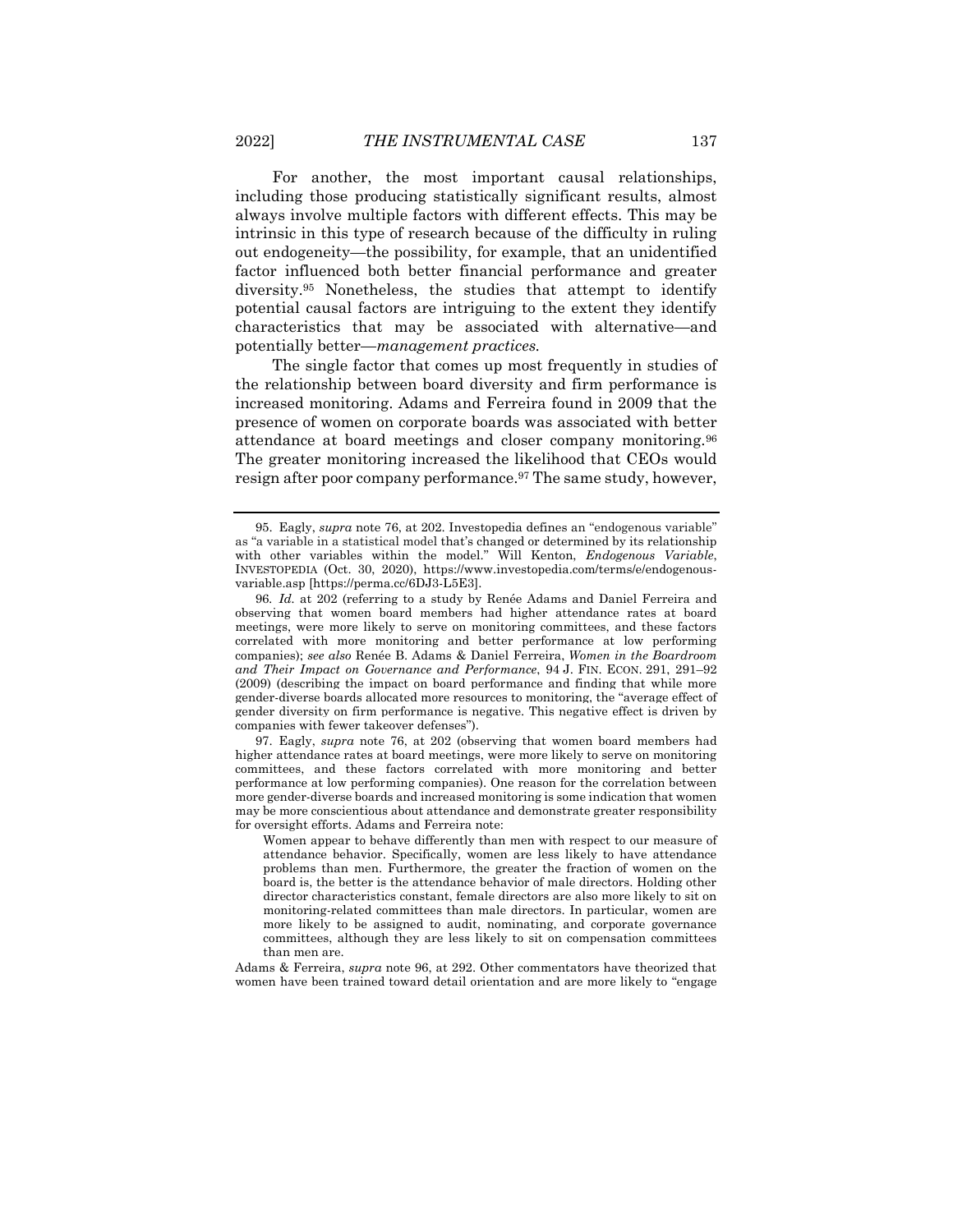also found that increased monitoring was associated with weaker performance in stronger firms, producing a negative aggregate effect.<sup>98</sup> The authors could not explain the overall negative result, indicating their inability to rule out investor bias in the stronger firms—or other unidentified factors—in producing the negative results.<sup>99</sup> The significance of the study, for our purposes, is that it found that greater monitoring is correlated both with the greater presence of women and with firm performance (both positively and negatively).<sup>100</sup> What it did not explain was why the factor is correlated with the greater presence of women, or why it produced stronger performance in weak firms and weaker performance in strong firms. What it suggested, however, is that when more women are present, more monitoring takes place, and more monitoring correlates with changed business performance.<sup>101</sup>

Subsequent studies have contributed to the explanations of why factors associated with greater diversity such as monitoring might explain the relationship between diversity and stronger firm performance. In its report advocating gender diversity, Nasdaq reviewed elements associated with gender diversity that may explain the impact of diversity on firm performance.<sup>102</sup> A 2015 study, for example, found "strong evidence" that a greater number of women on boards was correlated with less securities fraud.<sup>103</sup> A later study suggested gender diversity is associated with stronger internal controls over financial reporting.<sup>104</sup> Some studies found correlations between the percentage of women on audit committees

<span id="page-22-1"></span><span id="page-22-0"></span>in constructive dissent." Sandeep Gopalan & Katherine Watson, *An Agency Theoretical Approach to Corporate Board Diversity*, 52 SAN DIEGO L. REV. 1, 17 (2015).

<sup>98.</sup> Adams & Ferreira, *supra* note [96,](#page-21-0) at 293 (noting that additional monitoring is counterproductive in well-governed firms).

<sup>99.</sup> Eagly, *supra* not[e 76,](#page-17-0) at 202 (observing that institutional investors are often attentive to board governance).

<sup>100</sup>*. Id.* ("The increased monitoring associated with the increase in the presence of women on boards appeared to have positive effects on firms with weak governance but negative effects otherwise.").

<sup>101</sup>*. Id.*

<sup>102.</sup> The Nasdaq Stock Mkt. LLC, *supra* note [1,](#page-1-0) at 9–10.

<sup>103</sup>*. See* Douglas J. Cumming, T.Y. Leung & Oliver Rui, *Gender Diversity and Securities Fraud*, 58 ACAD. MGMT. J. 1572, 1577, 1589 (2015) (analyzing China Securities Regulatory Commission data from 2001 to 2010, including 742 companies with enforcement actions for fraud and 742 non-fraudulent companies for a control group).

<sup>104</sup>*. See* Yu Chen, John Daniel Eshleman & Jared S. Soileau, *Board Gender Diversity and Internal Control Weaknesses*, 33 ADVANCES ACCT. 11, 12 (2016) (analyzing a sample of 4,267 firm-year observations during the period from 2004 to 2013, beginning "the first year internal control weaknesses were required to be disclosed under section 404 of SOX [Sarbanes-Oxley Act of 2002]").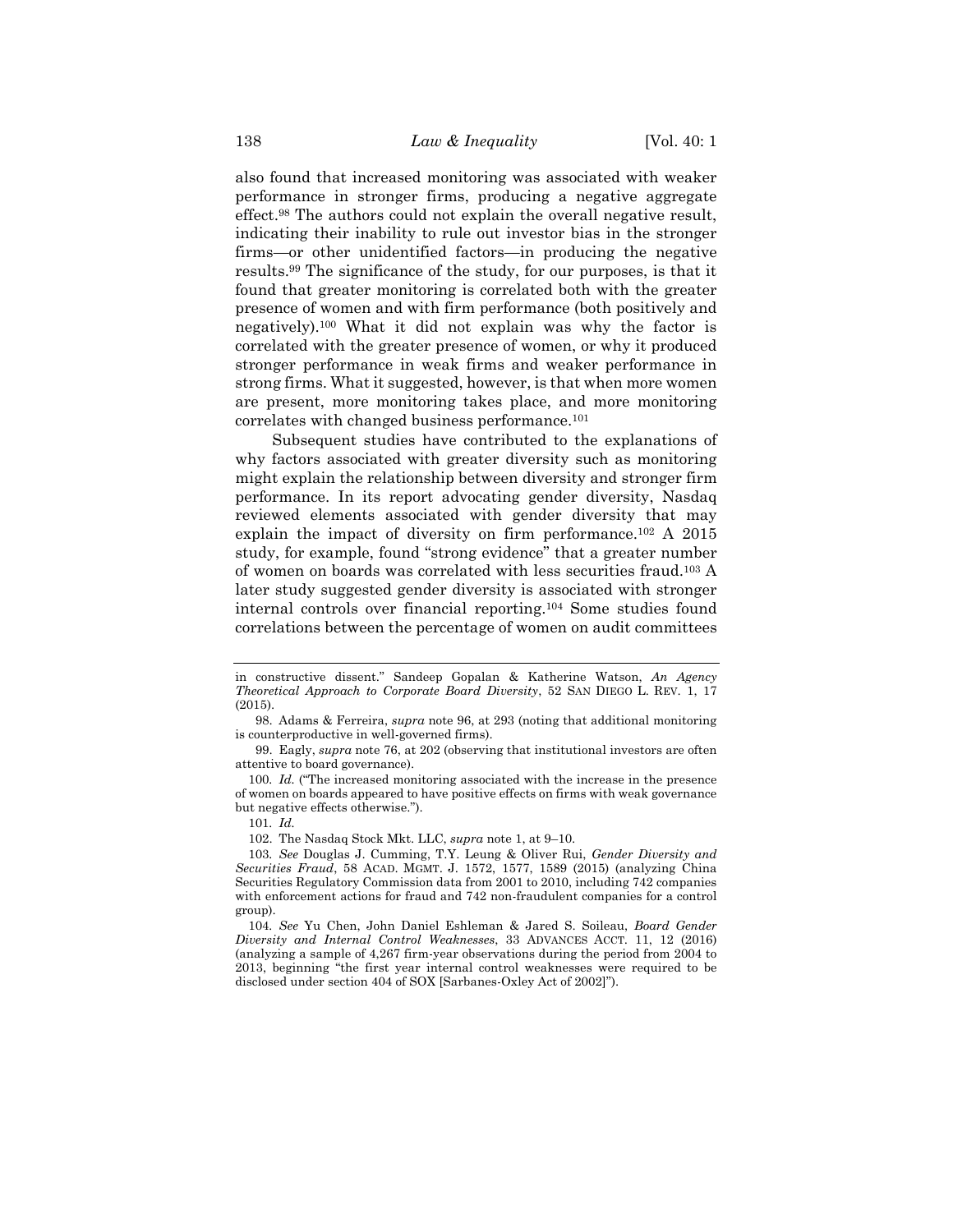and better reporting results,<sup>105</sup> while other studies suggested that more female board members produced better monitoring even if women board members did not sit on the audit committees directly.<sup>106</sup> The Nasdaq report also found board gender diversity "to be positively associated with more transparent public disclosures."<sup>107</sup> What all of these studies have in common is that they found that greater diversity is linked with greater transparency, more accurate reporting, and less fraud. Nasdaq concluded:

There is substantial evidence that board diversity enhances the quality of a company's financial reporting, internal controls, public disclosures and management oversight. In reaching this conclusion, Nasdaq evaluated the results of more than a dozen studies spanning more than two decades that found a positive association between gender diversity and important investor protections, and the assertions by some academics that such findings may extend to other forms of diversity, including racial and ethnic diversity. 108

In short, Nasdaq reported that firms with greater diversity were less likely to be engaged in the practices most closely associated with short-termism and competitive pay: earnings management,

107. The Nasdaq Report notes that:

<sup>105</sup>*. See* María Consuelo Pucheta‐ Martínez, Inmaculada Bel-Oms & Gustau Olcina-Sempere, *Corporate Governance, Female Directors and Quality of Financial Information*, 25 BUS. ETHICS: EUR. REV. 363, 363, 378–79 (2016) (analyzing a sample of non-financial companies listed on the Madrid Stock Exchange during 2004 to 2011 and finding that "the percentage of females on [audit committees] reduces the likelihood of receiving error, non-compliance or omission of information qualifications").

<sup>106.</sup> The Nasdaq Stock Mkt. LLC, *supra* note [1,](#page-1-0) at 27 (citing Chen et al., *supra*  note [104,](#page-22-0) at 18) (finding that more female members produced better monitoring broadly, but not directly addressing their committees); *see also* Aida Sijamic Wahid, *The Effects and the Mechanisms of Board Gender Diversity: Evidence from Financial Manipulation*, 159 J. BUS. ETHICS 705, 706, 710 (2019) (analyzing 6,132 U.S. public companies during the period from 2000 to 2010, for a total of 38,273 firm-year observations).

Gul, Srinidhi & Ng (2011) concluded that "gender diversity improves stock price informativeness by increasing voluntary public disclosures in large firms and increasing the incentives for private information collection in small firms." Abad et al. (2017) concluded that companies with gender diverse boards are associated with lower levels of information asymmetry, suggesting that increasing board gender diversity is associated with "reducing the risk of informed trading and enhancing stock liquidity.'

The Nasdaq Stock Mkt. LLC, *supra* note [1,](#page-1-0) at 27–28.

<sup>108.</sup> U.S. SEC. & EXCH. COMM'N, No. 34-90574, SELF-REGULATORY ORGANIZATIONS; THE NASDAQ STOCK MARKET LLC; NOTICE OF FILING OF PROPOSED RULE CHANGE TO ADOPT LISTING RULES RELATED TO BOARD DIVERSITY 22 (2020), https://www.sec.gov/rules/sro/nasdaq/2020/34-90574.pdf [https://perma.cc/9MHQ-WJ9J].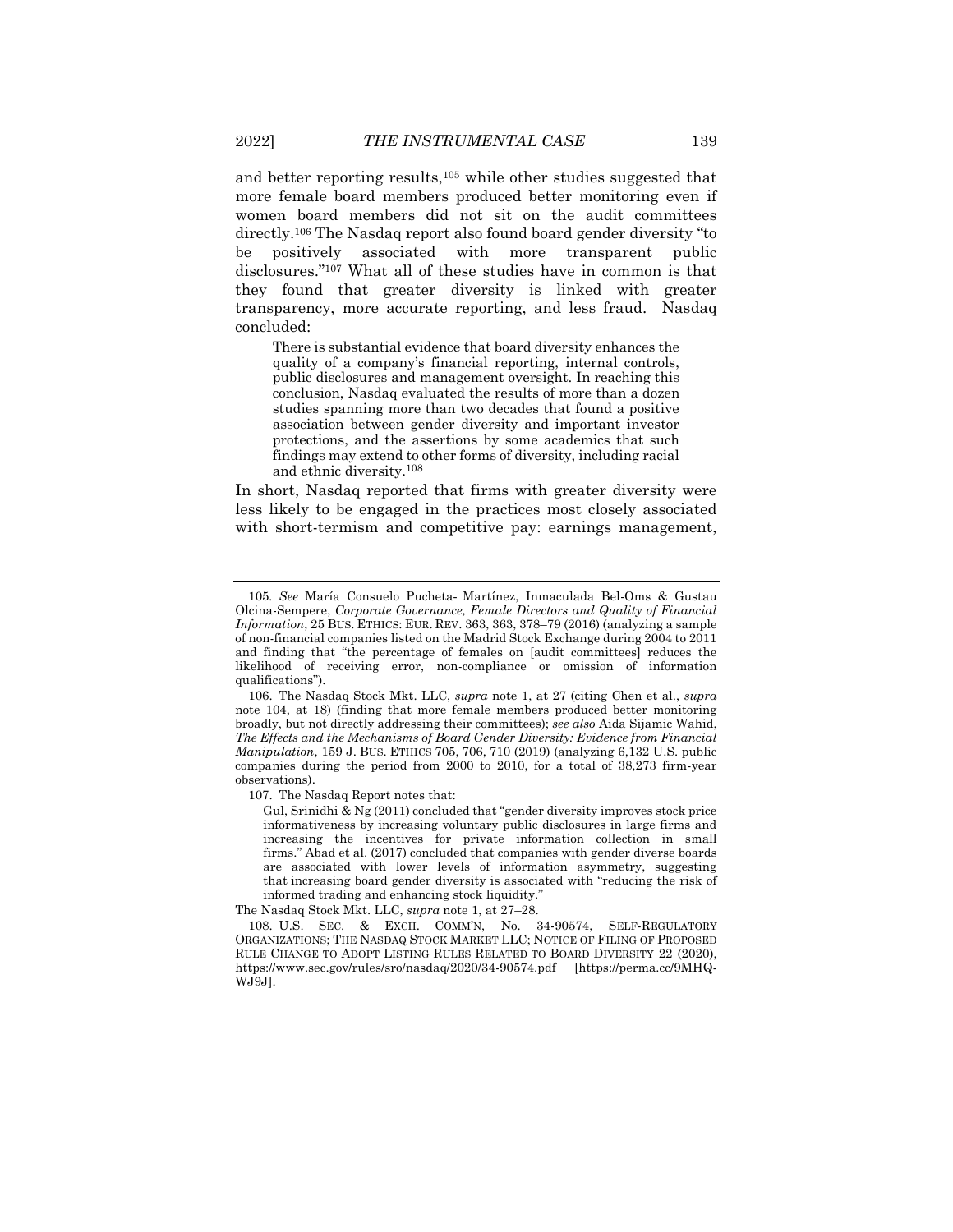accounting manipulation and fraud, and the suborning of internal controls.<sup>109</sup>

<span id="page-24-0"></span>An Australian study looked at different factors, finding that adding women to boards strengthened a company's willingness to take prosocial actions, which produced higher levels of corporate social responsibility (CSR).<sup>110</sup> CSR, in turn, was positively linked to financial performance.<sup>111</sup> Once the study controlled for the CSR effect, the women's impact on firm performance became statistically insignificant.<sup>112</sup> The study concluded that increasing CSR, not the presence of women per se, turned out to be the decisive factor on firm performance.<sup>113</sup> Nonetheless, although it is difficult to establish the causal mechanism,<sup>114</sup> it appears that "female directors tend to be less conformist and are more likely to exhibit activism and express their independent views than male directors because they do not belong to 'old-boy' networks."<sup>115</sup> The relationship between gender diversity and CSR is stronger than that "between board gender diversity and company performance ...."<sup>116</sup> This effect, as the author of the Australian study suggests, may depend less on the presence of women than on which women are selected.<sup>117</sup> Nonetheless, the study finds that greater diversity, whatever the cause, tends to counter an exclusive focus on shareholders to the exclusion of other stakeholders who might affect the company's long-term prospects.<sup>118</sup>

115. Jie Chen, Woon Sau Leung, Wei Song & Marc Goergen, *Why Female Board Representation Matters: The Role of Female Directors in Reducing Male CEO Overconfidence*, 53 J. EMPIRICAL FIN. 70, 72 (2019).

116. Klein, *supra* not[e 88.](#page-20-0)

117*. Cf.* Galbreath, *supra* not[e 110,](#page-24-0) at 867–70 (describing specific characteristics of women that, if present, may lead to increased CSR, and thus to increased financial performance).

118*. Id.* (describing a stakeholder perspective theory which posits that, as the

<sup>109</sup>*. See supra* discussion in text at notes 26–28, 30–[35,](#page-9-0) 62–64[, 67](#page-15-0)–68.

<sup>110.</sup> Jeremy Galbreath, *Is Board Gender Diversity Linked to Financial Performance? The Mediating Mechanism of CSR*, 57 BUS. & SOC'Y 863, 863 (2018).

<sup>111</sup>*. Id.* at 881 (finding that CSR activities appear to be positively linked to financial performance).

<sup>112</sup>*. Id.* at 876.

<sup>113</sup>*. Id.* at 863 (noting that CSR appears to fully account for the connection between the presence of women on boards and increased financial performance).

<sup>114.</sup> "It's worth noting that even *if* the meta-analyses revealed a stronger relationship between board gender diversity and firm performance, we couldn't conclude that board gender diversity *causes* firm performance. To establish causal effects, you need to conduct a randomized control trial. But, that's impossible here; we can't randomly assign board members to companies." Klein, *supra* note [88.](#page-20-0)  Indeed, "[t]he women named to corporate boards may not in fact differ very much in their values, experiences, and knowledge from the men who already serve on these boards." *Id.*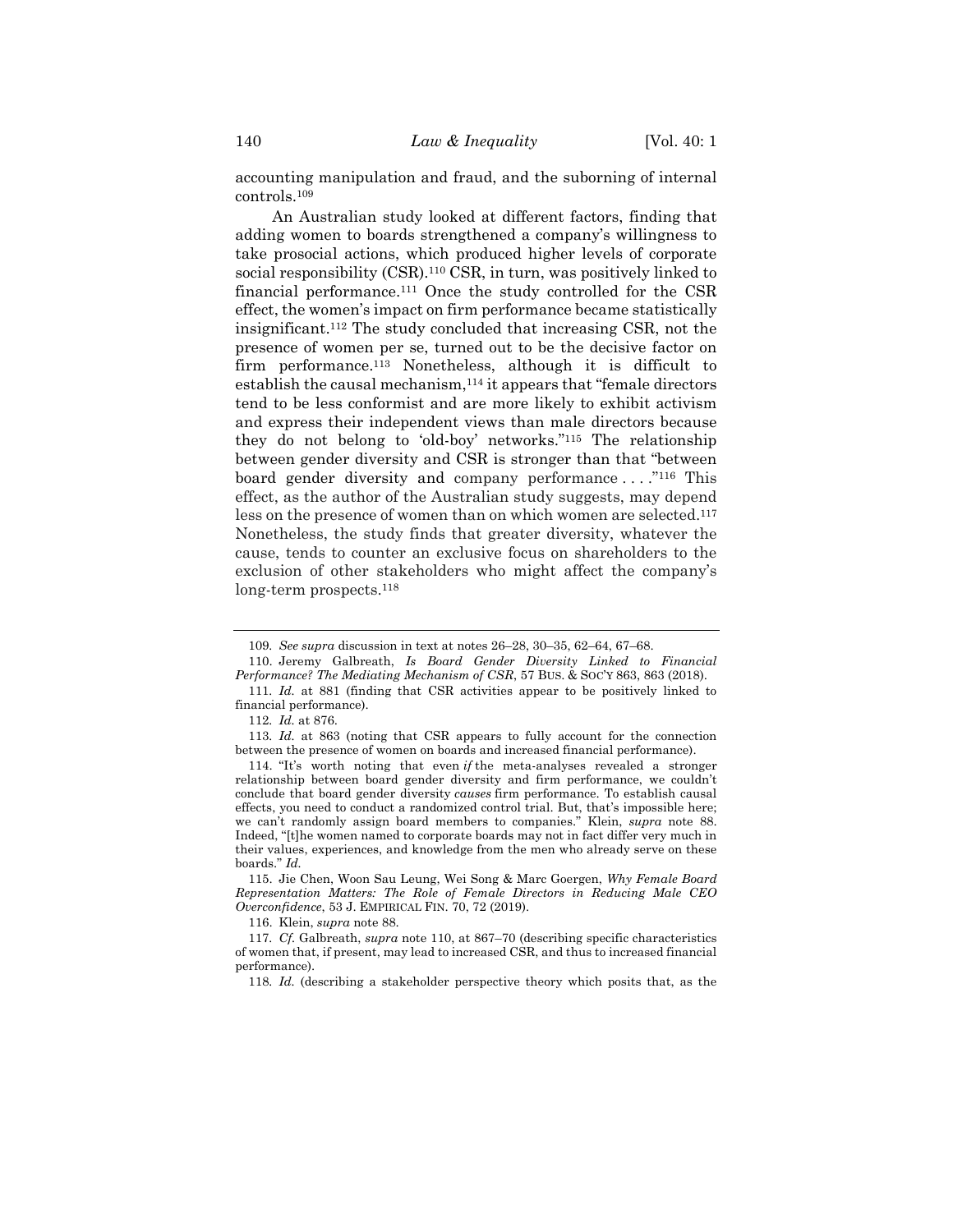These studies cannot tease out the effect women board members have on financial reporting with any precision. Instead, the relevant factors the studies identify are associated with both the presence of more women and better business performance.<sup>119</sup> Any causal relationships are likely to be multidirectional. Firms that operate in a more transparent way may be more hospitable to diverse boards, and firms that diversify by bringing in board members through less conventional networks—or simply networks less closely tied to existing management—may find that their new board members ask different questions and probe in different ways from board members who rise through more insular networks. The issue of the relationship between board diversity and performance may thus be more about openness to outsiders than about the inclusion of women per se.<sup>120</sup>

# *B. The Business Case for Diverse Management*

A primary purpose of corporate boards is monitoring, and abuses such as earnings manipulation and accounting fraud cannot flourish once boards shine a spotlight on the practices. Once such practices are illuminated, a series of processes come into play that are likely to lead to reform of those practices.<sup>121</sup> Accordingly, to the

irregularities-canadian-study-finds [https://perma.cc/LR29-VC7S] ("If you're going to introduce perspectives, those perspectives might be coming not just from male versus female. They could be coming from people of different ages, from different racial backgrounds . . . [and] [i]f we just focus on one, we could be essentially taking away from other dimensions of diversity and decreasing perspective." (internal quotations omitted)). On avoiding groupthink, see Lynne L. Dallas, *The New Managerialism and Diversity on Corporate Boards of Directors*, 76 TUL. L. REV. 1363, 1384–91 (2002). *See also* AARON A. DHIR, CHALLENGING BOARDROOM HOMOGENEITY: CORPORATE LAW, GOVERNANCE, AND DIVERSITY 107–08, 121 (2015) (introducing a study of boardroom homogeneity where sample included 23 directors of Norwegian corporate boards, representing an aggregate of 95 board appointments at more than 70 corporations); *see also* Gennaro Bernile, Vineet Bhagwat & Scott Yonker, *Board Diversity, Firm Risk, and Corporate Policies*, 127 J. FIN. ECON. 588, 591 (2017) (analyzing 21,572 firm-year observations across non-financial, non-utility firms for the years 1996 to 2014, based on the ExecuComp, RiskMetrics, Compustat, and CRSP databases).

121. While the risk of liability for corporate board members is typically low, participation in or countenance of fraud can expose directors to liability. Urska Velikonja, *Leverage, Sanctions, and Deterrence of Accounting Fraud*, 44 U.C. DAVIS L. REV. 1281, 1328 (2011).

demonstration of CSR is linked to meeting the interests of a broader group of stakeholders, the presence of women board members who encourage CSR will benefit non-shareholder stakeholders).

<sup>119</sup>*. See, e.g.*, Klein, *supra* note [88;](#page-20-0) *see also* Cumming et al., *supra* note [103,](#page-22-1) at 1572.

<sup>120</sup>*. See, e.g.*, Barbara Shecter, *Diverse Boards Tied to Fewer Financial 'Irregularities,' Canadian Study Finds*, FIN. POST (Feb. 5, 2020), https://financialpost.com/news/fp-street/diverse-boards-tied-to-fewer-financial-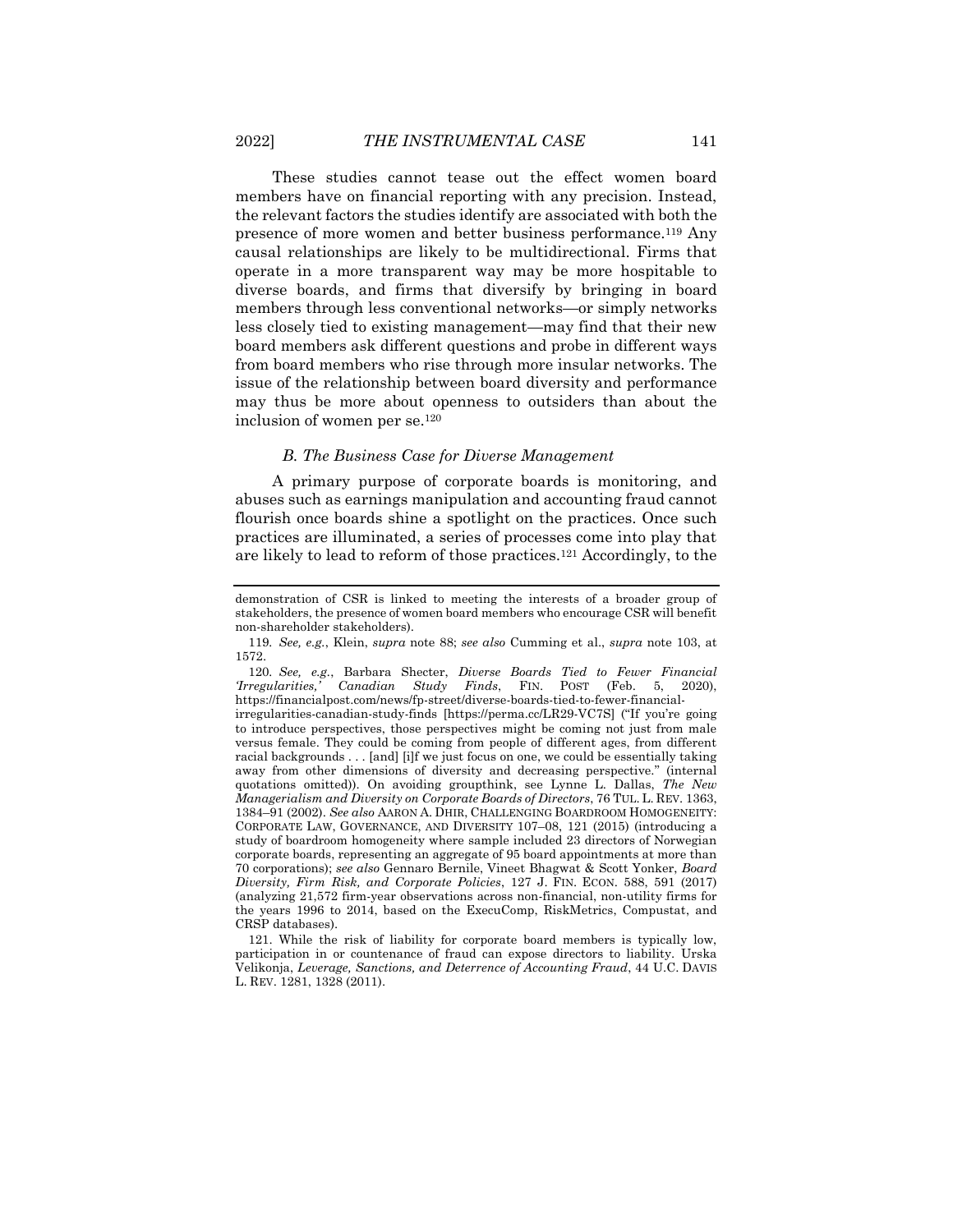extent more diverse boards are more inclined to look into the shadows of corporate operations, the more likely they are to discover abuses, which benefits the long-term health of companies.<sup>122</sup>

The case for diverse management is more complex. Management sets the tone for the entire company. As we indicated in Section I, corporate reformers have focused on high stakes bonuses systems as a source of both ineffective management and workplaces hostile to diversity. These systems, whether at corrupt companies like Enron<sup>123</sup> or more conventional companies like Microsoft,<sup>124</sup> have been identified with greater distrust, higher turnover, lower productivity, lesser diversity, and greater gender disparities in compensation.<sup>125</sup> Such systems tend to emphasize reductionist, short-term, transactional metrics:<sup>126</sup> Jack Welch, for example, at the height of GE's earnings management era, emphasized how important it was that his managers were "hitting the numbers."<sup>127</sup> At their worst, these systems encourage "masculinity contest cultures" that produce higher turnover, sexual harassment, bullying, and lower morale.<sup>128</sup> The literature on diversity and upper management should accordingly be interpreted through this lens.

The studies show that diverse management, just like diverse boards, creates value in multiple ways: it leads to greater profitability, market share growth, and more inclusive organizational cultures.<sup>129</sup> These analyses, however, suffer from the same issues that affect studies of corporate boards: the correlations have been repeatedly documented while causation is difficult to establish. Like the board literature, they also point to certain management factors as potential causal factors associated with both greater diversity and better firm performance.

<sup>122</sup>*. Cf.* Michael C. Jensen, *Paying People to Lie: The Truth About the Budgeting Process*, 9 EUR. FIN. MGMT. 379, 379 (2003) (claiming that uncovering and stopping the cycle of budget gaming can increase productivity and value in firms).

<sup>123.</sup> Dallas, *Enron*, *supra* note [27,](#page-7-1) at 37; *see also supra* discussion in Section I (regarding Enron's business practices).

<sup>124.</sup> Carbone, Cahn & Levit, *The Triple Bind*, *supra* not[e 11,](#page-3-1) at 1119–20.

<sup>125</sup>*. See supra* text accompanying note[s 5](#page-2-0)–[7,](#page-3-0) [51](#page-12-0)–[57.](#page-13-1)

<sup>126.</sup> Carbone, Cahn & Levit, *Gender and the Tournament*, *supra* note 13, at 427.

<sup>127.</sup> Carbone & Black, *The Problem with Predators*, *supra* note [7,](#page-3-0) at 465 ("In Welch's case, hitting the numbers ordinarily meant beating earnings estimates. . . . Welch beat the estimates almost every quarter for two decades, and GE faced a major securities fraud investigation once he left.").

<sup>128</sup>*. See supra* discussion in Section I, text accompanying notes [54](#page-13-2)–[58;](#page-13-3) *see also*  Berdahl et al., *supra* note [6.](#page-3-2)

<sup>129.</sup> Indeed, many companies achieve a significant degree of diversity in their entry level ranks without much diversity in their more significant decision-making levels. HUNT ET AL., *supra* note [79.](#page-18-0)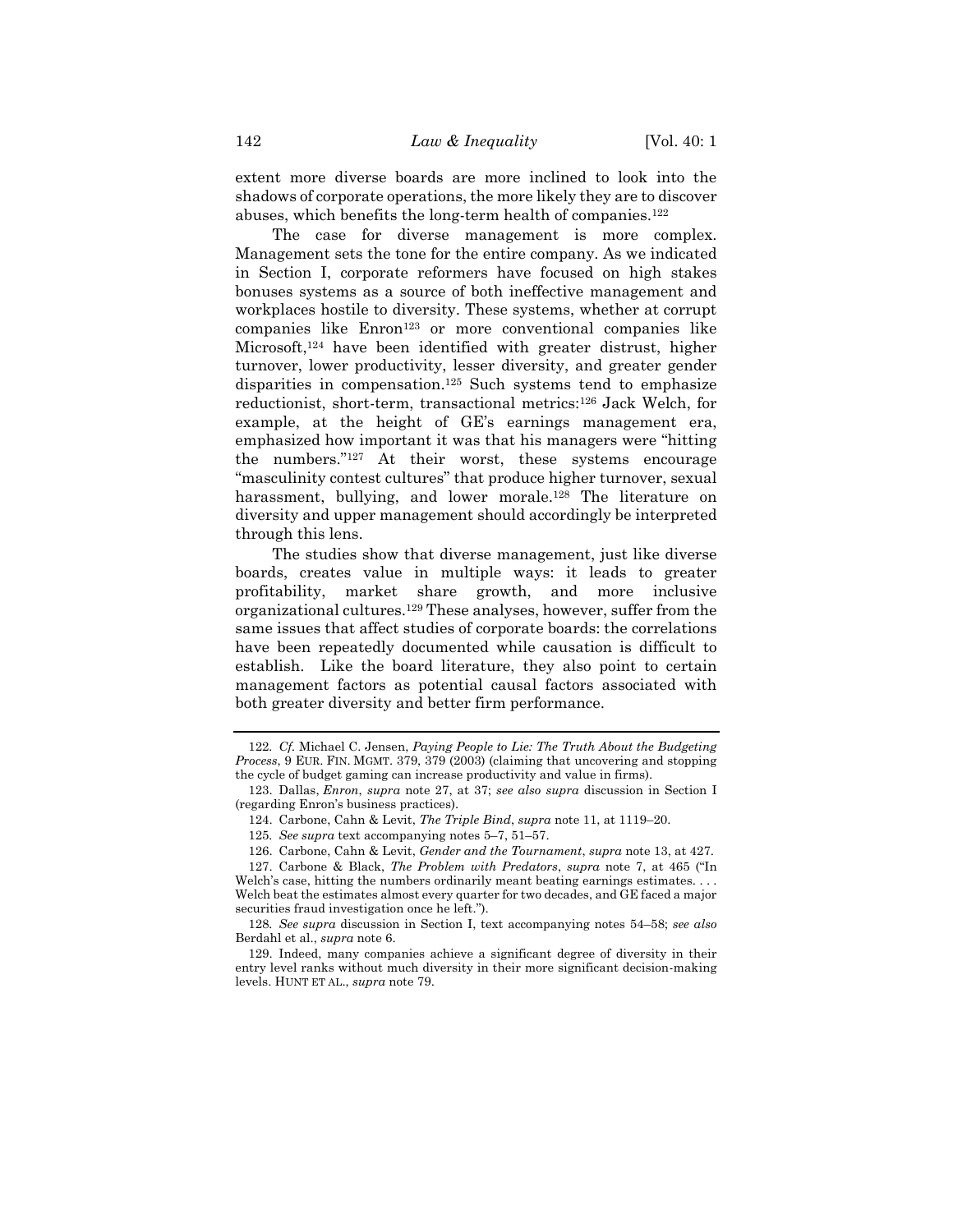Some of the most influential studies look at the relationship between diversity and performance without controls that attempt to establish causation. The *Wall Street Journal*, for example, in a 2019 study, ranked the diversity of S&P 500 companies and then compared the most- and least-diverse companies along various performance metrics.<sup>130</sup> The top twenty companies, with the greatest amount of diversity, had an annual return in share performance of 10% over a five-period and 14% over a ten-year period, compared to the twenty least-diverse firms' returns of 4.2% and 12%. 131

Three studies by McKinsey (published in 2015, 2018, 2020) show a strong association between diversity and financial performance.<sup>132</sup> The most recent such study focused on the companies in the top quartile for gender diversity on management teams and found that these companies "were 25[%] more likely to experience above-average profitability than peer companies in the fourth quartile . . . up from 21[%] in 2017 and 15[%] in 2014."<sup>133</sup> A 2009 study found that racial workforce diversity is correlated positively with a range of economic indicators, including larger market share and greater sales revenues, while gender diversity also correlates with greater sales revenue and increased profits.<sup>134</sup> A Credit Suisse study similarly "demonstrated that investment returns are 10[%] higher at companies with policies inclusive of LGBT+ people."<sup>135</sup>

A meta-analysis of studies, however, by Jeong and Harrison, looked at 146 primary studies conducted in 33 different countries and found that "[f]emale representation in the upper echelons in general is positively and weakly related to forms of long-term financial performance, but negatively and weakly related to short-

<sup>130.</sup> Dieter Holger, *The Business Case for More Diversity*, WALL ST. J. (Oct. 26, https://www.wsj.com/articles/the-business-case-for-more-diversity-11572091200 [https://perma.cc/T4X7-E3LC].

<sup>131</sup>*. Id.*

<sup>132.</sup> SUNDIATU DIXON-FYLE, KEVIN DOLAN, VIVIAN HUNT & SARA PRINCE, MCKINSEY & CO., DIVERSITY WINS: HOW INCLUSION MATTERS 3 (2020), https://www.mckinsey.com/featured-insights/diversity-and-inclusion/diversity-winshow-inclusion-matters [https://perma.cc/UD9X-V8E7].

<sup>133</sup>*. Id.*

<sup>134.</sup> Cedric Herring, *Does Diversity Pay?: Race, Gender, and the Business Case for Diversity*, 74 AM. SOCIO. REV. 208, 219–20 (2009).

<sup>135.</sup> Stephanie Sandberg, *It's 2017: Do You Know Where Your LGBT+ Board Candidates Are?*, HUFFINGTON POST (Apr. 4, 2017), https://www.huffingtonpost.com/ entry/its-2017-do-you-know-where-your-lgbt-board-

candidates\_us\_58e3c8cbe4b09deecf0e1a91 [https://perma.cc/GGZ5-89GY].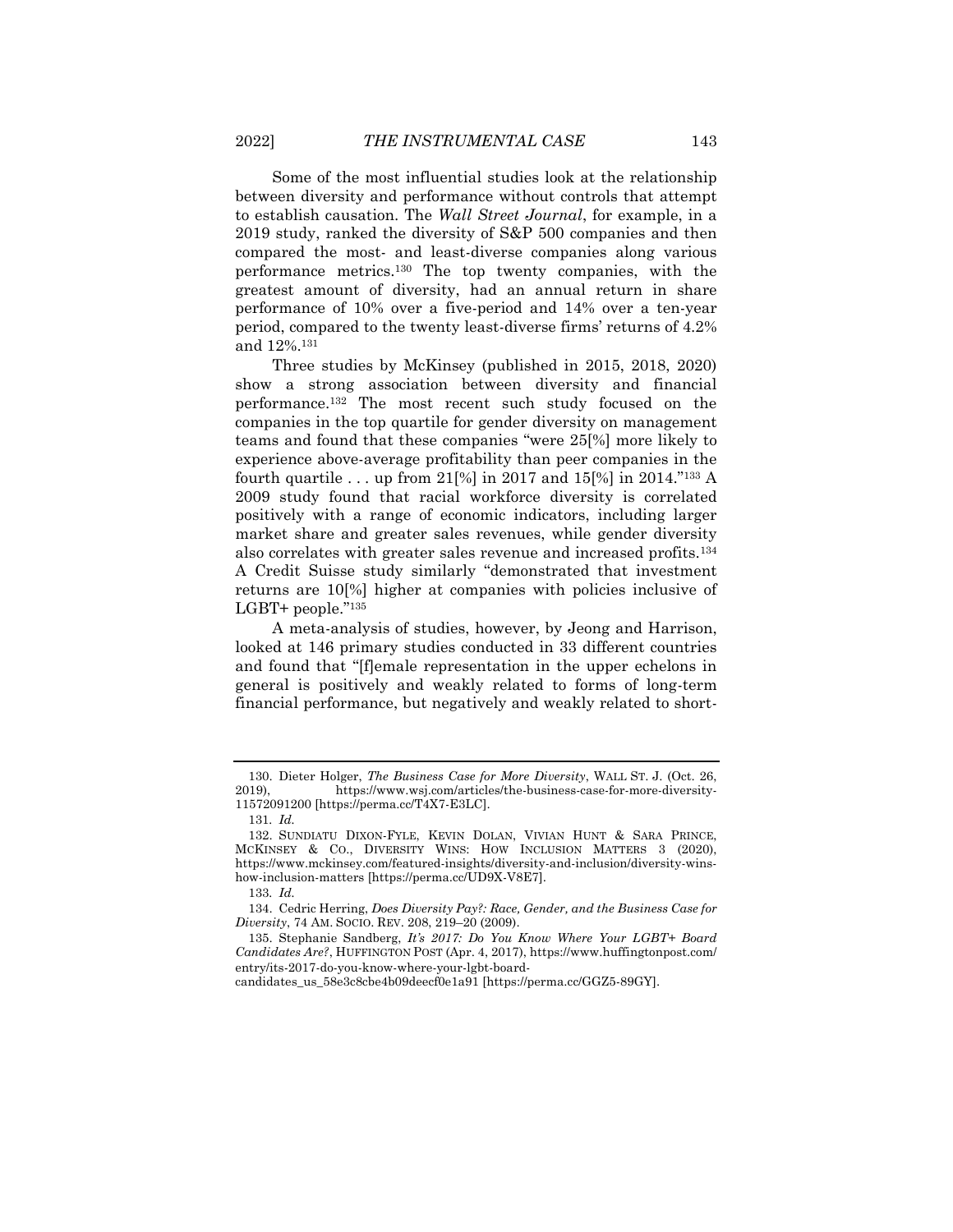term stock market returns."<sup>136</sup> The meta-analysis found that there is a "short-term drop in stock market returns following the *announcement* of female CEO appointments," rather than a response to firm performance.<sup>137</sup> Overall, the meta-analysis found that studies of upper management, much like board studies, produced mixed results; that is, once appropriate controls were added, much of the increased performance from greater diversity disappeared.<sup>138</sup> There are, nonetheless, also intriguing indications of what some of the causal relationships might involve.

The meta-analysis's most important finding involved the comparison between short-term and long-term performance.<sup>139</sup> Short-term performance appeared to reflect investor bias.<sup>140</sup> The authors asserted that long-term performance, on the other hand, involved firm decision-making that reduced strategic risk-taking and "explains why financial performance is improved."<sup>141</sup> They found correlations between greater inclusion of women in upper management and better decision-making, postulating that the inclusion of women moderated the tendency of all-male decisionmaking groups to take more risks, in part because of the tendency of homogeneous groups to reach more extreme conclusions.<sup>142</sup>

In explaining their conclusions, Jeong and Harrison hypothesized that it may not be women, per se, but the impact of greater diversity on deliberations that creates the causal effect.<sup>143</sup> Other studies suggest that these results may be context

<sup>136.</sup> Seung-Hwan Jeong & David A. Harrison, *Glass Breaking, Strategy Making, and Value Creating: Meta-Analytic Outcomes of Women as CEOs and TMT Members*, 60 ACAD. MGMT. J. 1219, 1219 (2016) (analyzing studies, with the largest group of studies coming from the United States).

<sup>137</sup>*. Id.* at 1234.

<sup>138</sup>*. Id.* at 1233.

<sup>139</sup>*. Id.* at 1234.

<sup>140</sup>*. Id.* at 1226, 1233–34 (noting an expected short-term backlash by the financial market due to anti-female CEO bias among investors).

<sup>141</sup>*. Id.* at 1219.

<sup>142</sup>*. Id.* at 1235 ("Our meta-analytic path analysis shows this reduction in strategic risk-taking—empirically captured through financial leverage, capital expenditures, and stock volatility—is one reason why female representation is linked to improved financial performance in the long run."). An underlying premise of the focus on risk-taking in the meta-analysis assumed that women are more risk averse. *Id.* at 1223 ("While several studies report evidence that existing patterns of gender differences in risk-taking might not apply to some managerial contexts, such evidence is outweighed by the larger and broader body of robust evidence which has established that females in general, and in their roles as CEOs, are risk-averse compared to males.") (citations omitted). That assumption may not be accurate. *See*  Lara et al., *supra* note [78,](#page-17-1) at 3.

<sup>143.</sup> Jeong & Harrison, *supra* note 136, at 1223–24 (noting theories of group polarization which offer explanations for extreme or risky behavior).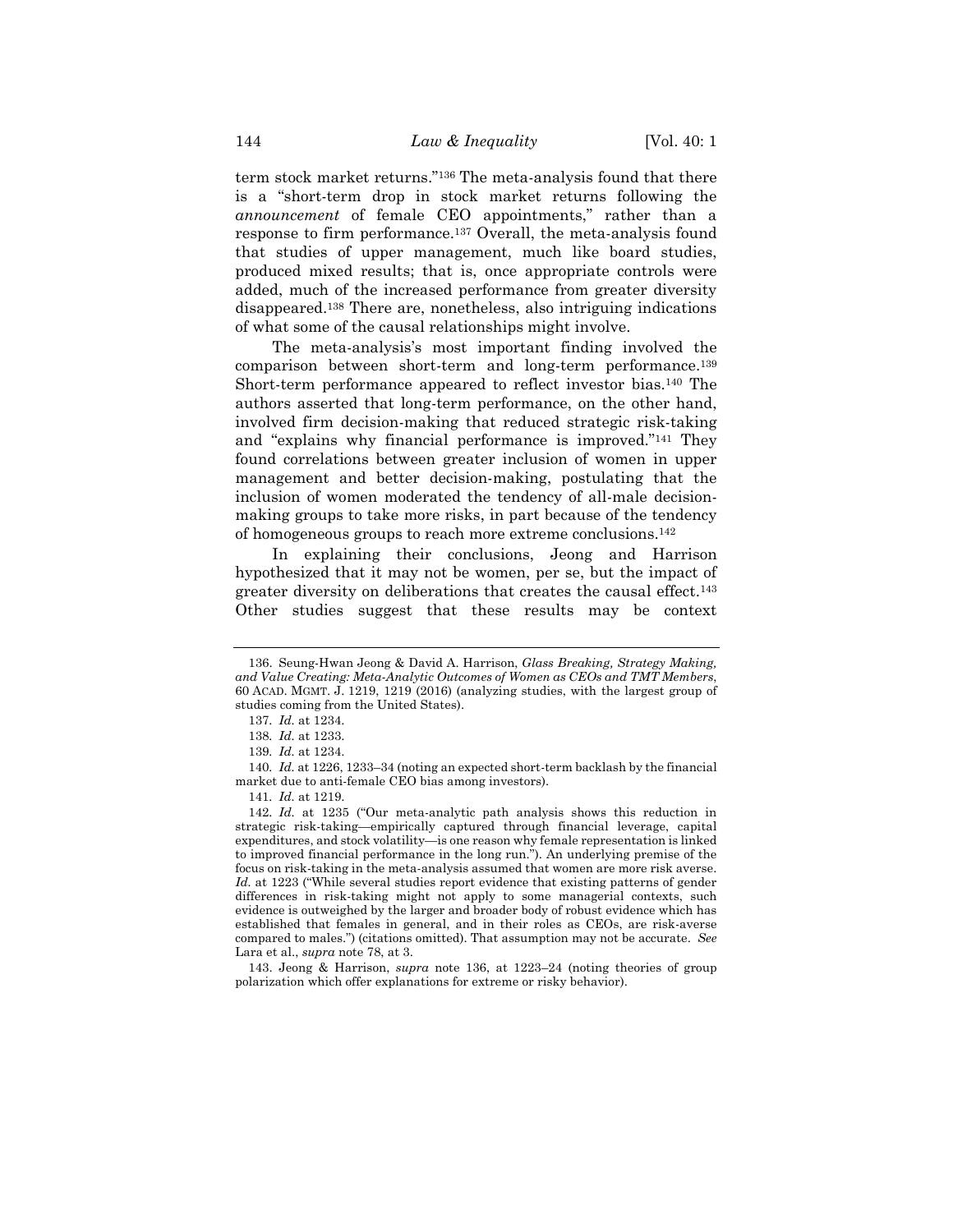dependent.<sup>144</sup> In finance, for example, a major purpose of hedge funds and other investment firms is to manage risk, and there is no suggestion that women fund managers are more risk averse than the men in finance.<sup>145</sup> Indeed, women-run funds routinely outperform those run by men, with some observers attributing the differences to better decision-making practices.<sup>146</sup> Economist Cristian Dezsö, one of those who finds that funds run by women outperform those run by men, adds a different wrinkle to the analysis.<sup>147</sup> His data show that women in women-dominant groups take more risks than women in male-dominant environments, suggesting that, freed from gender stereotypes, the women feel freer to do so.<sup>148</sup> In contrast with the Jeong and Harrison meta-analysis, though, he discovered that men also took greater risks when more women were present.<sup>149</sup> "Borrowing a conclusion from psychology research," he speculated that men in finance "feel threatened when they see females taking on more risk. So, they respond by taking more risk, too."<sup>150</sup> Either way, these findings suggest it is the dynamic of the group rather than the sex of the decision-maker that determines outcome quality.<sup>151</sup>

Other studies of diversity find that these effects may vary by industry. In considering innovation, for example, the findings may be particularly robust. One study found "a strong and statistically significant correlation between the diversity of management teams

<sup>144.</sup> Michael Brush, *Here's Why Women Fund Managers Regularly Outperform Men, Based on Newer Research*, MARKETWATCH (Oct. 23, 2020), https://www.marketwatch.com/story/heres-why-women-fund-managers-regularlyoutperform-men-and-seven-stocks-thatll-help-you-do-the-same-11603382699 [https://perma.cc/XEK6-MKAU].

<sup>145</sup>*. Id.*

<sup>146.</sup> Steve Garmhausen, *Women: Better Advisors?*, BARRON'S (June 2, 2012), https://www.barrons.com/articles/SB500014240531119040810045774383011406354 94 [https://perma.cc/WAC7-G8Y7]; *see also* Eric McWhinnie, *Women Are Mostly Better Investors than Men*, USA TODAY (Mar. 9, 2014), https://www.usatoday.com/ story/money/personalfinance/2014/03/09/women-better-investors-thanmen/6176601/ [https://perma.cc/KQZ5-QGC5].

<sup>147.</sup> SMITH BRAIN TR., *How Risk and Gender Affect Fund Manager Performance* (Oct. 28, 2020), https://www.rhsmith.umd.edu/faculty-research/smithbraintrust/ insights/how-risk-and-gender-affect-fund-manager-performance [https://perma.cc/ LDD7-KUSG].

<sup>148</sup>*. Id.*

<sup>149</sup>*. Id.*

<sup>150</sup>*. Id.*

<sup>151.</sup> Indeed, a different study attempting to tease out the relationship between women board members and risk in non-financial firms found no relationship once appropriate controls were introduced. *See* Vathunyoo Sila, Angelica Gonzalez & Jens Hagendorff, *Women on Board: Does Boardroom Gender Diversity Affect Firm Risk?*, 36 J. CORP. FIN. 26, 45–46 (2016).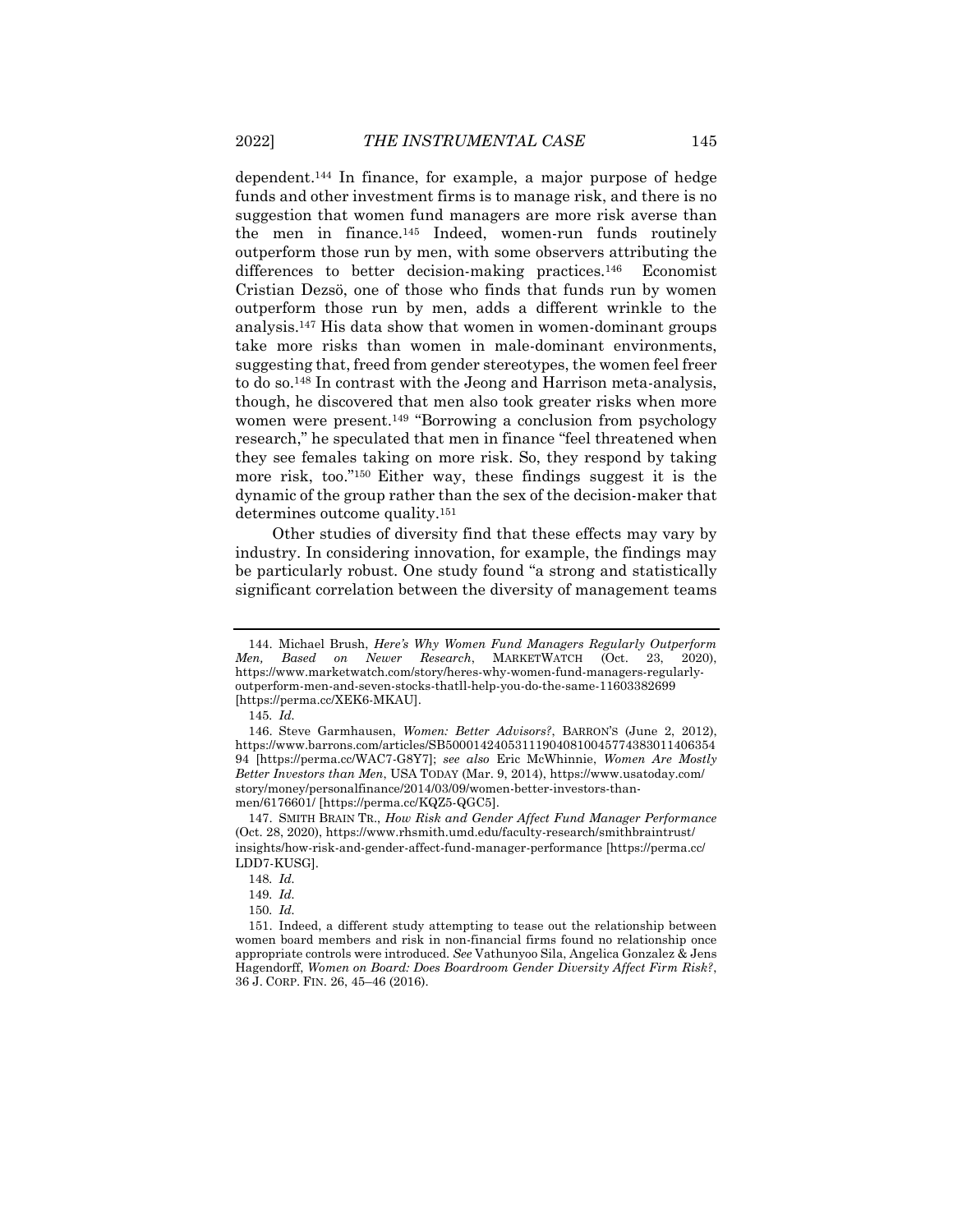and overall innovation."<sup>152</sup> The firms with greater than average diversity on their management teams "reported innovation revenue that was nineteen percentage points higher than that of companies with below-average leadership diversity."<sup>153</sup> The study did not just consider gender diversity, however. It examined diversity across a number of different dimensions and found "the most significant gains came from changing the makeup of the leadership team in terms of the national origin of executives, range of industry backgrounds, gender balance, and career paths."<sup>154</sup> Hiring managers from a different industry and hiring more women had similarly positive effects on firm innovation.<sup>155</sup> Other studies, looking specifically at new ventures, have also found a relationship between a management team's gender diversity and the innovation performance of the firm.<sup>156</sup>

Like the studies of board diversity, the studies focused on management find that openness to different views matters.<sup>157</sup> They also found that "participative" leadership that encourages frequent and open communication and fair employment practices contributes to effective workplace innovation.<sup>158</sup>

What these studies generally suggest is a contrast between the intense, competitive, negative sum workplaces that characterize masculinity contest cultures<sup>159</sup> and the more productive, innovative workplaces that pay greater attention to employee morale.<sup>160</sup>

<sup>152.</sup> Rocio Lorenzo, Nicole Voigt, Miki Tsusaka, Matt Krentz & Katie Abouzahr, *How Diverse Leadership Teams Boost Innovation*, BCG HENDERSON INST. (Jan. 23, 2018), https://www.bcg.com/publications/2018/how-diverse-leadership-teams-boostinnovation [https://perma.cc/7GX6-2DKE].

<sup>153</sup>*. Id.*

<sup>154</sup>*. Id.*

<sup>155</sup>*. Id.*

<sup>156</sup>*. See* Ye Dai, Gukdo Byun & Fangsheng Ding, *The Direct and Indirect Impact of Gender Diversity in New Venture Teams on Innovation Performance*, 43 ENTREPRENEURSHIP THEORY & PRAC. 505 (2019).

<sup>157</sup>*. Id.*

<sup>158</sup>*. Id.* at 511. Other studies of gender based differences in leadership styles suggest that gender diverse leadership styles tend to be "more participative, democratic, and communal" and to encourage "more productive discourse and the airing of different points of view" than exclusively male leadership styles. Galbreath, *supra* note [110,](#page-24-0) at 868.

<sup>159.</sup> Carbone & Black, *The Problem with Predators*, *supra* not[e 7,](#page-3-0) at 478 ("These cultures make winning at all cost the test of success, and tolerate selfinterested, unethical, and counterproductive behavior.").

<sup>160</sup>*. See, e.g.*, DONALD HISLOP, KNOWLEDGE MANAGEMENT IN ORGANIZATIONS 230 (3rd ed. 2013) (describing how the most effective way to deal with problems such as employee turnover is to develop institutional identity and employee loyalty, and observing that institutional identity that encourages employees to identify with firm objectives creates stronger loyalty than instrumental measures such as merit pay or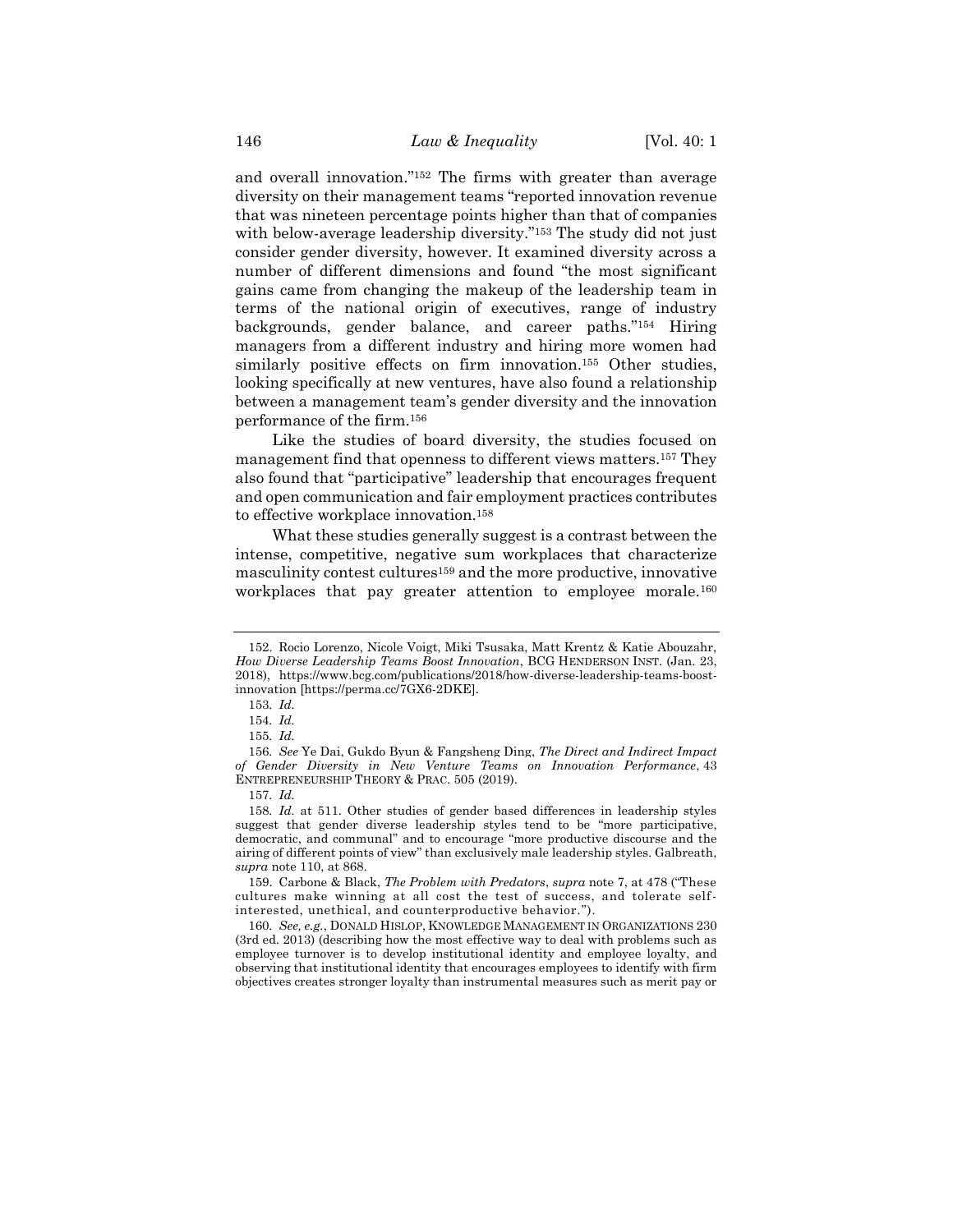Economists George Akerlof and Rachel Kranton, for example, have argued that workers who think of themselves as insiders rather than outsiders require less in the way of extra compensation to produce desired results and become less likely to game the compensation systems that do exist.<sup>161</sup> They conclude that "[w]orker identification may therefore be a major factor, perhaps even the dominant factor, in the success or failure of organizations" and suggest that high stakes bonus systems are often counterproductive.<sup>162</sup> More conventional management theorists similarly emphasize factors such as engaging workers, staying committed, creating trust, and keeping open lines of communication.<sup>163</sup>

<span id="page-31-0"></span>A meta-analysis of management styles, for example, found that for both men and women, "transformational" practices that communicate a compelling vision and pay attention to subordinates' individual needs produce the strongest positive results.<sup>164</sup> In contrast, managers who rely on a "transactional" approach based on incentive systems, bottom line metrics defining organizational objectives, and attention to problems rather than successes do not do as well.<sup>165</sup> Women leaders were more likely than the men to adopt transformational leadership styles.<sup>166</sup> The study authors speculate that this may be true, in part, because transformational styles conformed more closely to female gender stereotypes.<sup>167</sup> Thus, women who adopted other styles faced greater challenges from role incongruity.<sup>168</sup> The authors conclude that the differences in leadership styles may explain why some studies find women to be more effective leaders—the women who rise through the leadership ranks tend to use (and may be selected because they use) more

bonuses).

<sup>161.</sup> GEORGE AKERLOF & RACHEL KRANTON, IDENTITY ECONOMICS: HOW OUR IDENTITIES SHAPE OUR WORK, WAGES, AND WELL-BEING 59 (2010).

<sup>162</sup>*. Id.*

<sup>163</sup>*. See, e.g.*, *8 Best Practices in Business Management*, UNIV. OF ST. MARY, https://online.stmary.edu/mba/resources/8-best-practices-in-business-management [https://perma.cc/N28H-JVMW]; *see also* Alice H. Eagly, Mary C. Johannesen-Schidt & Marloes L. van Engen, *Transformational, Transactional, and Laissez-Faire Leadership Styles: A Meta-Analysis Comparing Women and Men*, 129 PSYCHOL. BULL. 569, 586 (2003) (summarizing the theory of leadership advice and observing that "as . . . textual analysis of mass-market books on management shows, managers are exhorted to 'reorient themselves toward a new role of coordinating, facilitating, coaching, supporting, and nurturing their employees'").

<sup>164.</sup> Eagly et al., *supra* not[e 163,](#page-31-0) at 570–72.

<sup>165</sup>*. Id.*

<sup>166</sup>*. Id.* at 578–79.

<sup>167</sup>*. Id.* at 572–73.

<sup>168</sup>*. Id.*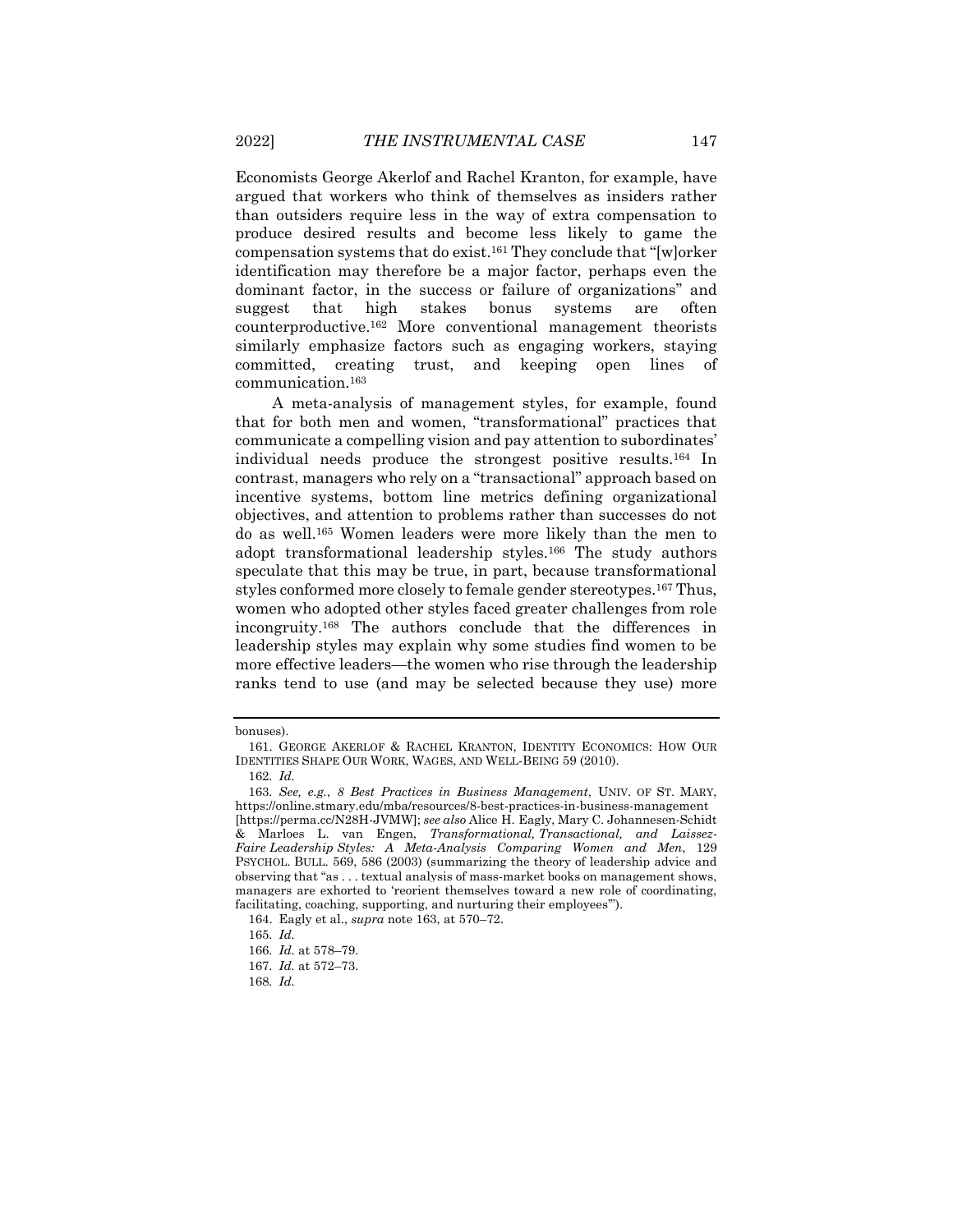effective techniques than the men.<sup>169</sup> These techniques, however, work for men just as well as women.<sup>170</sup>

These studies suggest that adding women—and, indeed, increasing diversity generally—can have a positive impact on corporate performance, but that it may not simply be the presence of women per se that has the effect. Instead, it is the interaction of diversity with the broader corporate context that produces the result.<sup>171</sup> Indeed, recruiting, retaining, and promoting women executives may require reforming the most destructive aspects of competitive business cultures, and that may account for a significant part of the reason for the improved performance associated with greater diversity.<sup>172</sup>

#### **III. Diversity as a Tool of Management Reform**

The current generation of corporate reformers advocates not only for greater diversity as an end in itself but also for reforms that challenge shareholder primacy and its related emphasis on shorttermism and bonus-based competitive pay.<sup>173</sup> Given the lack of conclusive findings on the impact of diversity in isolation, the classic justifications for greater diversity combine a moral case for diversity (including those who have been systematically excluded in the past is the right thing to do) and a business case for diversity (more diverse firms, at worst, do as well as other companies and at best do better, so there is no reason not to pursue diversity). This Article, however, suggests that while social science research cannot isolate causal links in a statistically rigorous way, it can identify the circumstances in which management reform and diversity efforts are most likely to reinforce each other.

# *A. Finding the Buried Bodies*

The literature on corporate boards suggests that the correlations between greater diversity and improved medium- to long-term firm performance may involve greater monitoring and a

<sup>169</sup>*. Id.* at 586–87.

<sup>170</sup>*. Id.*

<sup>171</sup>*. See, e.g.*, Galbreath, *supra* note [110](#page-24-0) (suggesting that increasing the representation of women on boards increases the corporate focus on community social responsibility and that doing so increases performance over time).

<sup>172.</sup> For an example of a destructive workplace culture that combines seven figure bonuses, unethical conduct, and gender disparities, see Complaint, Messina v. Bank of Am. Corp., No. 1:16-cv-03653 (S.D.N.Y. 2016).

<sup>173</sup>*. See, e.g.*, Barzuza et al., *supra* note [32,](#page-8-0) at 1279 (describing generational differences in ESG investing and describing how ESG investing differs from hedge funds focused on short-term results).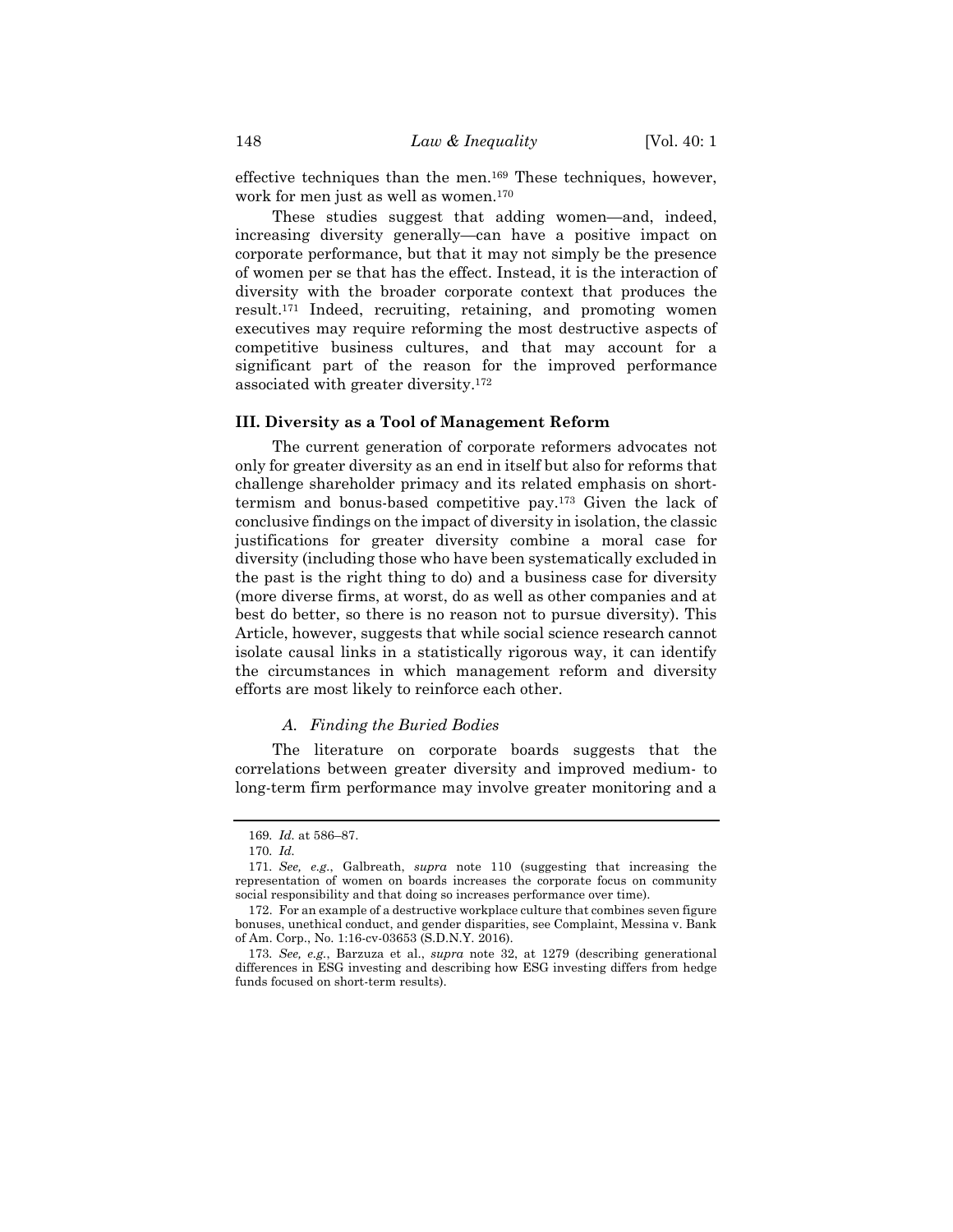lesser incidence of accounting irregularities, earnings management, and fraud.<sup>174</sup> Companies that expand the number of diverse board members, particularly within a short period, may have to expand their search efforts to find board members, breaking the insularity of some existing boards. And, indeed, as we pointed out above, women are more likely to be appointed to independent board positions than to be appointed either from the hedge funds engaged in activist investing or the management board positions more directly under the control of the CEO.<sup>175</sup>

The impact of bringing in newcomers may be particularly great in companies that "manage" earnings, cover up unfavorable developments, disguise unethical conduct, or engage in legally dubious activities that create potential exposure to negative publicity, enforcement actions, or other risks.<sup>176</sup> Effective board monitoring is expected to police such activities; the creation of more diverse boards may well have maximum impact in circumstances where diversity recruiting increases the likelihood of effective monitoring or greater firm transparency. As we demonstrated in Sections I.B and II.B above, women who make it to upper management often demonstrate different qualities from the men who thrive in corporate tournaments.<sup>177</sup> In addition, given the paucity of women in upper management, CEOs may be less able to handpick women they know well.<sup>178</sup> So long as upper management is a boys' club, women board members are less likely to reflect the amoral, misogynist, narcissistic mindset that characterizes the corporate environments ripe for reform. Over time, of course, women on corporate boards may come to reflect the same perspectives as the men. Indeed, corporate board members, male or female, have innumerable incentives to look the other way with respect to management irregularities. The push for women on corporate boards may well come from the fact that it is relatively easy: firms can simply expand the size of the boards and add more women without significantly changing firm dynamics.<sup>179</sup> Sam

<sup>174</sup>*. See* The Nasdaq Stock Mkt. LLC, *supra* not[e 1.](#page-1-0)

<sup>175</sup>*. See* Shepherd & Teare, *supra* note [92.](#page-20-1)

<sup>176.</sup> The Nasdaq Stock Mkt. LLC, *supra* note [1,](#page-1-0) at 15 ("[C]ertain groups may be underrepresented on boards because the traditional director nomination process is limited by directors looking within their own social networks for candidates with previous C-suite experience.").

<sup>177</sup>*. See* discussion *supra* Sections I.B, II.B.

<sup>178</sup>*. See* Shepherd & Teare, *supra* note [92.](#page-20-1)

<sup>179</sup>*. See, e.g.*, Alexander Osipovich & Akane Otani, *Nasdaq Seeks Board-Diversity Rule That Most Listed Firms Don't Meet*, WALL ST. J. (Dec. 1, 2020), https://www.wsj.com/articles/nasdaq-proposes-board-diversity-rule-for-listedcompanies-11606829244?mod=article\_inline

<span id="page-33-0"></span>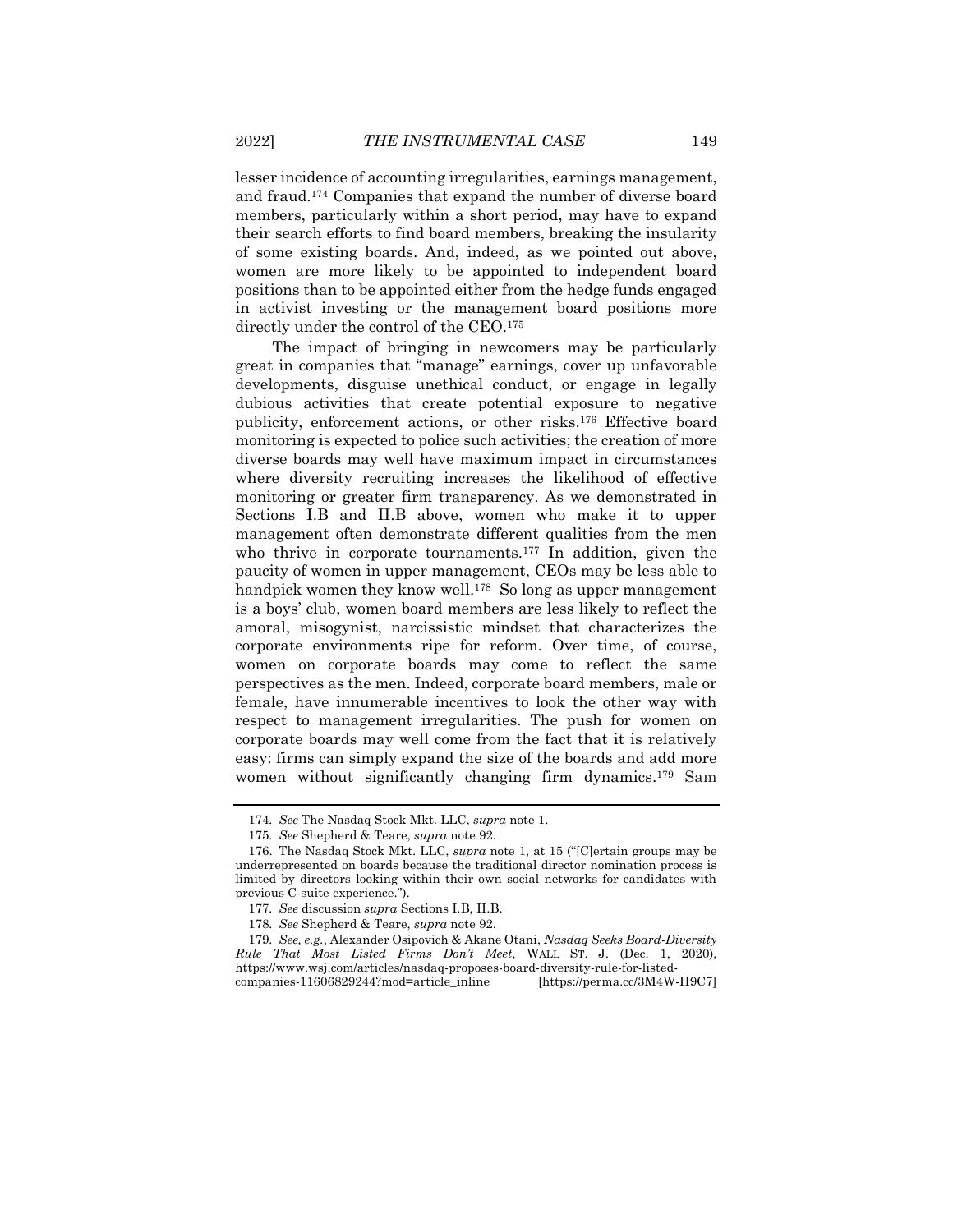Walton, after all, dealt with pressure to increase diversity in the eighties by adding Hillary Clinton to the Walmart board.<sup>180</sup> As the board's first woman, youngest member, and one of the few board members lacking business experience, she had little impact.<sup>181</sup> The much more important changes in corporate cultures would come from greater diversity not just on boards but in upper management.

# <span id="page-34-0"></span>*B. Eliminating the Incompetent Bullies*

While the stock market (and CEO salaries) have soared, conventional measures of firm performance, such as increases in productivity, show that companies have performed less well over the last forty years than they did during the supposedly complacent managerial era.<sup>182</sup> A global study of CEO efficacy indicates that CEOs of the shareholder primacy era contribute little to improved firm function, with CEOs who are paid more not performing any better. The study concludes that the results suggest that the performance of CEOs "tend[s] to follow the performance of their firms."183 Although women constituted less than 10% of the sample, the authors found that "the overperformance of CEOs in top companies is driven by female  $CEOs \dots [and]$  the underperformance of CEOs in the worst-performing companies is mostly due to male CEOs."<sup>184</sup>

At the same time, the literature identifying the factors that drive women out emphasizes the same factors that depress teamwork and innovation: negative sum internal competition, lack of trust, emotionally distant—or abusive—managers, and the lack of loyalty and commitment between employers and employers.<sup>185</sup>

<sup>(</sup>commenting that increasing board diversity should not cost much).

<sup>180</sup>*. See* Michael Barbaro, *As a Director, Clinton Moved Wal-Mart Board, but Only So Far*, N.Y. TIMES (May 20, 2007), https://www.nytimes.com/2007/05/20/us/politics/ 20walmart.html [https://perma.cc/BU98-P5VD].

<span id="page-34-1"></span><sup>181</sup>*. Id.*

<sup>182</sup>*. See* Brett Arends, *CEO Pay Has Gone Up 10-fold in the Past 40 Years—Do They Deserve It?*, MARKETWATCH (Apr. 16, 2021), https://www.marketwatch.com/ story/hey-honchos-give-us-back-our-money-11618519002?mod=hp\_minor\_pos19& adobe\_mc=MCMID%3D05280436024580085122294529340144801967%7CMCORGI D%3DCB68E4BA55144CAA0A4C98A5%2540AdobeOrg%7CTS%3D1618590882 [https://perma.cc/8N7Y-VBJZ].

<sup>183.</sup> Arturo Bris & Maryam Zargari, *A Bullshit Job? A Global Study on the Value of CEOs*, SSRN, Mar. 16, 2021, at 31, https://ssrn.com/abstract=3805610 [https://perma.cc/C7TZ-3DUM].

<sup>184</sup>*. Id.* at 30.

<sup>185</sup>*. Compare* PATRICK LENCIONI, THE FIVE DYSFUNCTIONS OF A TEAM 188–89 (2002), *with* Kim Williams, *Women in Tech: How to Attract and Retain Top Talent*, INDEED (Nov. 6, 2018), http://blog.indeed.com/2018/11/06/women-in-tech-report/ [https://perma.cc/87PW-YSMV] (describing poor managers and harassment as major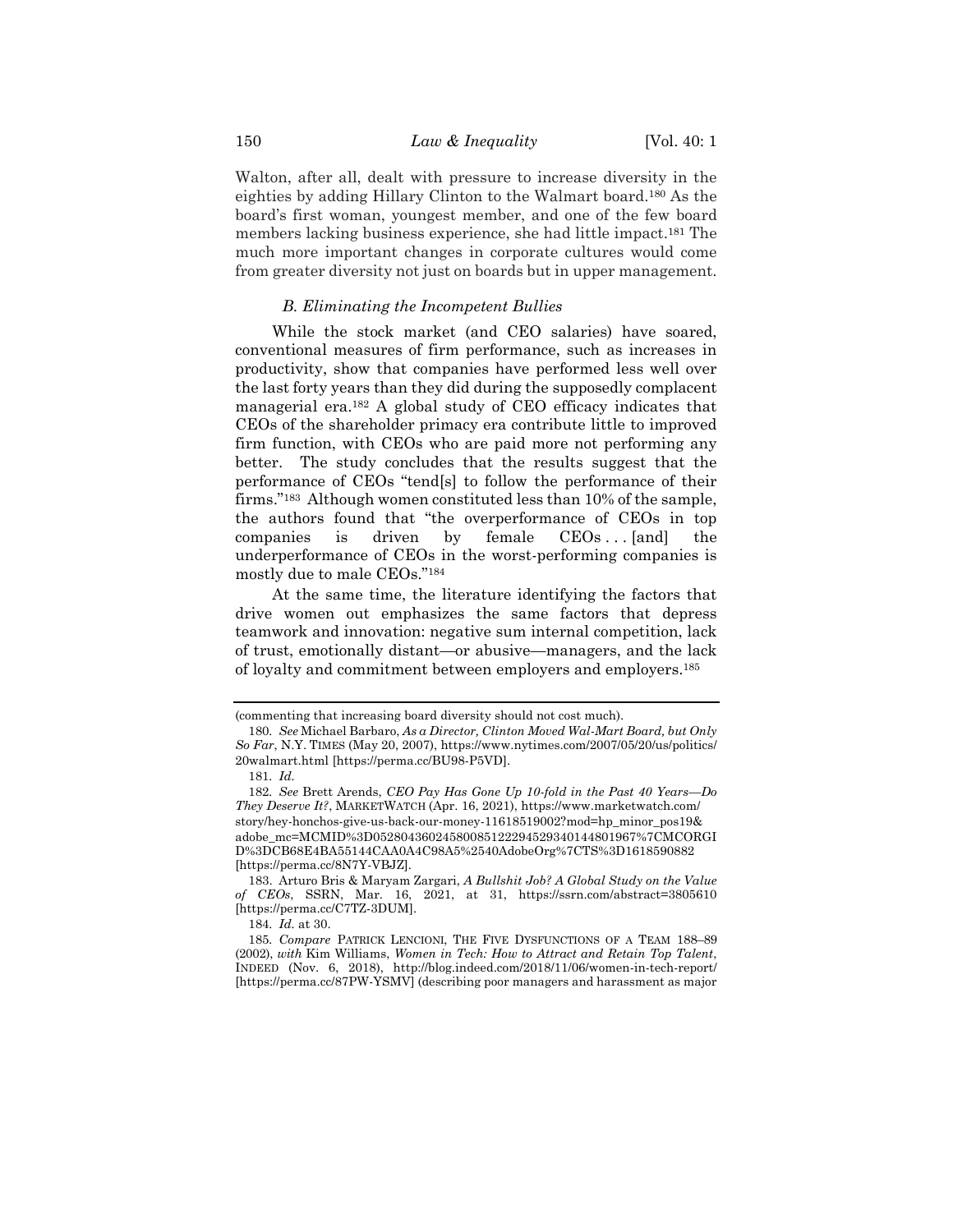Business psychology professor Tomas Chamorro-Premuzic argues that, instead of establishing gender quotas,

a more reasonable goal would be to focus instead on selecting better leaders, as this step would also take care of the gender imbalance. Putting more women in leadership roles does not necessarily improve the quality of leadership, whereas putting more talented leaders into leadership roles will increase the representation of women.<sup>186</sup>

That is, while firms seem quite willing to promote "incompetent" or bullying, amoral, and narcissistic men, they are less willing to promote such women.<sup>187</sup> Simply selecting more competent managers would thus increase the percentage of women.

Focusing on a company's ability to retain a more diverse workforce may help to identify and reform toxic workplaces. A telling factor at Uber was the fact that while the company initially hired women as 20% of its workforce, that number fell to 7% due to the company's dysfunctional management practices.<sup>188</sup> Similarly, a sex discrimination class action brought against Microsoft persuaded the company to eliminate its stack ranking evaluation system, a system that many observers believe contributed not just to gender disparities but to Microsoft's loss of its competitive edge in designing new technology.<sup>189</sup> The problems at these companies came to light only when they became the subject of high profile sex

reasons for women leaving tech).

<sup>186.</sup> Chamorro-Premuzic, *supra* not[e 59,](#page-13-0) at 172–73.

<sup>187.</sup> For discussions of the classic double bind in which women are treated more harshly for engaging in the same conduct as men*,* see Mark L. Egan, Gregor Matvos & Amit Seru, *When Harry Fired Sally: The Double Standard in Punishing Misconduct* 3 (Nat'l Bureau of Econ. Rsch., Working Paper No. 23242, Mar. 2017), https://www.nber.org/papers/w23242 [https://perma.cc/JSU7-JAAL]; Alicia R. Ingersoll, Christy Glass, Alison Cook & Karl Joseph Olsen, *Power, Status and Expectations: How Narcissism Manifests Among Women CEOs*, 158 J. BUS. ETHICS 893, 894 (2017) ("[W]omen leaders who display narcissistic personalities are perceived by men subordinates as less effective leaders than equally narcissistic men leaders . . . which suggests narcissistic women leaders may face biases that narcissistic men leaders do not.").

<sup>188</sup>*. See* Complaint ¶ 22, Avendano v. Uber Technologies, Inc. (No. CGC-18- 566677),

https://images.law.com/contrib/content/uploads/documents/403/15670/Complaint-1.pdf.

<sup>189</sup>*. See* Erika Anderson, *The Management Approach Guaranteed to Wreck Your Best People*, FORBES (July 6, 2012), https://www.forbes.com/sites/erikaandersen/ 2012/07/06/the-management-approach-guaranteed-to-wreck-your-best-

people/?sh=264c35205743 [https://perma.cc/6AZD-CHWP]; Kurt Eichenwald, *Microsoft's Lost Decade*, VANITY FAIR (July 24, 2012), http://www.vanityfair.com/ news/business/2012/08/microsoft-lost-mojo-steve-ballmer [https://perma.cc/7H2S-ZXSX].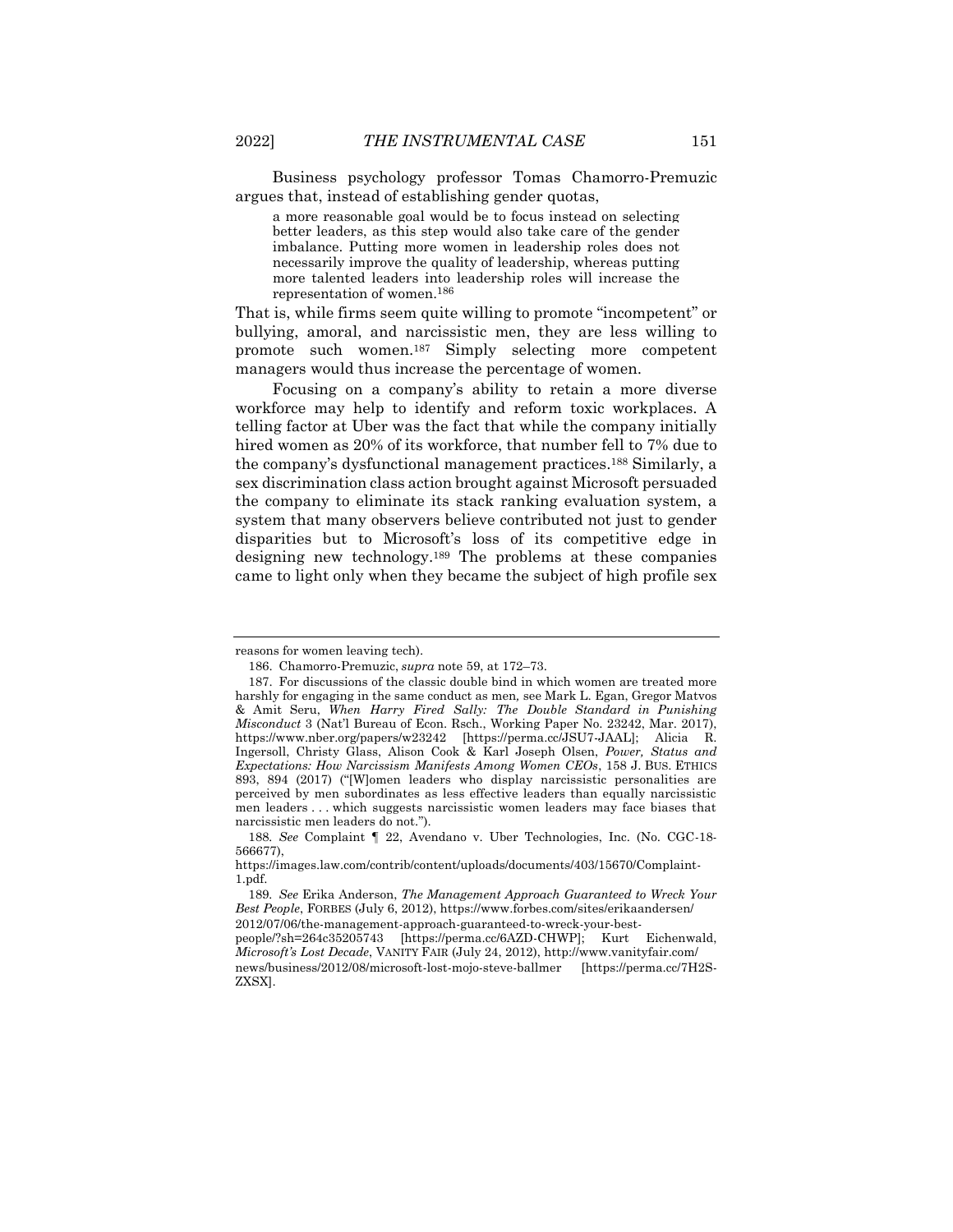discrimination complaints.<sup>190</sup> Diversity can be an effective barometer of management effectiveness.

# **Conclusion**

Using diversity as an instrument of corporate reform requires more than adding a few women and stirring. Corporate leaders, after all, are adept at window dressing.<sup>191</sup> Nor is it simply a matter of diversity training or increased sensitivity to cultural differences.<sup>192</sup> Instead, it requires taking the idea of teamwork and trust seriously. The areas in the economy with the greatest gender disparities, including finance and tech, have high turnover rates for everyone—and even higher rates for women.<sup>193</sup>

Conversely, the workplaces that best promote innovation are also more effective at promoting diversity. The qualities that promote both diversity and innovation in such environments are "fair employment practices, such as equal pay; participative leadership, with different views being heard and valued; a strategic emphasis on diversity led by the CEO; frequent and open communication; and a culture of openness to new ideas."<sup>194</sup>

Along these lines, diversity should not just be a matter of adding a few women to corporate boards. Doing so in one sense is easy; legislatures can require increased board diversity without significant disruption to the corporate bottom line (or male careers).<sup>195</sup> If diversity is important to business performance, management policies, or gender justice, however, then the inquiry should be extended beyond board representation.

Furthermore, sustaining diversity requires a critical mass. Diversity is an iterative process that spurs more progressive

<sup>190</sup>*. See* Susan Fowler, *Reflecting on One Very, Very Strange Year at Uber*, SUSAN FOWLER (Feb. 19, 2017), https://www.susanjfowler.com/blog/2017/2/19/reflecting-onone-very-strange-year-at-uber [https://perma.cc/TG84-8XJB].

<sup>191</sup>*. See, e.g.*, Barbaro, *supra* note [180](#page-34-0) (acknowledging Clinton encouraged Walmart to hire more women but did not challenge its rampant anti-unionism).

<sup>192</sup>*. See* Alexandra Kalev, Erin Kelly & Frank Dobbin, *Best Practices or Best Guesses? Assessing the Efficacy of Corporate Affirmative Action and Diversity Policies*, 71 AM. SOC. REV. 589, 611 (2006).

<sup>193</sup>*. See* Trae Vassallo, Ellen Levy, Michele Madansky, Hillary Mickell, Bennett Porter, Monica Leas & Julie Oberweis, *A 2015 Report of: Elephant in the Valley*, https://www.elephantinthevalley.com/ [https://perma.cc/H3GE-XBKA]; Williams, *supra* note [185.](#page-34-1)

<sup>194.</sup> *How Diverse Leadership Teams Boost Innovation*, SHINE, https://www.shine4women.com/diverse-leadership-teams-boost-innovation/ [https://perma.cc/A7BZ-Y3BY].

<sup>195</sup>*. See, e.g.*, Osipovich & Otani, *supra* note [179](#page-33-0) (commenting that increasing board diversity should not cost much).